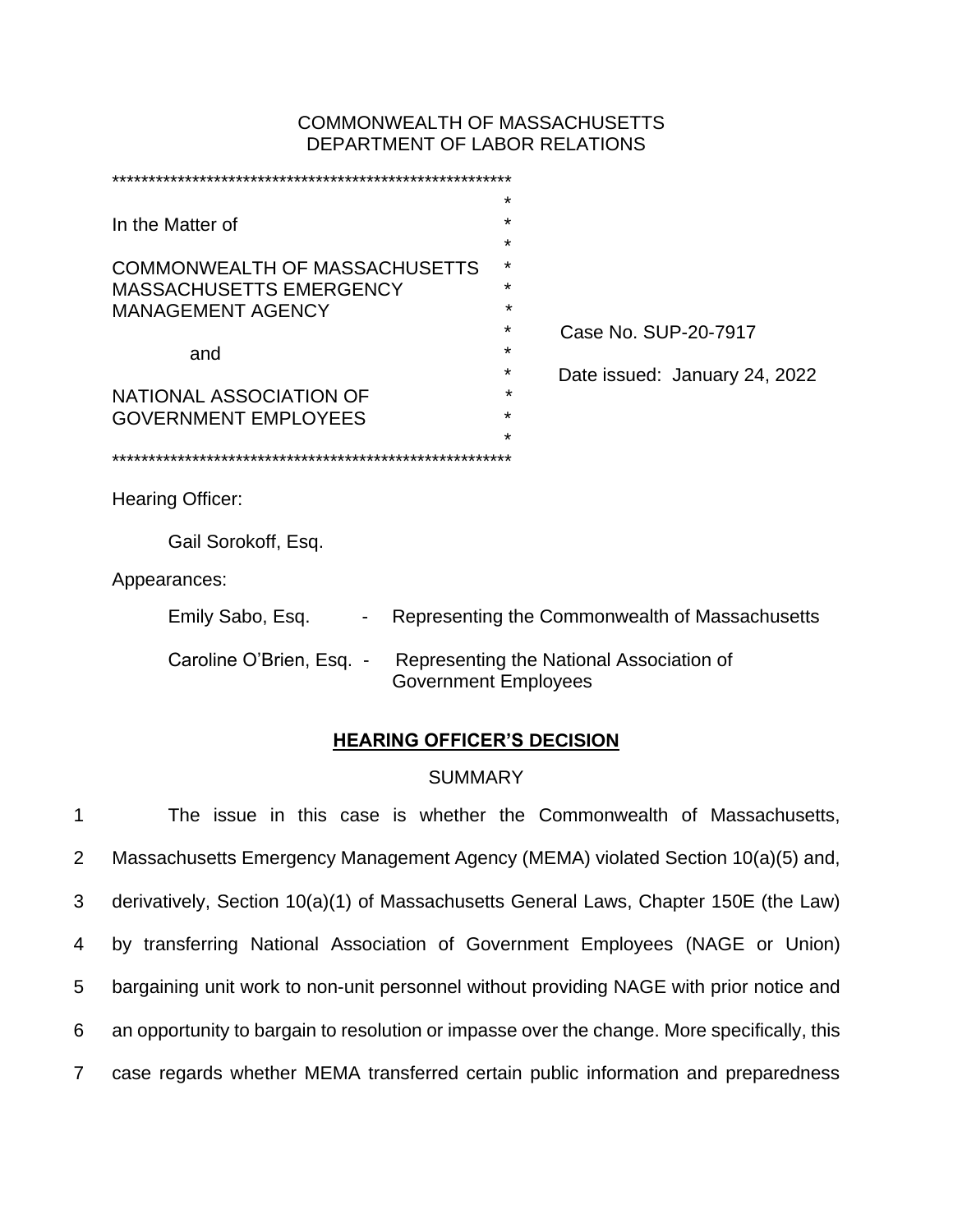duties performed by bargaining unit employees Peter Judge and Christopher Besse to Tom Lyons in the non-unit Public Engagement Manager position. For the reasons explained below, I find that MEMA violated the Law as alleged.

#### STATEMENT OF THE CASE

 On March 9, 2020, NAGE filed a charge with the Department of Labor Relations (DLR) alleging that MEMA had engaged in prohibited practices by transferring bargaining unit duties to management personnel. On August 6, 2020, a DLR Investigator issued a Complaint of Prohibited Practice (Complaint), alleging that MEMA violated Section 10(a)(5) and, derivatively, Section 10(a)(1) of the Law by transferring bargaining unit work to non-unit personnel without giving NAGE prior notice and an opportunity to bargain to resolution or impasse over both the decision and the impacts of that decision. On August 14, 2020, MEMA filed its Answer to the Complaint. On June 8, 2021, June 10, 2021, and July 1, 2021, I conducted a remote hearing via WebEx at which both parties had a full opportunity to be heard, to examine and cross-examine witnesses, and to introduce evidence. Both MEMA and NAGE filed timely post-hearing briefs on September 17, 2021. Based on the record, which includes witness testimony, my observation of the witnesses' demeanor, stipulations of fact, and documentary exhibits, and in consideration of the parties' arguments, I make the following findings of facts and render the following opinion.

## STIPULATIONS OF FACT

- The parties stipulated to the following facts:
- 1. The Commonwealth of Massachusetts, acting through the Secretary of Administration and Finance, is a public employer within the meaning of Section 1 of the Law.
- 2. The Union is an employee organization within the meaning of Section 1 of the Law.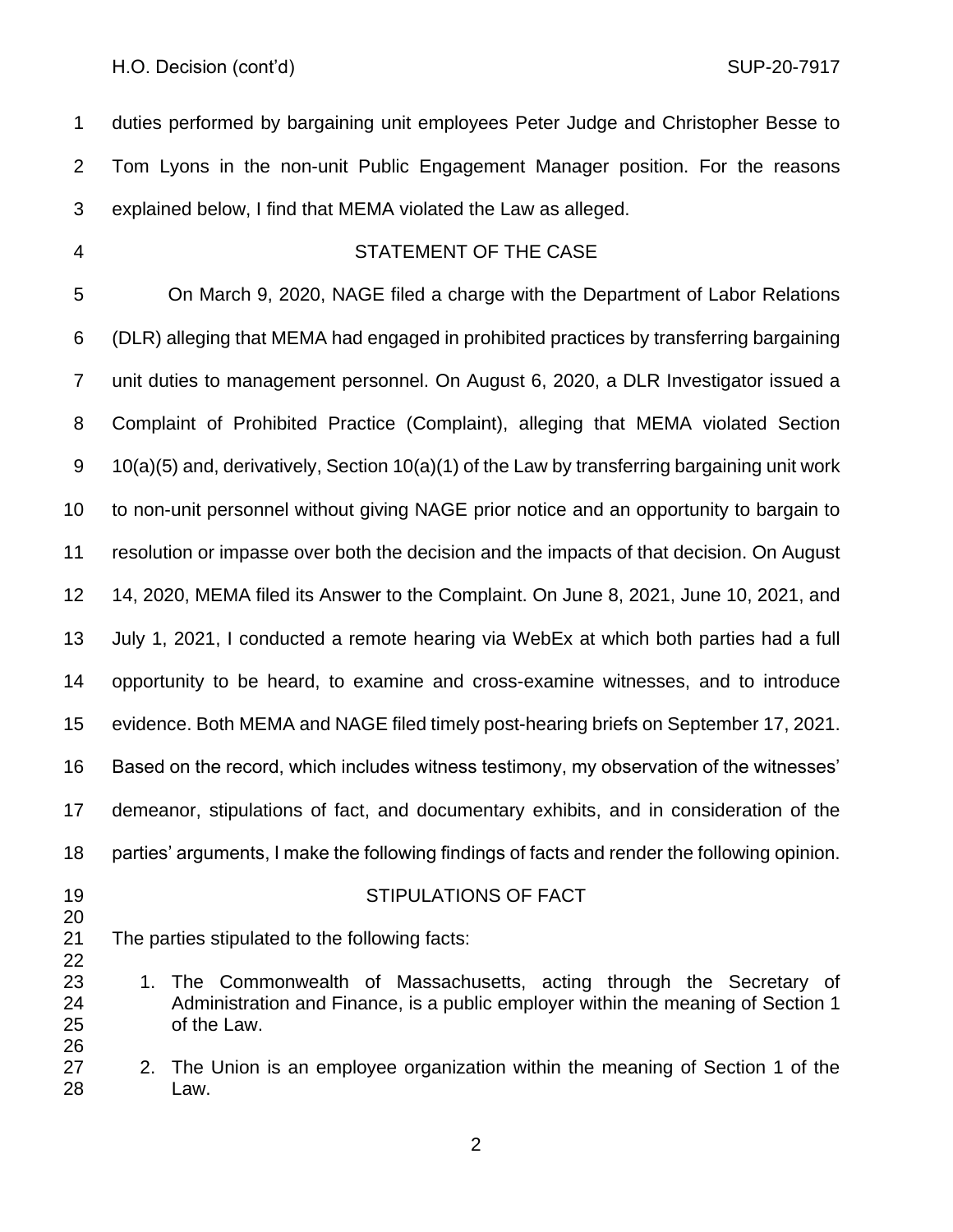- 2 3. The Union is the exclusive collective bargaining representative for certain employees employed by the Employer in statewide bargaining Unit 6 (Unit).
- 4. On January 29, 2020, the Employer posted the position of Public Engagement Program Manager, a new non-unit position.

## 8 FINDINGS OF FACT

## **Background**

 The Civil Defense Act of 1950 created MEMA to ensure that the Commonwealth is able to plan for, respond to, and recover from natural and man-made hazards and threats. MEMA, within the Executive Office of Public Safety and Security, coordinates and implements the statewide emergency management program, which is supported by other state agencies, federal and local entitles, and private sector organizations such as the American Red Cross and Salvation Army. Every city and town in the Commonwealth also establishes a local emergency management program to develop internal emergency response plans and coordinate with MEMA.

 As part of its preparedness activities, MEMA provides information and education when an incident is anticipated including extreme weather such as hurricanes, snowstorms, or heat waves. This information and education is provided to the public through MEMA's website, social media platforms, media interviews, press releases, an alert and notification system, and in-person local outreach and presentations.

 During the response phase, MEMA's Director may activate a State Emergency Operations Center (SEOC), located at MEMA's headquarters in Framingham, to coordinate resources in order to respond to the emergency. SEOCs are activated when there are significant impacts or when multiple communities are involved. Where there is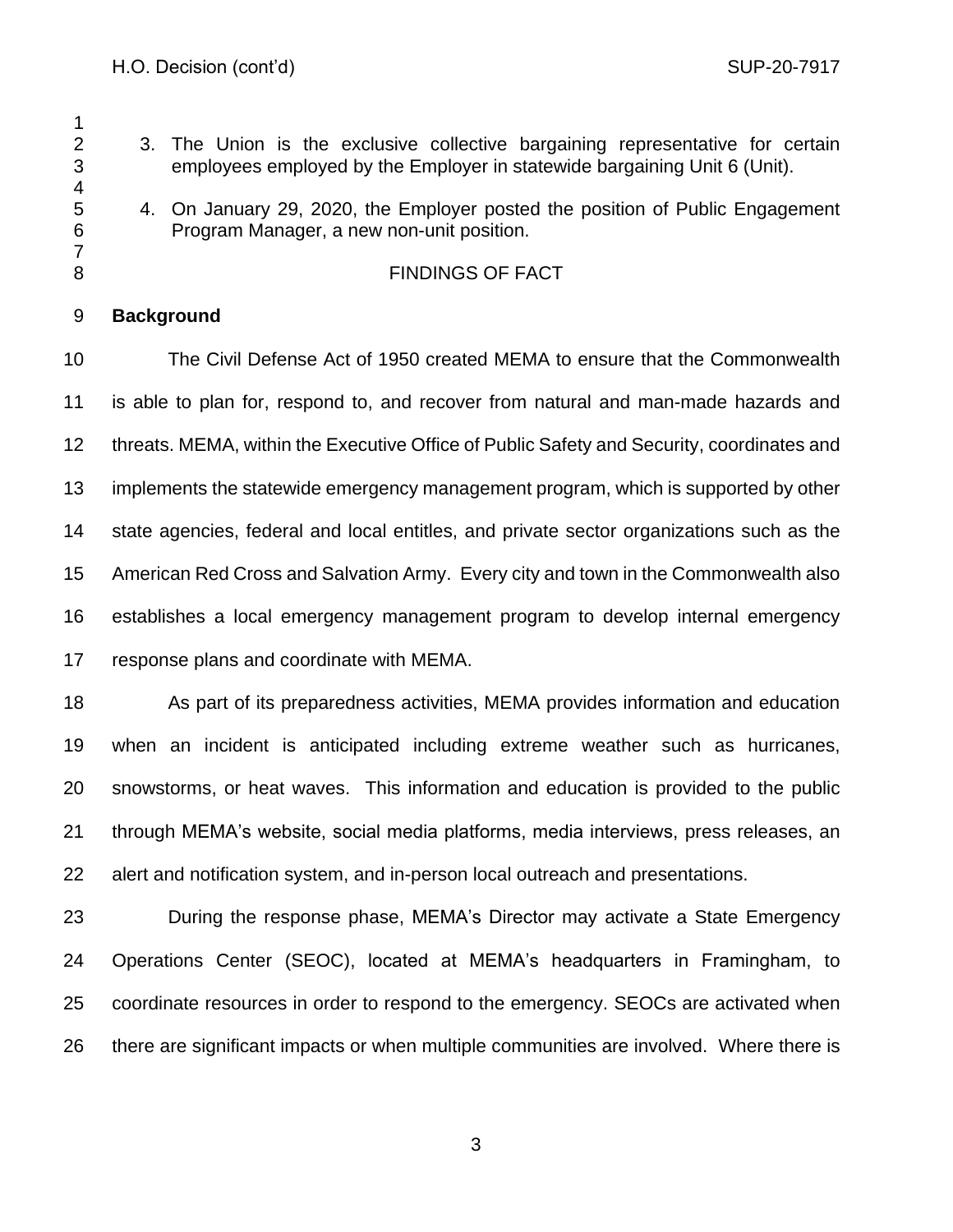a more localized emergency, MEMA does not activate a SEOC but interacts with local communities and assesses whether resources can be provided at the state level. When SEOCs are activated, there is often, but not always, a public information component to disseminate disaster-related information to the media and the general 5 public. MEMA's Director<sup>1</sup> determines whether to include a public information component based on the size and scope of the event, the level of media interest, and an analysis of whether the public information component should more appropriately be handled either at the local level or centrally by the governor's office rather than through MEMA. MEMA and NAGE are parties to a collective bargaining agreement (CBA) effective 10 July 1, 2017 through June 30, 2020.<sup>2</sup>

11

 $2$  Article 2, § 2.1 of the parties' CBA provides:

<sup>1</sup> The Civil Defense Act provides that the Governor appoints MEMA's Director who "may, within limits of the amount appropriated therefor, appoint such experts, clerks and other assistants as the work of the Massachusetts Emergency Management Agency may require and may remove them, and may make such expenditures as may be necessary in order to execute effectively the purposes of this act. Such employees shall not be subject to chapter thirty-one of the General Laws."

the Employer shall have the right to exercise complete control and discretion over its organization and technology including but not limited to the determination of the standards of services to be provided and standards of productivity and performance of its employees; establish and/or revise personnel evaluation programs; the determination of the methods, means and personnel by which its operations are to be conducted; the determination of the content of job classifications; the appointment, promotion, assignment, direction and transfer of personnel; the suspension, demotion, discharge or any other appropriate action against its employees; the relief from duty of its employees because of lack of work or for other legitimate reasons; the establishment of reasonable work rules; and the taking of all necessary actions to carry out its mission in emergencies.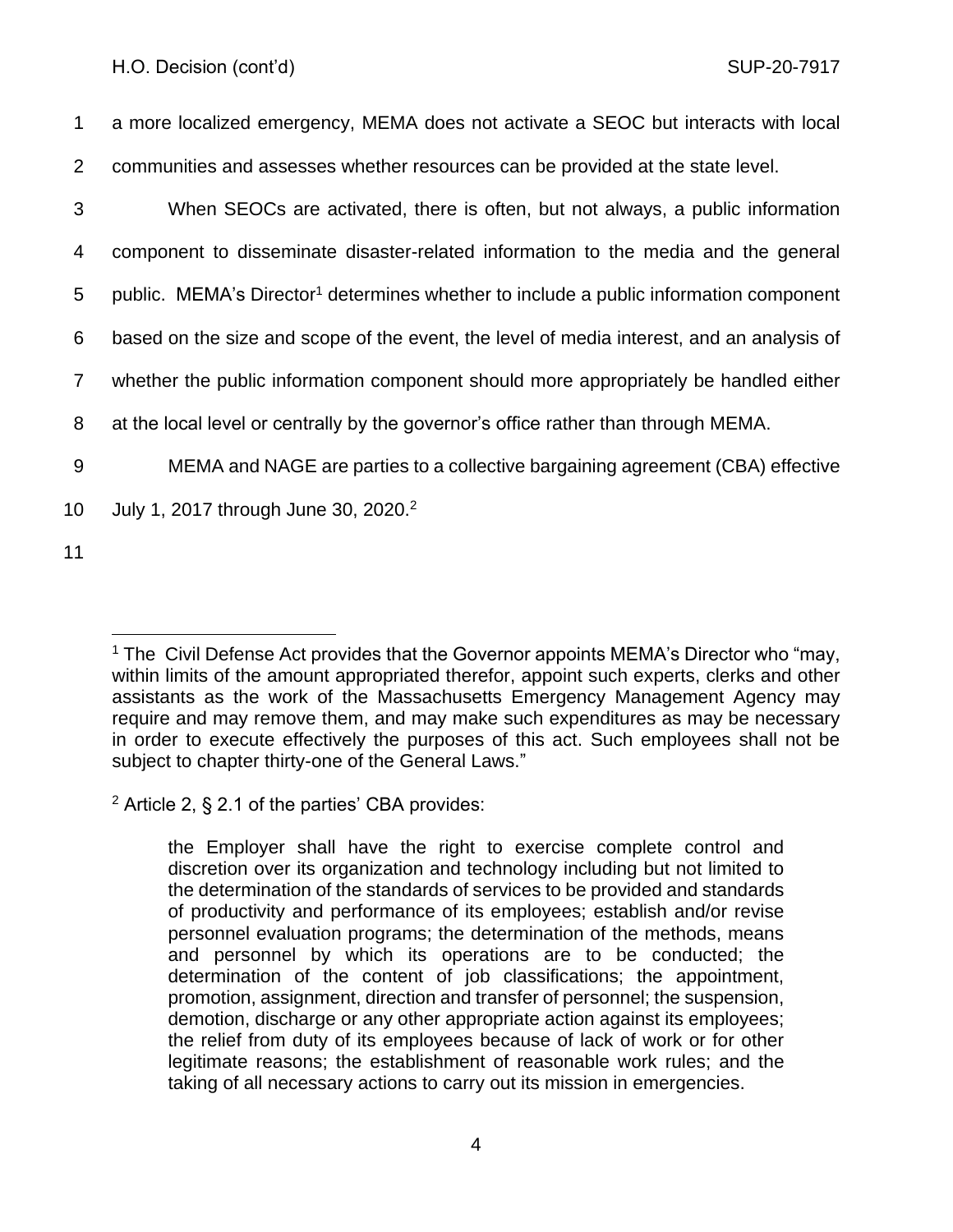# **Bargaining Unit Public Information Duties**

# Peter Judge

 From 2000 through 2005, Peter Judge (Judge) served as the Public Coordinator III for MEMA. In 2005, Judge's title changed to Public Information Officer (PIO), but he continued to perform the same duties. Judge was a member of NAGE's bargaining unit 6 while serving in both positions. Judge reported directly to the Director.<sup>3</sup> The job descriptions for Judge's two positions are substantially identical and indicate that his duties and responsibilities were to:

 Prepare and disseminate information concerning agency activities to the general public through media (print, radio, television, and computers). Develop and implement outreach activities for the general public, other agencies such as state or federal and private industry. Participate in agency training through conferences and workshops. Assist, recommend and review all agency literature, handouts and other publications, for accuracy and relevance. Coordinate all aspects and requests for information from media representatives and the general public as well *as* state and federal agencies. 

The more detailed list of Judge's duties and responsibilities included preparing public

awareness articles and news releases, and acting as a liaison with various news

organizations, private organizations, and local, state, and federal agencies in order to

- exchange information to resolve problems.
- The bulk of Judge's duties involved times when there was no ongoing emergencies, referred to as "blue sky days." About 5% of his duties involved public information during an emergency, referred to as "grey sky days." During "blue sky days"

<sup>&</sup>lt;sup>3</sup> Judge testified that although officially the Chief of Staff supervised him and completed his evaluations, during his over 20 years at MEMA he reported almost exclusively to the Director.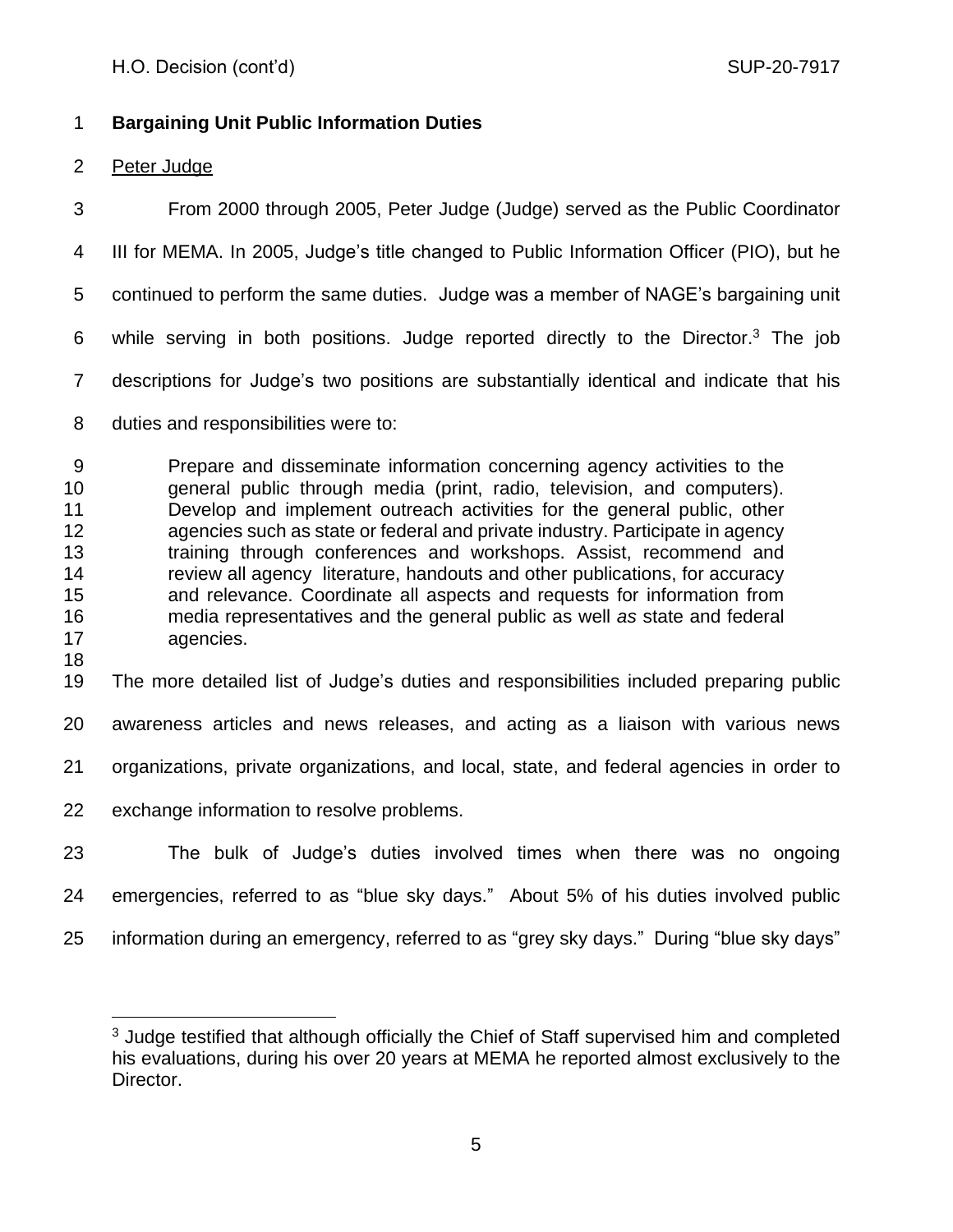Judge developed and engaged in outreach activities such as representing MEMA at public speaking engagements and preparing and disseminating information concerning MEMA's activities to the public through the media. He prepared news releases and other specific written and oral instructions for the public, describing actions to be taken to prepare for an emergency, for instance, information regarding how to assemble a family disaster kit.

 Judge started MEMA's social media presence and updated MEMA's website with relevant public information material. Although upper-level management would, on occasion, indicate when certain material should be updated on the website, Judge was responsible for the upkeep of the website and tracking social media analytics.

 Through MEMA"s training department, Judge taught courses on basic public information for public information officers in the local communities or organizations, including topics such as how to write press releases, how to do interviews, and how to build relationships with the media. He conducted this course three to four times a year.

 During most of his employment at MEMA, during both "blue sky days" and "grey sky days," Judge handled most of the media interviews, speaking on behalf of MEMA. He answered questions from the media and gave on-air interviews. During Judge's tenure, there were numerous SEOCs for severe weather events, and other large events such as the annual Boston Marathon. For all SEOC activations that included a public information component, Judge served as the PIO and was responsible for setting up the media room where the Governor and others would give press conferences. The first few Directors during Judge's tenure had no interest in dealing with the media, however when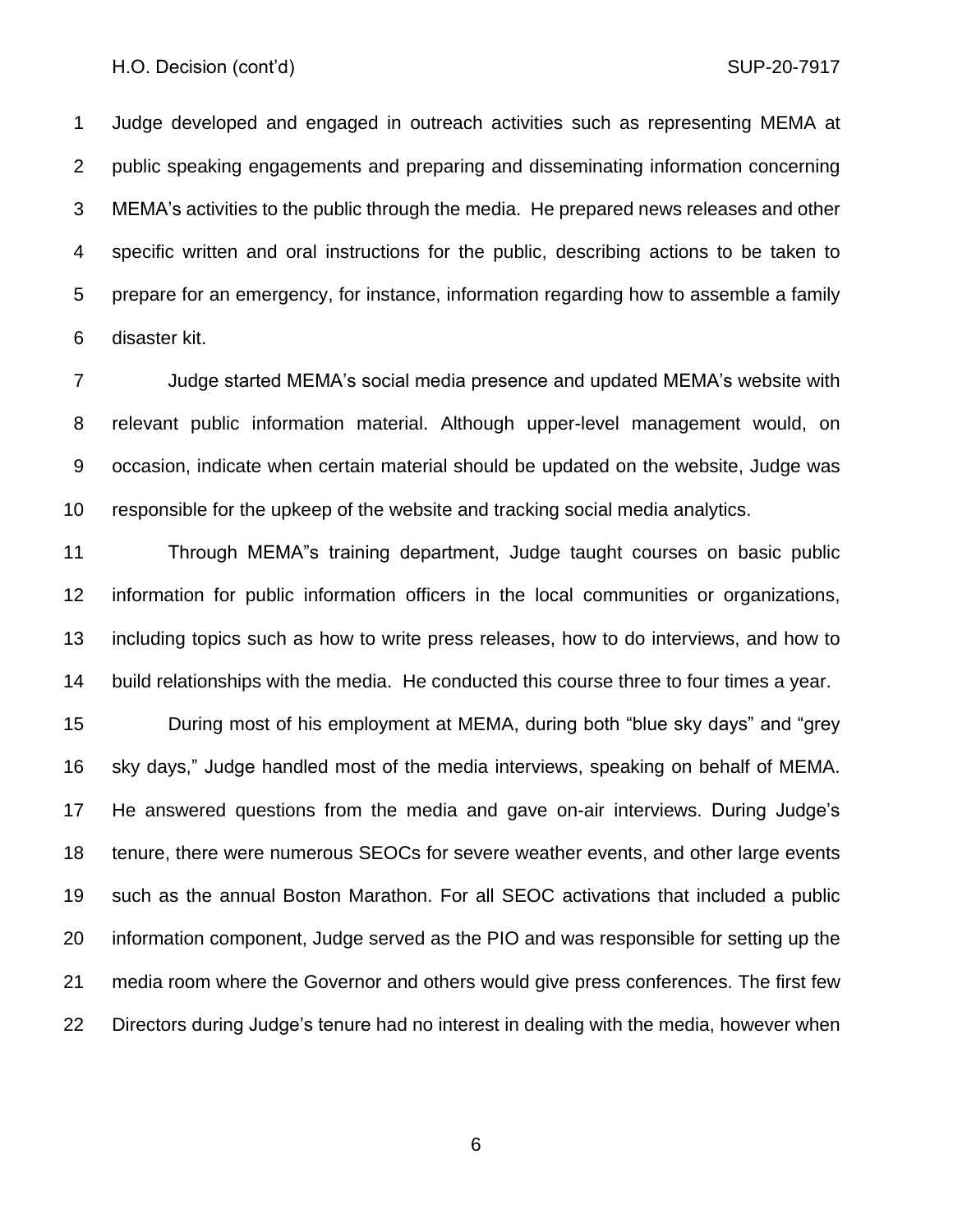1 Kurt Schwartz (Schwartz) became the Director,<sup>4</sup> he engaged more with the media. 2 Schwartz answered questions during SEOCs and sometimes gave interviews.<sup>5</sup> When 3 Schwartz gave a planned interview, Judge provided him with talking points in advance 4 and sat with Schwartz during the interview. Additionally, after the Director and Governor 5 left a press conference, Judge remained with the media to provide additional information 6 or clarify the information, answering any questions that they might have.<sup>6</sup>

 Judges' duties often required him to work after his regular business hours. He could work extremely long hours during an activation but even when there was no activation, he would often receive calls after hours. He would use his judgement to determine if the call merited an immediate response or if it could wait until the morning. When Judge was on vacation or otherwise absent, other bargaining unit employees conducted his duties.

13 Judge retired in 2016. He continued to support MEMA as a contractor through June 14 30, 2019, performing the training functions. Judge was not a bargaining unit employee 15 when he taught the PIO course as a contractor.

<sup>&</sup>lt;sup>4</sup> The record does not reflect when Schwartz became the Director, although he is included on the 2010 organization chart.

<sup>5</sup> Judge testified that other than Schwartz giving interviews, management officials did not perform any of his job responsibilities. Christopher Besse, who worked closely with Judge and assumed Judge's responsibilities upon Judge's retirement, concurred with this assessment.

<sup>&</sup>lt;sup>6</sup> Judge testified that he had a good understanding of what information he should share and what he should not share. At times, he would make the judgement call. When he received a media inquiry regarding a particularly sensitive matter, Judge would consult with the Director or other management officials for input on whether certain information should be shared.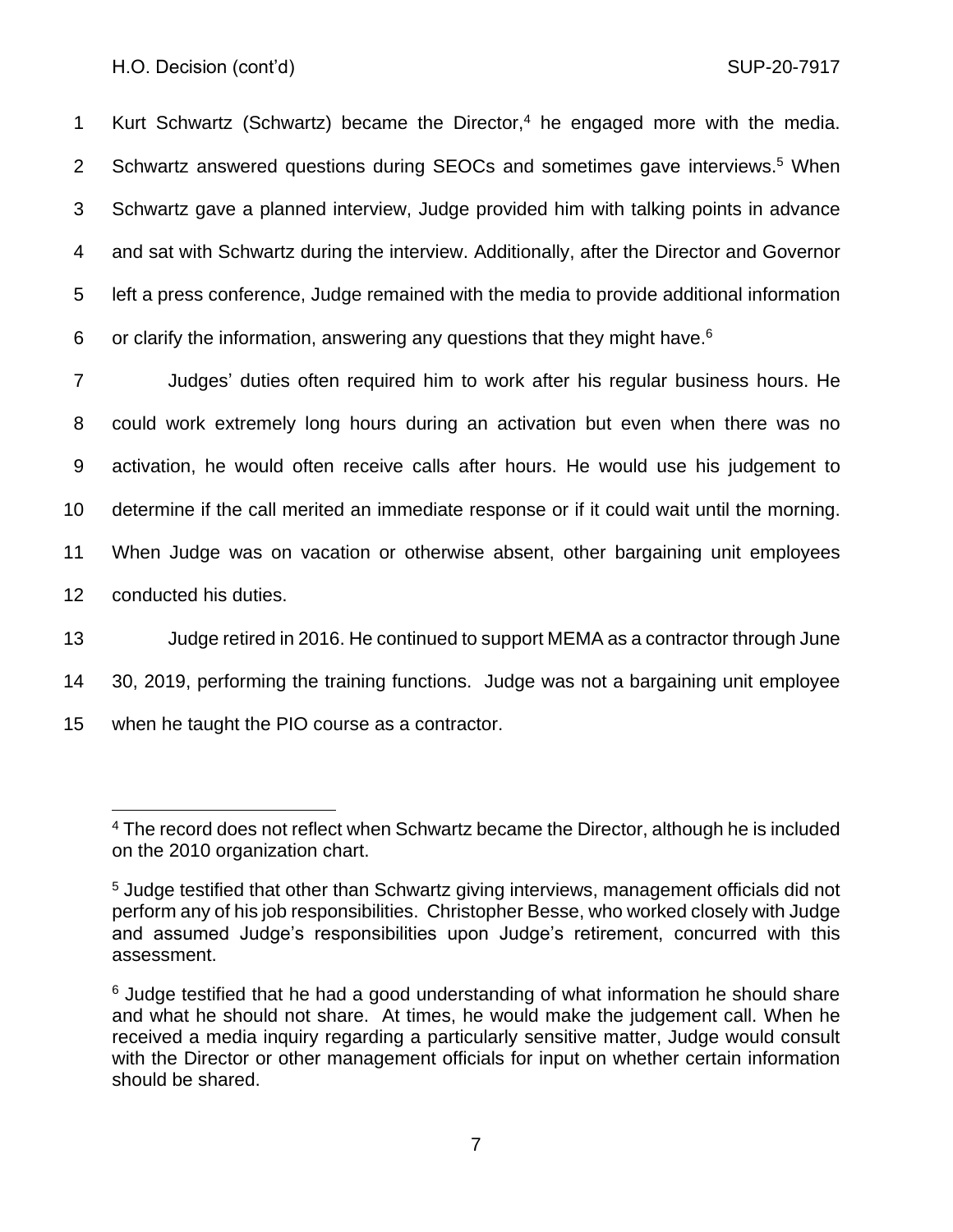## 1 Christopher Besse

 In 2012, Christopher Besse (Besse) was hired as a Preparedness Coordinator at MEMA. This position is in NAGE's bargaining unit. In this position, Besse spoke at community events and distributed MEMA material in an effort to promote public preparedness. He began working closely with Judge, although he was not officially 6 reporting to him.<sup>7</sup> Besse commenced managing MEMA's social media accounts, including Facebook and Twitter. Although Judge still had some involvement, Besse assumed responsibility for almost all of the social media posts and website updates, both during the workday and after hours. Although management did not post on social media or update the website, management would sometimes review Besse's planned positing in 11 advance.<sup>8</sup> 12 In 2015, Besse assumed a new bargaining unit position titled Social Media and

13 Public Information Coordinator (PIC). In this position, Besse reported directly to Judge.<sup>9</sup> Besse also retained his previous preparedness duties but now assumed new responsibilities as reflected in his new Form 30 which provided that: The primary responsibilities of the Social Media and Public Information Coordinator are to support MEMA's mission by increasing public awareness

<sup>&</sup>lt;sup>7</sup> Besse testified that he reported to John Giarusso but did not recall his title.

<sup>&</sup>lt;sup>8</sup> Besse explained that he often did not seek approval before posting material, but if the material was sensitive, Besse would "run it up my chain to whoever my boss was at the time." Besse further testified that Giarusso would often refer Besse's questions about social media matters to Judge.

<sup>&</sup>lt;sup>9</sup> Although his supervisor is listed as the Chief of Staff, Besse testified that he actually reported to Judge. He testified that he is unsure why the Chief of Staff was listed but speculated that it may be because Judge was a bargaining unit employee and not a manager. A subsequent 2016 organization chart reflects that Besse reported directly to Judge, and Judge reported to the Chief of Staff. Judge and Besse consistently testified that neither actually reported to the Chief of Staff.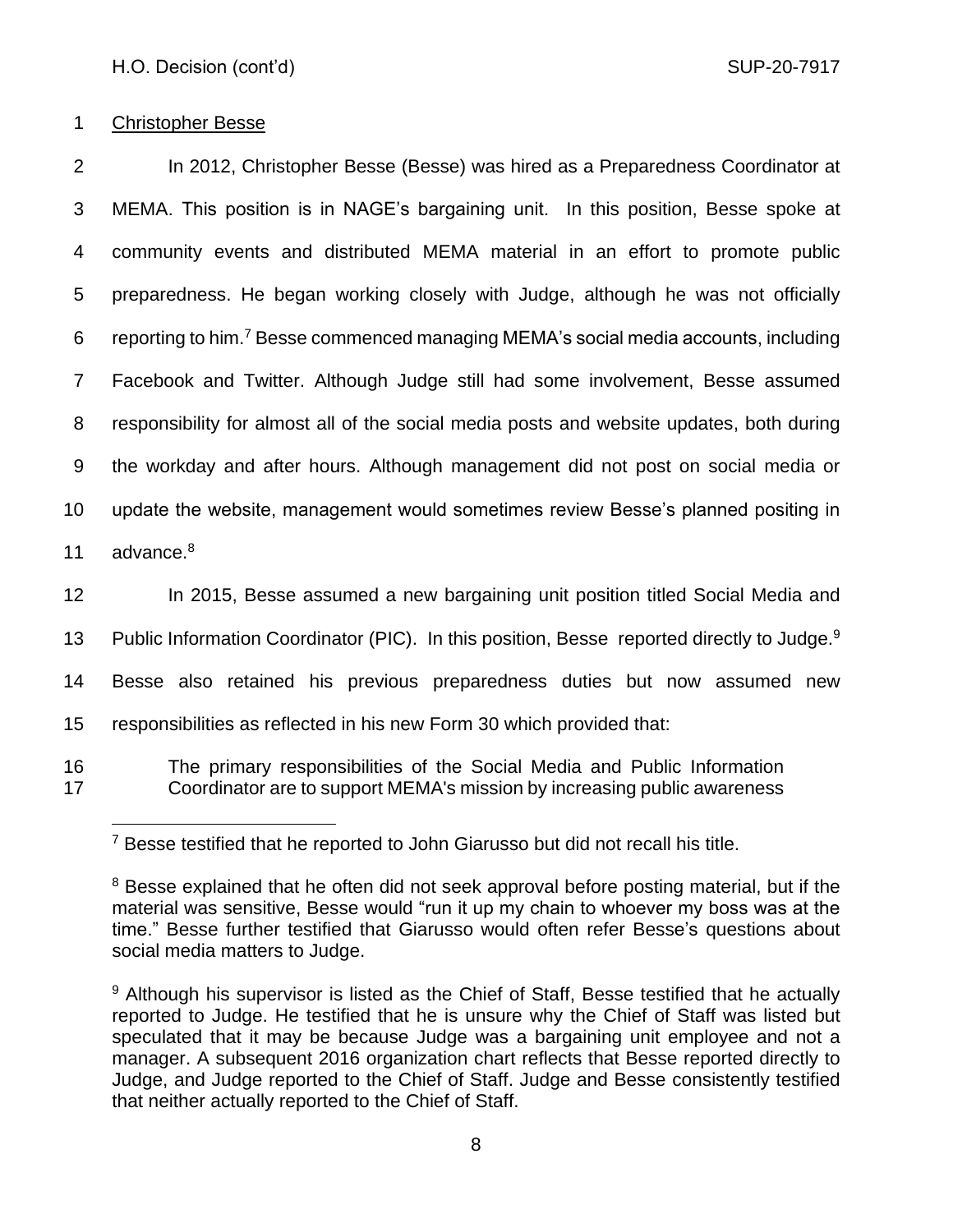of hazards and MEMA programs, promoting personal, family, business and community preparedness, and sharing information with the public during disasters, emergencies, and preplanned events. The Social Media and Public Information Coordinator will utilize social media and other public facing communications platforms to disseminate preparedness tips and accurate, timely, and coordinated information regarding disasters/emergencies and planned events. The Social Media and Public Information Coordinator will work across social media platforms to maximum MEMA's web presence and outreach. This will include developing a strategy to identify, utilize and institute the use of emergent social media tools and platforms. 

- The Social Media and Public Information Coordinator will also be responsible for managing the agency's website content. This will include working with a Website Project Management Team to identify ways to update web content ru1d add new content.
- The Social Media and Public Information Coordinator will serve as a primary point of contact with community based agencies and organizations requesting general information about MEMA and preparedness information. This will include working with MEMA staff to create and update handouts/brochures and leading tours of MEMA's headquarters facility.
- Although not a primary responsibility, as required and directed, the Social Media and Public Information Coordinator may be tasked with supporting the agency's Public Information Officer in communicating with reporters and traditional media outlets.
- This position will report to the Public Information Officer (PIO) and will support the PIO office to further MEMA's ability to effectively disseminate information to the public.
- Bessie's listed duties and responsibilities included working with MEMA's PIO to
- provide coordinated information to the public using social media; updating website
- content; utilizing resources such as Mass 211, the Commonwealth's primary call center
- for the public, to keep the public informed of threats and hazards; developing pre-scripted
- social media messages for various situations; developing and maintaining relationships
- with partners from other public safety agencies and private sector organizations to
- improve MEMA's public information capabilities and outreach; and working with MEMA's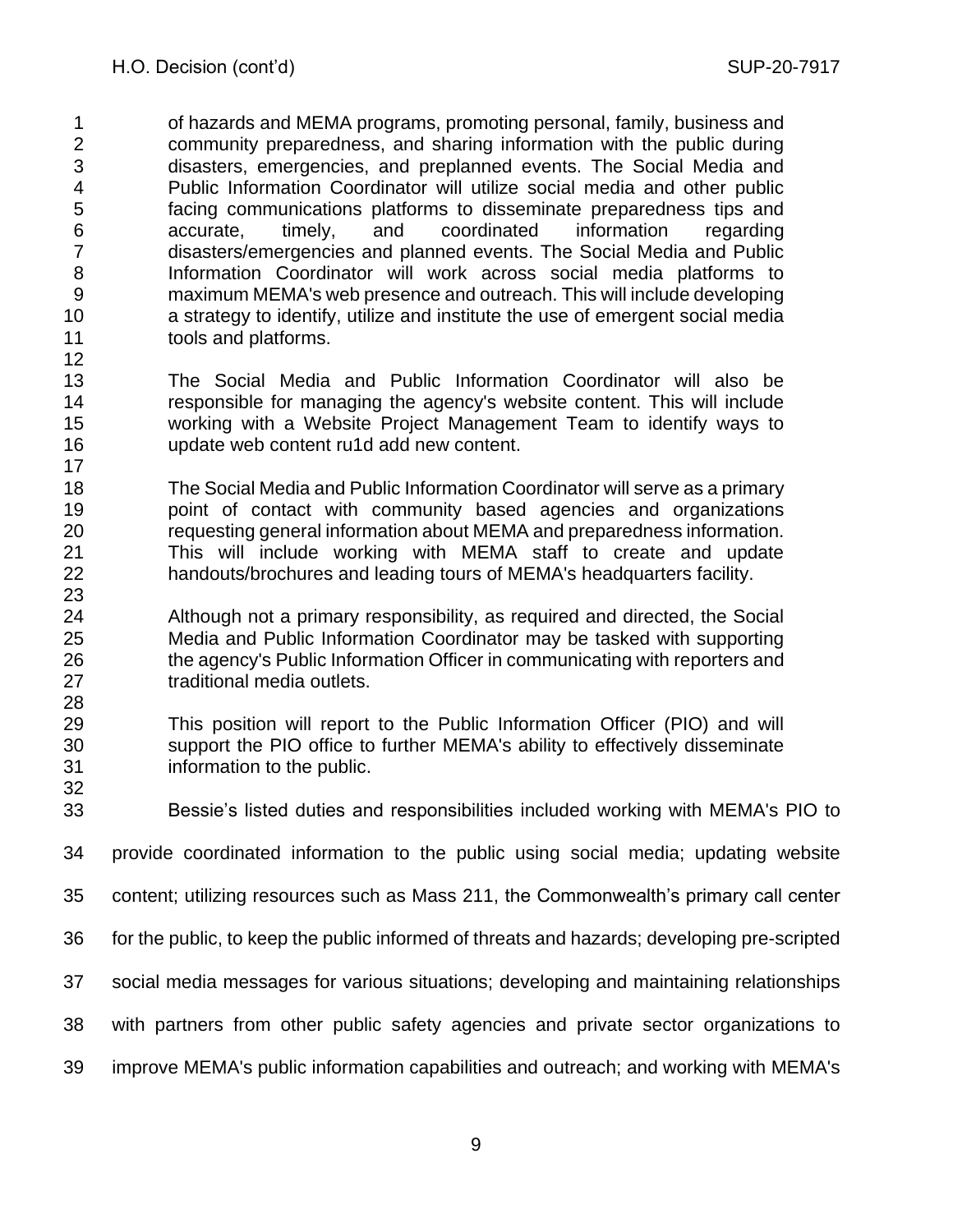Training and Exercise Unit to develop or deliver training and/or presentations on social media to public safety officials. Besse also backed up and supported the PIO with public information duties by communicating with reporters and traditional media outlets, drafting, and disseminating press releases, and participating in SEOCs. These tasks required Besse to work extended hours, including nights and weekends.

 Judge remained the lead for public information but Besse began to assume more of the public information responsibilities. As before, on "blue sky days", Besse would plan and prepare for emergencies. Together with Judge, Besse developed messages about different hazards and safety tips and decided when to issue them on the website and 10 MEMA's other social media accounts.<sup>10</sup> Besse posted on social media after hours, as necessary, when there were late breaking developments. During both "blue sky days" and "grey sky days," Judge and Besse handled media 13 inquiries during the regular workday and after hours.<sup>11</sup> Besse also began setting up and 14 giving interviews.<sup>12</sup> Besse reviewed media stories regarding MEMA's programs and

15 recommended whether MEMA should respond if he found any misquote or other 16 inaccuracy.

<sup>&</sup>lt;sup>10</sup> Besse testified that although Judge may have written some social media posts, Besse did "close to 100 percent of the social media posts." He also did most of the website work. Besse testified that management did not perform either of these duties, although at times the Director or Governor provided information to be posted on MEMA's social media platforms.

<sup>11</sup> During "grey sky days", this media work constituted approximately 80% of his day. During a "blue sky day" Besse estimated this work consumed about 20% of his day on average, although there could occasionally be quiet weeks with no media calls.

<sup>&</sup>lt;sup>12</sup> Besse testified that although the Director would sometimes give interviews, only bargaining unit employees scheduled and set up the interviews.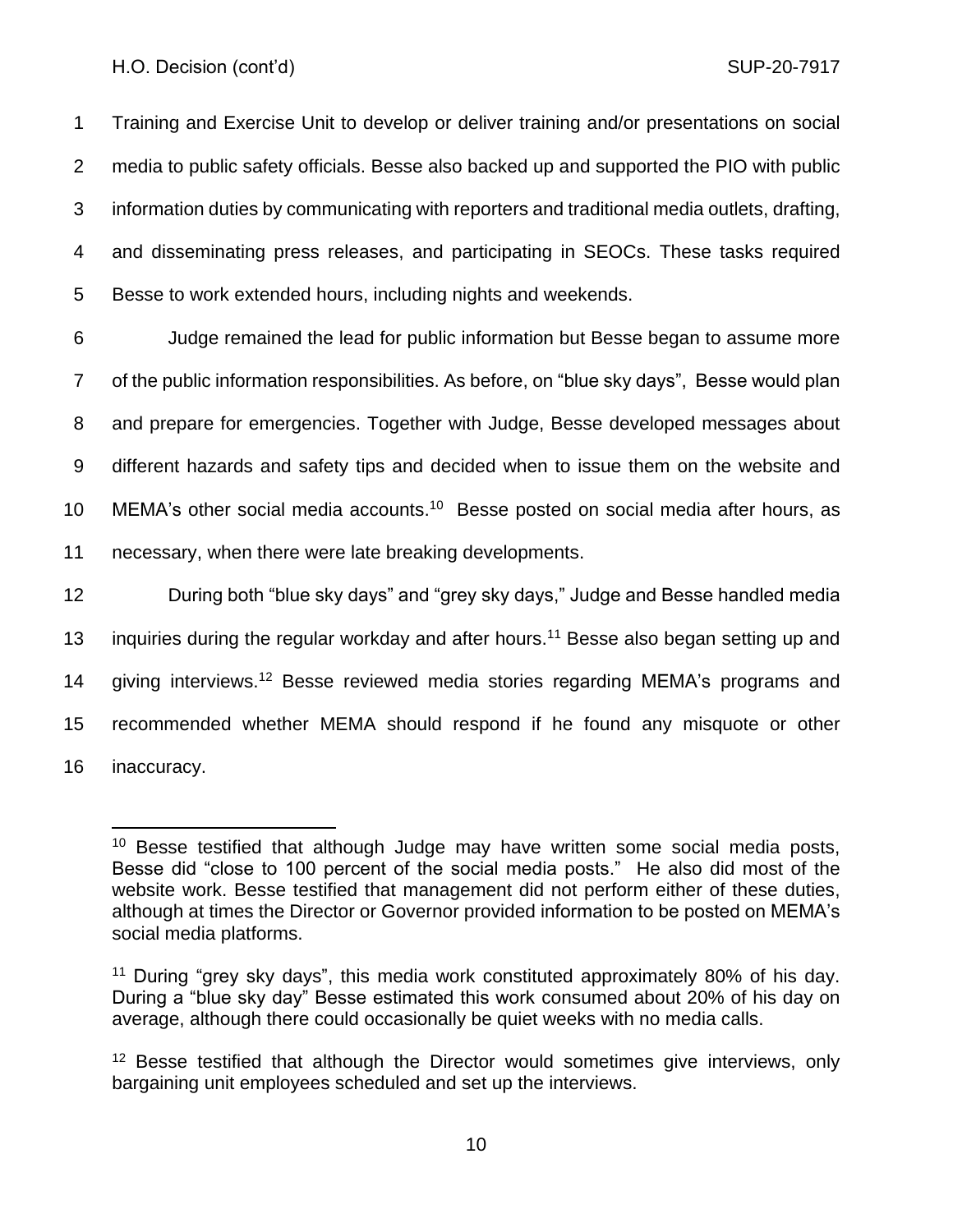Besse also served as the deputy PIO during SEOCs when Judge was present, 2 and he acted as the backup PIO in Judge's absence.<sup>13</sup> Besse worked long days during SEOCs and continued to participate in conference calls or to post on social media after hours, as necessary. During the manhunt after the 2013 Boston Marathon bombing, he drafted the first wireless emergency alert to cell phones to advise the public to shelter in place. Any emergency alerts that Besse drafted were reviewed by Judge or higher-level managers.

 After Judge retired in August 2016, Besse continued to perform his own work and assumed all of Judge's responsibilities as well. Besse reported directly to Schwartz. His title did not immediately change but he was referred to as the interim PIO. In 2017, MEMA officially assigned Besse to a Program Coordinator III position as the Public Information 12 Coordinator (PIC).<sup>14</sup> Besse's new position was designated as an Emergency Personnel Position, meaning he could be requested to report to work during an emergency or during non-business hours. His position description provided that:

 $13$  Besse testified that he is unaware of anyone else performing this work although he testified that "there's a chance" if both Judge and Besse were out, that "someone might have done something." He explained that if Judge was not available to act as the PIO, there may have been a backup overnight person. But Besse also testified that he was not aware of any manager ever acting as the PIO during an SEOC or otherwise performing any of his work or Judge's work. When Besse was on vacation during this time frame, either Judge would perform some of Besse's duties, or the work would wait until Besse returned.

<sup>&</sup>lt;sup>14</sup> Thereafter, on March 28, 2018, Besse filed a classification appeal seeking the title of PIO. The Commonwealth's Human Resources Division denied the appeal on June 1, 2018, explaining that his duties were best classified as the lower graded position of Information Officer III. Besse appealed the decision but subsequently withdrew that appeal.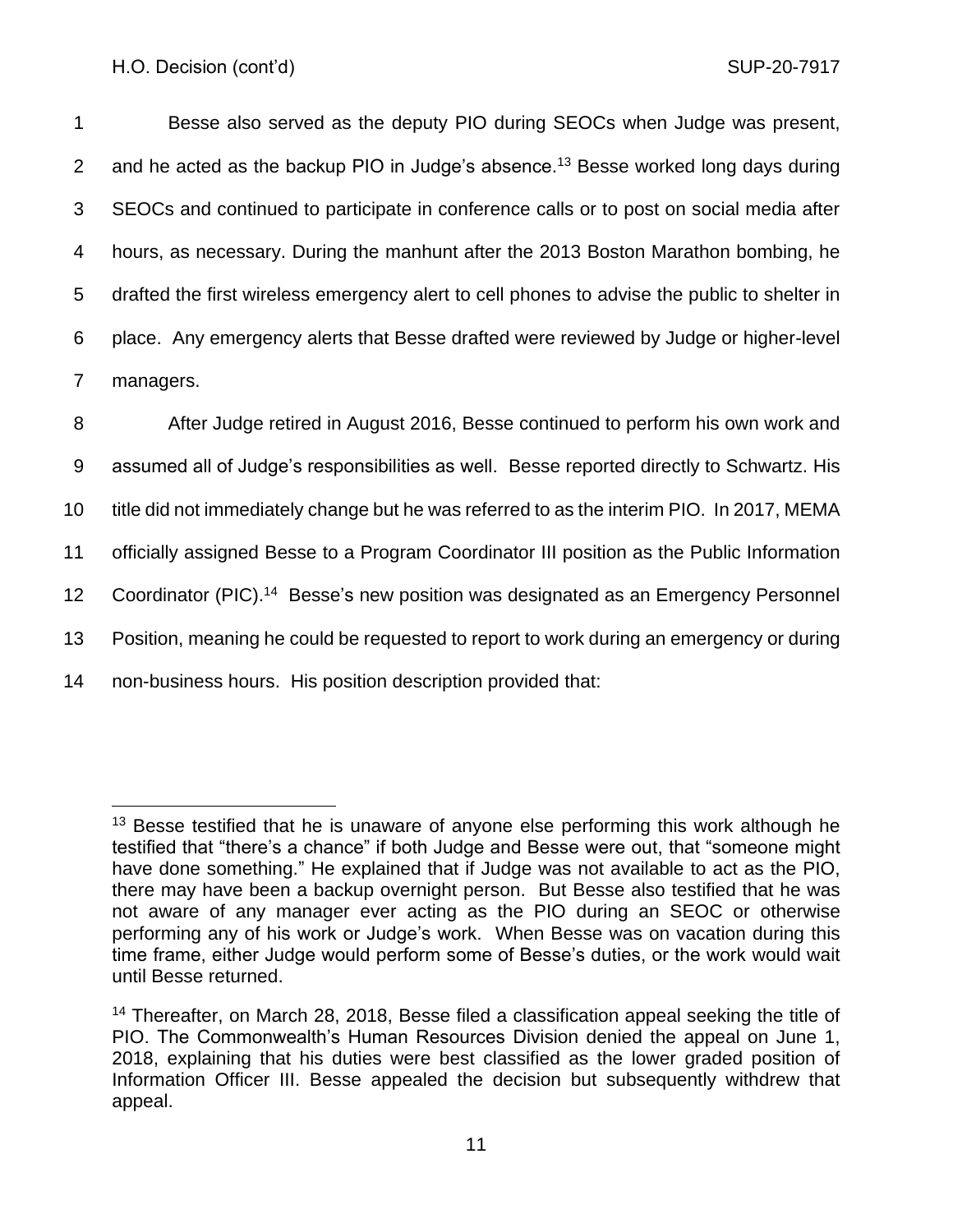1 Under the supervision of the Director, Deputy Director and Chief of Staff, <sup>15</sup> the Public Information Coordinator (PIC) performs public information activities on behalf of the agency, including, but not limited to: preparing and disseminating preparedness messaging and information to the public; developing and implementing preparedness campaigns and initiatives; supporting preparedness activities; preparing and disseminating media releases and advisories; responding to inquiries from members of the media; coordinating the agency's public information activities with the Executive Office of Public Safety and Security, the Governor's Office, and other agencies and organizations; preparing and disseminating emergency and non-emergency information to the public, media and stakeholders **pertaining to agency and State Emergency Operations Center activities,**  and the response to, and recovery from disasters and emergencies; developing content/information for the agency's website, and posting information to the agency's website; supporting emergency communications to the public via the agency's alerting and warning platforms; supporting public information and messaging needs for preplanned events; and promoting the agency and emergency management through stakeholder engagement, tours of MEMA's facilities, public information and outreach, and other activities. The PIC uses a number of platforms and medium to communicate with the public and stakeholders, including, but not limited to social media, print media, radio, television, email, presentations and in-person meetings.

 The Public Information Coordinator support's (sic) MEMA's mission by increasing public awareness of threats and hazards, promoting personal, family, business and community preparedness, and sharing information with the public in anticipation of, and during disasters, emergencies, and pre-planned events. The Public Information Coordinator utilizes social media and other public facing communications platforms to disseminate preparedness information and accurate, timely, and coordinated information regarding disasters, emergencies and events. The Public Information Coordinator works across social media platforms to maximize MEMA' s web presence and outreach. The PIC makes recommendations to the Director, Deputy Director and Chief of Staff on the use of new or different communications tools, systems and methods to enhance the agency's public information activities and outreach. 

 Under the supervision of the Director, Deputy Director and Chief of Staff, the Public Information Coordinator responds to inquiries from the media and

<sup>&</sup>lt;sup>15</sup> Although the position description states that Besse worked under the supervisor of the Director, Deputy Director and Chief of Staff, Besse reported to the Director. This is also reflected in the 2018 organization chart. Besse testified that, on occasion, the Director would have him work with the Deputy Director on a project, but he did not recall ever reporting to the Chief of Staff.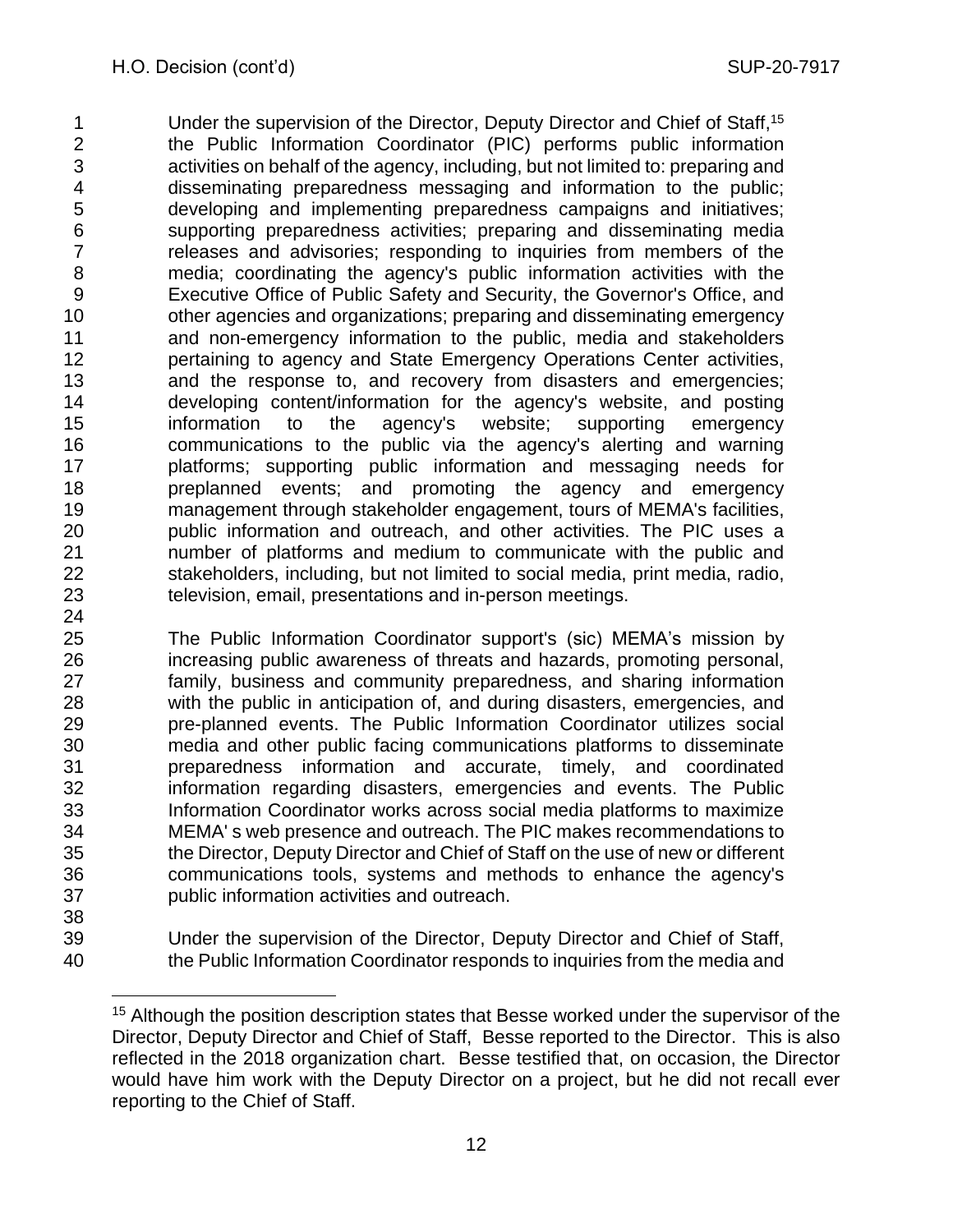public and communicates with the media. The PIC maintains good relationships with members of the media and maintains distribution and contact lists to facilitate communications with the media.

 The Public Information Coordinator serves as a point of contact with public, private and non-profit agencies and organizations seeking or needing general information about the agency, preparedness information, emergency and non-emergency information about the State Emergency Operations Center and response and recovery activities, and emergency management. 

- The PIC works with agency staff and external stakeholders on developing and disseminating information to the public, and related messaging. The PIC develops/drafts handouts and brochures, media releases, social media posts, remarks, presentations, and content for the agency's website.
- The PIC represents the agency at stakeholder and public meetings and events.
- This position report directly to MEMA's Director and also is supervised by, and receives direction from the Deputy Director and Chief of Staff.
- The more detailed statement of the duties and responsibilities were as follows:

 1. Prepare and disseminate media advisories and releases on behalf of the agency. Receive and respond to inquiries from the media. Conduct on- camera, on-air, and background interviews with the media. Maintain good relationships with the media. Maintain contact and distribution lists to facilitate communications with the media.

- 2. Promote the agency, emergency management, and disaster preparedness by preparing, publishing, communicating and disseminating information using different medium and strategies including, but not limited to social media, the agency's website, MEMA's monthly bulletin (MEMA Reports), publications, brochures, posters and banners, presentations to members of the public and stakeholder groups, focused initiatives and campaigns, media releases, and tours of MEMA's facilities.
- 3. Prepare and disseminate public information about or during emergencies, disasters and events, including providing specific guidance on preparedness and safety actions to be taken before, during or after an emergency or disaster. Recommend platforms, systems and medium to use to disseminate such information.
	-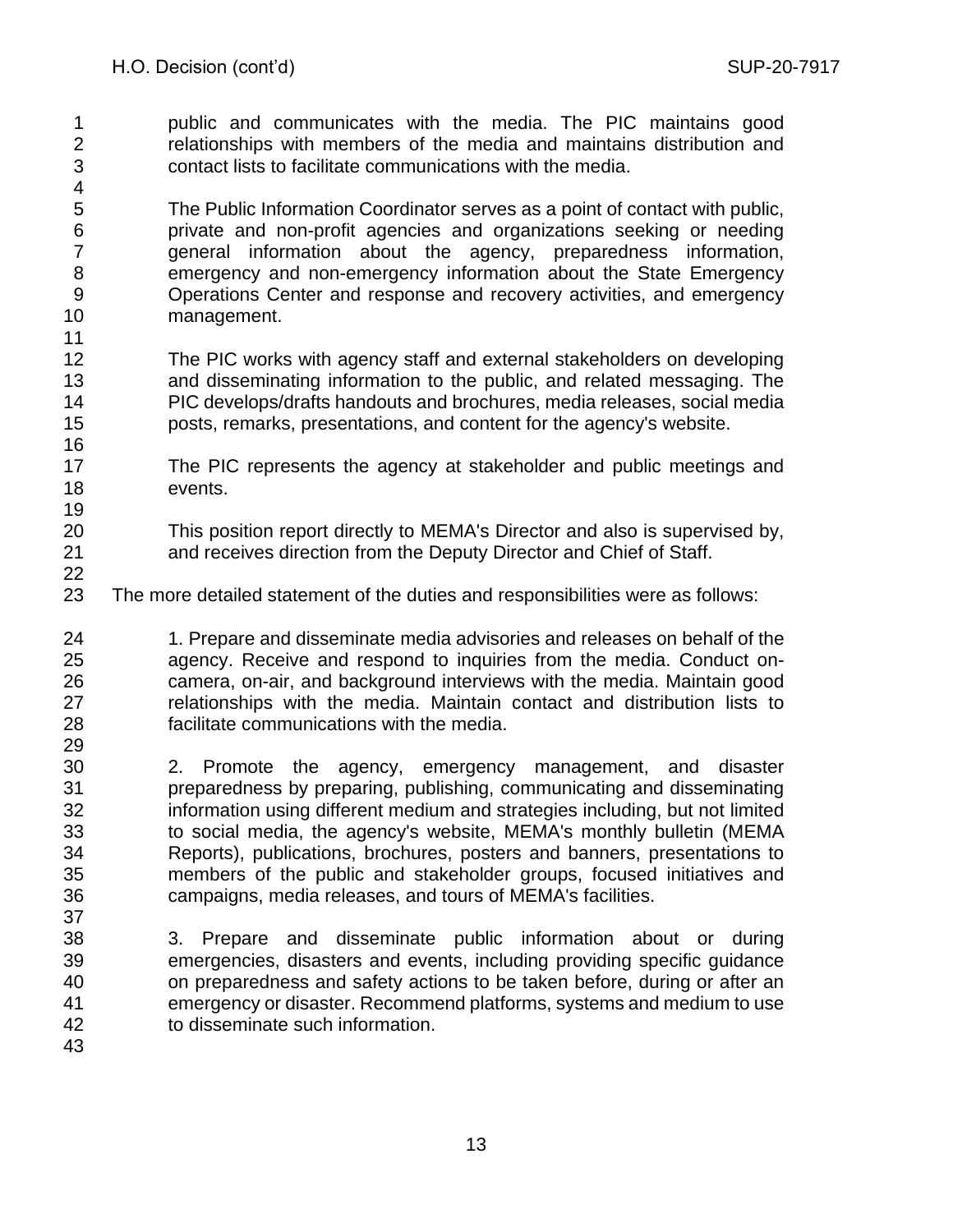4. Draft remarks, talking points, and information for use by the Director, Secretary of Public Safety and Security, Governor, and others in interviews, statements, releases, and speaking engagements.

 5. Provide accurate, timely, concise and coordinated information to the public using MEMA's social media and other public facing communications platforms. Ensure that all such communications are consistent with the agency's public information goals, objectives and strategies.

 6. Research and propose ways to enhance public preparedness and the dissemination of information to the public, media and stakeholders, whether via social media or other platforms and medium. Propose, implement and support public information and preparedness campaigns and initiatives to enhance preparedness and resilience. Promote initiatives/campaigns of other stakeholders, such as FEMA's Preparedness Month, the Great Northeast Shakeout, and Hurricane Preparedness Week.

 7. Is familiar with, and utilizes MEMA's public information and alerting platforms and technologies, such as Massachusetts Alerts, Emergency Alert System, and Wireless Emergency Alerts; and identifies and recommends new or different technologies/systems that may increase efficiency and increase MEMA's ability to reach a wider audience·

 8. Work with the Chief of Staff and other agency personnel to ensure that website content is maintained and updated on regular basis;

 9. Develop and maintain an electronic library of pre-scripted social media messages for various threats, hazards and situations, and ensure that all such messages are periodically reviewed and updated and are consistent with each other and information on MEMA's website;

- 10. Maintain and implement a strategy for delivering preparedness information and related content throughout the year, ensuring that the information being disseminated is related to the threats, hazards and preparedness campaigns at that time. For example, hurricane preparedness information should be delivered during hurricane season, and general preparedness should be promoted during Preparedness Month ( as well as other times of the year.)
- 11. Track social media analytics and overall program metrics. Use these analytics and metrics to help improve future programs and messages.
- 12. Develop and maintain effective relationships with partners from other public safety agencies and private sector organizations to improve MEMA's public information capabilities and outreach, and overall preparedness.
-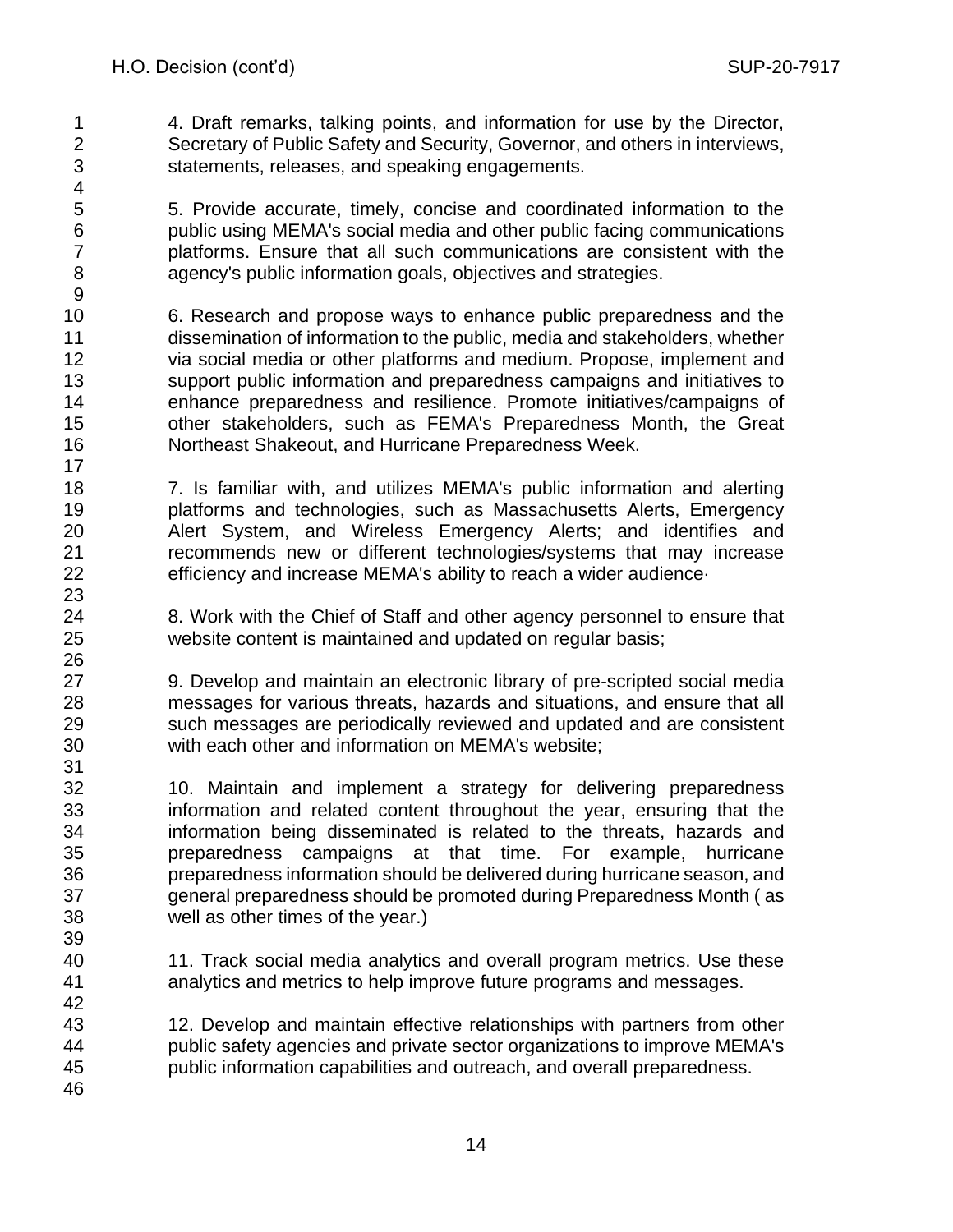13. Coordinate public information activities with the Executive Office of Public Safety and Security and the Governor's Office, including providing daily updates/reports on public information activities. Participate in Mass.gov' s "social media users group" or other such groups in order to stay up to date on, and support state agency public information and social media activities. Coordinate with public information officers/coordinators from other local, state and federal agencies, and private sector organizations.

 14. Promote MEMA's preparedness programs and messages through appropriate venues;

 15. Attend and participate in internal and external meetings and events on behalf of the agency. Offer remarks or presentations at such meetings/events. Promote the agency and emergency management at such meetings.

17 16. Work with MEMA's Training and Exercise Unit to develop or deliver public information and social media trainings and/or presentations to local and state emergency managers and public safety officials, and other stakeholders;

 17. Manage a multi-media library to maintain photos, videos, press releases and advisories, and other public information products for agency use (uses such as social media, website, presentations, publications, etc.);

26 18. Participate in activations of the State Emergency Operations Center (SEOC), either by being rostered and present in the SEOC, or by supporting the SEOC virtually from remote locations. Such activities may take place during non-business hours, including nights and weekends, and may involve extended work hours and operational periods. During activations of the SEOC, may serve as a Public Information Officer under the SEOC's Incident Command System structure, or as a member of a Joint Information Center. Take direction from the SEOC's Command Staff, and work closely with the entire SEOC staff.

 19. During periods leading up to, or during and after disasters, emergencies, and events, support MEMA's operations and incident priorities and objectives by disseminating information to the media and public via social media, traditional media (print, radio, television, etc.), MEMA's website, and other resources such as Mass 2-1-1 and Mass.Gov, to keep the public informed of threats and hazards and of preparedness, response and recovery actions that may reduce risk or mitigate impacts.

 20. As directed, respond to scenes of disasters, emergencies, incidents or events, or to emergency operations centers or command posts, to support local or state public information efforts and activities. Serve as a Public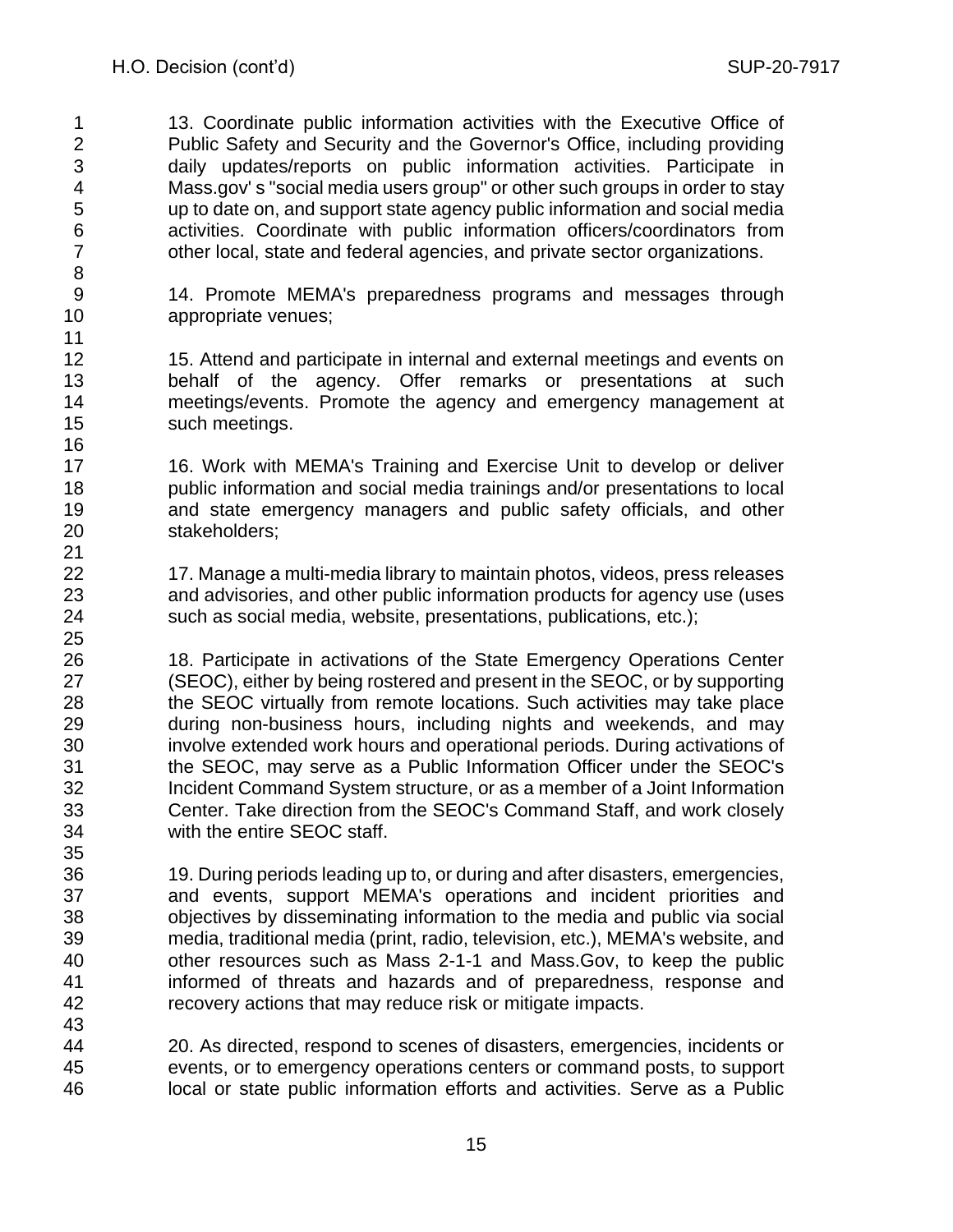- Information Officer or member of a Joint Information Center and support the public information needs and demands of such disaster, emergency, incident or event, as determined by the Incident Commander or designee.
- 21. Be available during non-business hours to receive and screen requests from the media and, with direction from the Director, Deputy Director or Chief of Staff, ensure that time-sensitive requests are appropriately handled.
- 22. As directed, work with, and train other MEMA staff who are designated to serve as back-up public information coordinators, to ensure that such staff members are capable of fulfilling the roles and responsibilities of the Public Information Coordinator during such times as the PIC may not be available, or the PIC requires additional support.
- In his new position, Besse continued to handle the public information duties that
- he and Judge previously performed. Media outlets were aware that Besse handled
- MEMA's media inquiries and would usually contact Besse directly. Occasionally a media
- outlet would contact MEMA's 24-hour communication center. The dispatchers would then
- 20 direct these to calls to Besse.<sup>16</sup> Besse also continued to handle all social media and
- website updating. He continued to handle public information duties during SEOCs.
- Additionally, Besse continued to lead public preparedness initiatives and campaigns such
- as Hurricane Preparedness Week and Emergency Preparedness. Besse attended
- meetings with MEMA leadership addressing the public information messaging for various
- preparedness campaigns. Besse then implemented the agreed upon messaging.
- Besse was the primary liaison with Mass 211. Mass 211 provided Besse with a
- summary of MEMA-related call topics that it received. Besse would then either share this

 Michael Russas (Russas), the Assistant Director for Operations Division, testified that when the dispatch center receives notification of an emergency, the duty officer alerts leadership and commences and coordinates efforts. Duty officers do not give interviews or respond to media inquiries. Prior to 2021, the duty officers would direct media-related calls to Judge or Besse.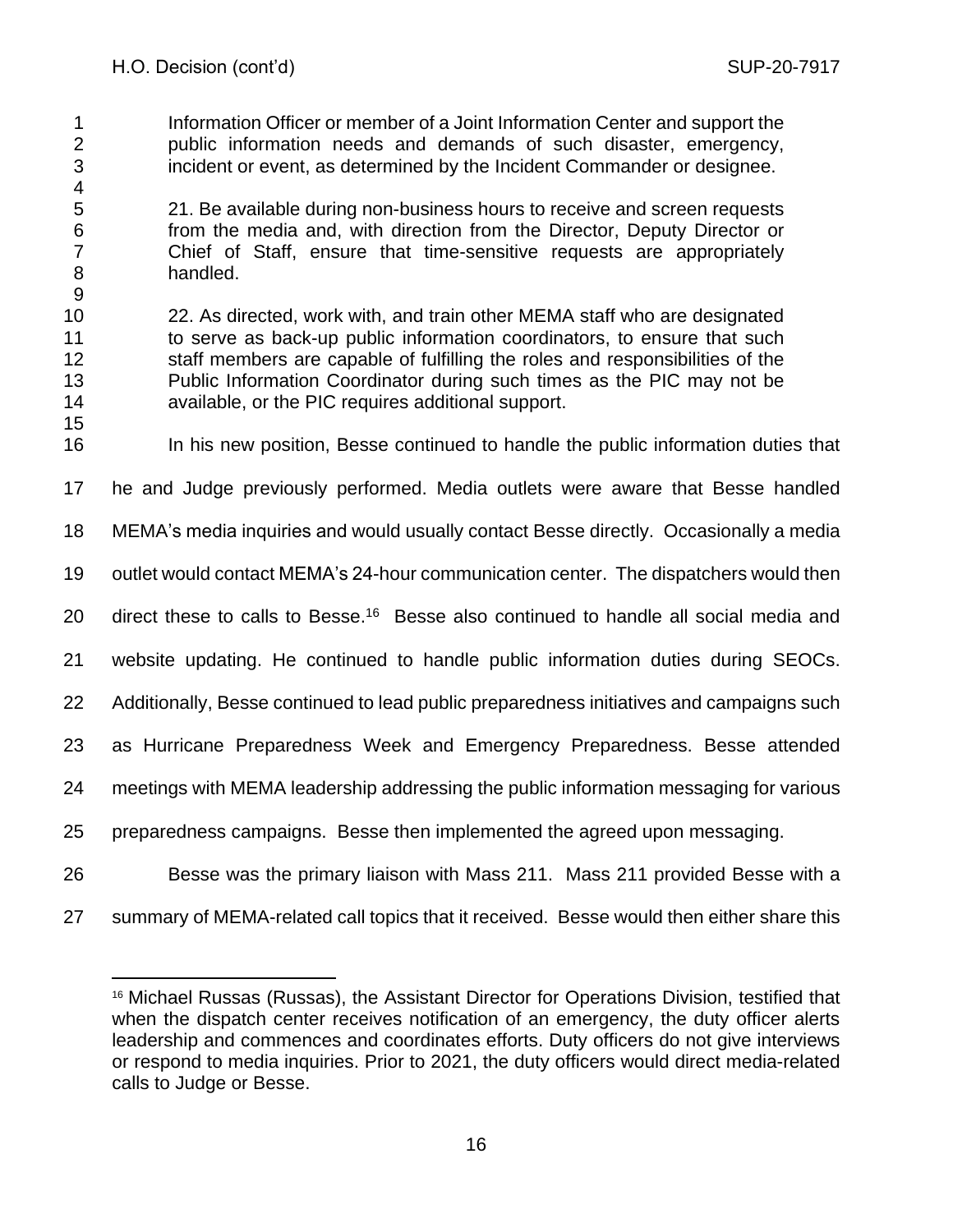information with management or contact the appropriate person within MEMA who could provide him with the correct responsive information. Besse would then provide talking points to Mass 211 for dissemination to callers.

 Additionally, Besse coordinated with other PIOs and other outside groups regarding upcoming major events. For instance, Besse coordinated with the Boston Athletic Associations' communication staff to work on a communications plan in advance of the Boston Marathon. During the 2018 Merrimack Valley gas explosion, Besse reported to the scene where he worked closely with the Fire Department PIO, the State Police Communications Director, members of the impacted communities, and the Governor's communication staff to coordinate information.

 Besse also continued to conduct public information courses, sometimes with 12 Judge, who performed this duty as a contractor after his retirement.<sup>17</sup> No managers ever instructed the PIO course.

 Besse's official hours were from 6:30 a.m. to 2:30 p.m., however he often worked late, and he was available 24/7 unless he was on paid leave. He responded to media inquiries and performed other duties as needed after his regular work hours, on weekends, and on holidays. Sara White, a bargaining unit employee whose main position

<sup>&</sup>lt;sup>17</sup> Judge taught the PIO training course for at least three years, ending in June 2019. According to his contract, he was responsible for obtaining the necessary training materials and equipment, preparing, and delivering lesson plans, coaching students, and administering exams. This position was paid hourly and was on an as needed basis; there was no guarantee of a minimum number of hours.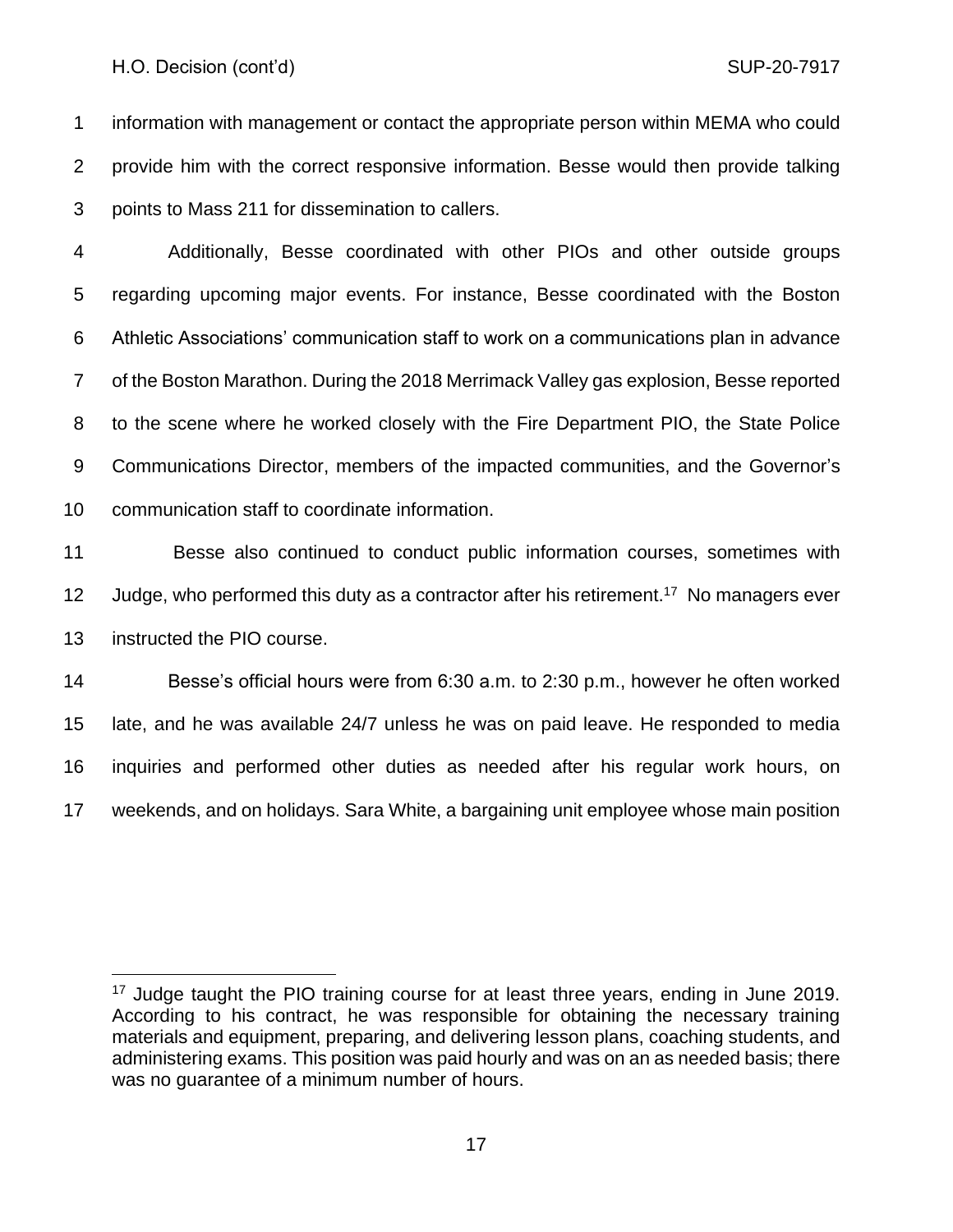1 with MEMA did not involve public information, would often serve as Besse's backup 2 overnight or when he was on vacation.<sup>18</sup>

# 3 **Organizational changes**

 In early 2019, Schwartz left MEMA and was replaced as Director by Samantha Phillips (Phillips). Phillips reorganized MEMA's leadership structure by eliminating the Chief of Staff position and elevating four section chiefs to assistant director positions. Phillips moved the public information area to the Planning and Preparedness Division. Phillips provided support and oversight of the public information program. From

9 August 2019 through January 2020, she supervised Besse and had monthly "check ins"

10 with him. Phillips reviewed and sometimes revised Besse's draft press releases. She and

11 other leadership had input into the content and timing of messages to be sent out to the

12 public.

13 Phillips believed that the public information component was too large a portfolio for

14 one individual to handle.<sup>19</sup> Phillips further determined that certain policy and program

<sup>&</sup>lt;sup>18</sup> Russas testified that Travis Hengen, another bargaining unit employee, had sometimes provided coverage for Judge when Judge was on vacation. Russas further testified that Scott Maclead, a recovery section chief served as the PIO at some point, however he provided no specific time frame and did not detail what duties Maclead performed. No other witnesses provided any testimony regarding Maclead's involvement with MEMA's public information. Given the vagueness of this testimony about Maclead's involvement, I credit the consistent testimony by Judge and Besse that bargaining unit employees exclusively served as the PIO during their tenures.

<sup>19</sup> Phillips testified that when she started at MEMA, Besse was the only one who regularly handled media relations, posted on social media, and wrote press releases, during both the workday and after hours, as managed by senior leadership. She testified that Besse was the primary contact for PIOs and communication staff at other agencies, led public preparedness initiatives, was the primary liaison with the Mass 211 call center for public information sharing, and typically served as the PIO during SEOCs.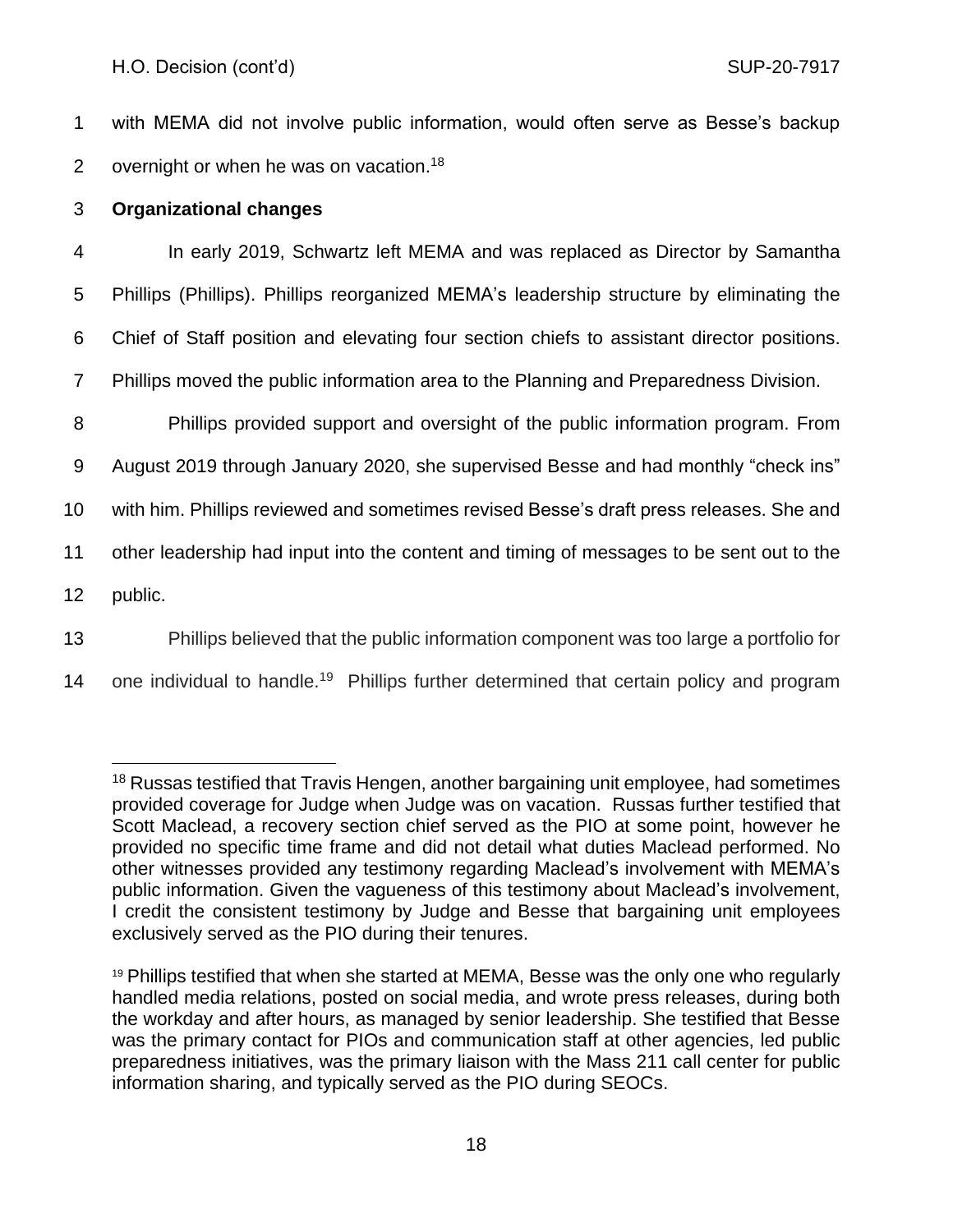work within the public information sphere was best addressed at a management level. In late 2019, MEMA posted a job posting for a new management position, a Public Engagement Manager. Although the position was for a manager and not a bargaining unit 4 employee, the job posting listed most of Besse's current duties.<sup>20</sup> The posting noted that the Public Engagement Manager would be responsible for MEMA's public affairs, public information, and community engagement portfolios and further indicated that 7 It is expected that both the Public Engagement Manager and Preparedness Coordinator will be cross-trained, particularly in functions pertaining to media coordination, public information, and communications. This is to ensure there is adequate staffing coverage, redundancy, and depth of 11 staffing. The Public Engagement Manager will be called upon during non-12 business hours to coordinate with agency leadership, as needed.<sup>21</sup>

The Public Engagement Manager performs public information activities on behalf of the agency, including, but not limited to: preparing and disseminating preparedness messaging and information to the public; developing and implementing preparedness campaigns and initiatives; supporting preparedness activities; preparing and disseminating media releases and advisories; responding to inquiries from members of the media; coordinating the agency's public information activities with the Executive Office of Public Safety and Security, the Governor's Office, and other agencies and organizations; preparing and disseminating emergency and non-emergency information to the public, media and stakeholders pertaining to agency and State Emergency Operations Center activities, and the response to, and recovery from disasters and emergencies; developing content/information for the agency's website, and posting information to the agency's website; supporting emergency communications to the public via the agency's alerting and warning platforms; supporting public information and messaging needs for preplanned events; and promoting the agency and emergency management through stakeholder engagement, public information and outreach, and other activities. The Public Engagement Manager uses a number of platforms to communicate with the public and stakeholders, including, but

 $20$  Phillips testified that she was aware that the duties listed in the job postings were Besse's current duties.

<sup>&</sup>lt;sup>21</sup> The posting further listed the duties of the position as follows: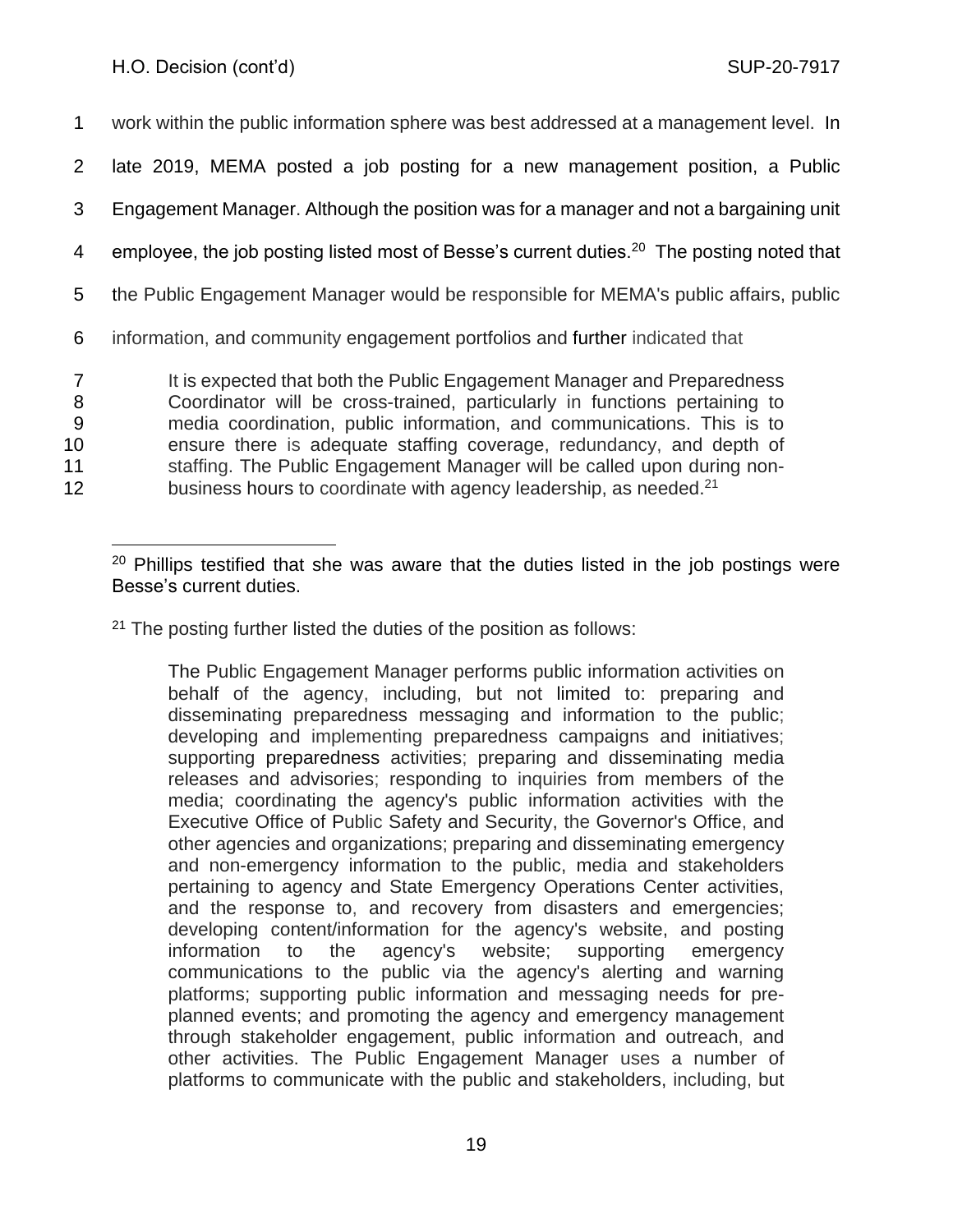not limited to social media, print media, radio, television, email, presentations and in-person meetings.

The Public Engagement Manager support's MEMA's mission by increasing public awareness of threats and hazards, promoting personal, family, business and community preparedness, and sharing information with the public in anticipation of, and during disasters, emergencies, and preplanned events. The Public Engagement Manager utilizes social media and other public facing communications platforms to disseminate preparedness information and accurate, timely, and coordinated information regarding disasters, emergencies and events. The Public Engagement Manager works across social media platforms to maximize MEMA's web presence and outreach. The Public Engagement Manager makes recommendations on the use of new or different communications tools, systems and methods to enhance the agency's public information activities and outreach.

The Public Engagement Manager responds to inquiries from the media and public and communicates with the media. The Public Engagement Manager maintains good relationships with members of the media and maintains distribution and contact lists to facilitate communications with the media.

The Public Engagement Manager will be responsible for developing procedures and policies for the Joint Information System and lead the development of the Joint Information Center which will be activated during large scale emergencies and work in collaboration with the mission and operations of the State Emergency Operations Center.

The Public Engagement Manager serves as a point of contact with public, private and nonprofit agencies and organizations seeking or needing general information about the agency, preparedness information, emergency and non-emergency information about the State Emergency Operations Center and response and recovery activities, and emergency management.

The Public Engagement Manager works with agency staff and external stakeholders on developing and disseminating information to the public, and related messaging. The Public Engagement Manager develops/drafts handouts and brochures, media releases, social media posts, remarks, presentations, and content for the agency's website. The Public Engagement Manager also represents the agency at stakeholder and public meetings and events.

This position reports to the Planning and Preparedness Section Chief for routine work responsibilities. When coordinating with the media and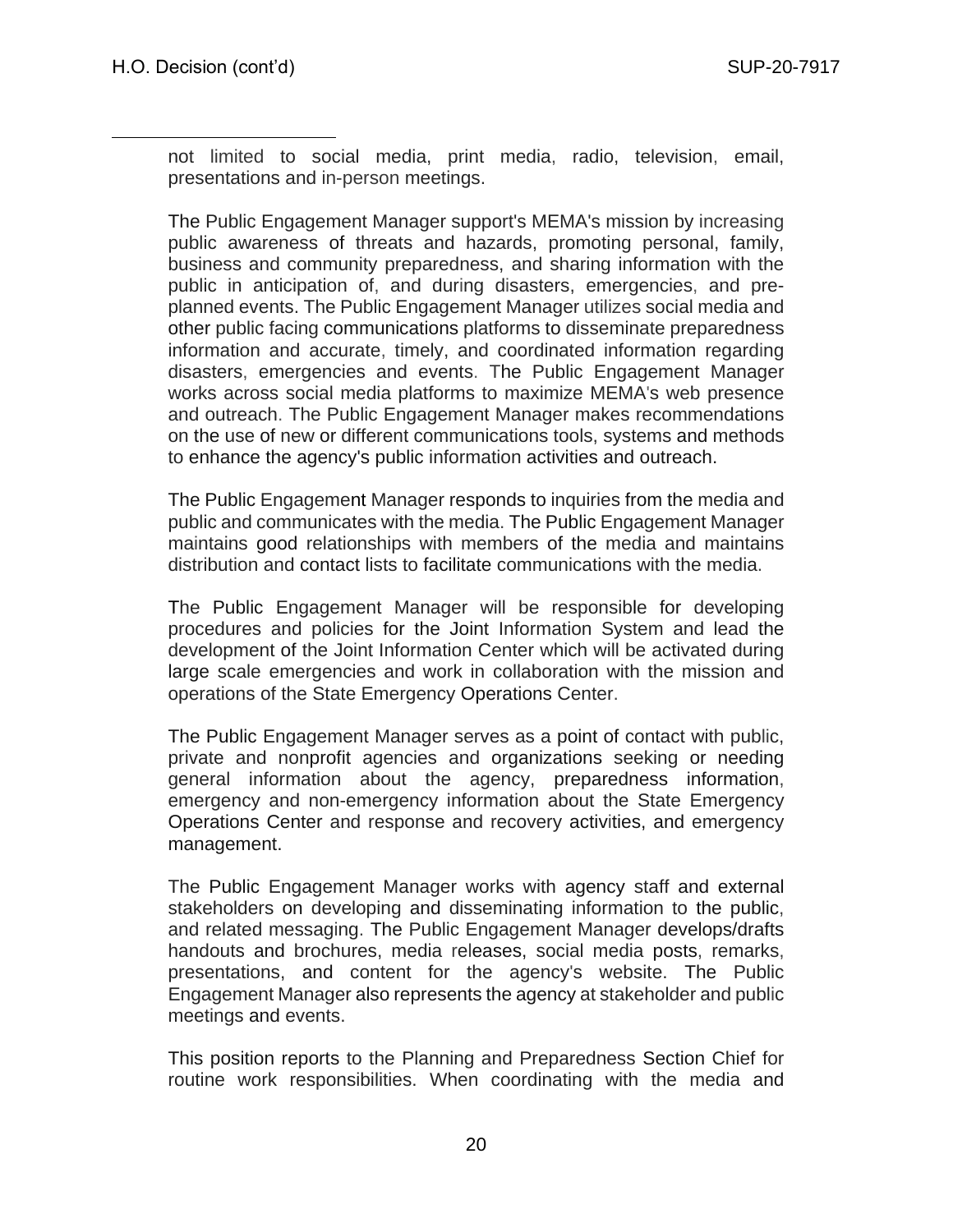1 When Besse saw this posting for a management position that incorporated his current responsibilities, he applied for the position. Besse also contacted NAGE to ensure that it was aware of the job posting. On November 25, 2019, NAGE filed a charge with the DLR, Case No. SUP-19-7717, alleging that MEMA violated the Law by transferring NAGE bargaining unit work to a new management position. MEMA subsequently withdrew the job posting, and NAGE withdrew the charge.

- 7 On January 19, 2020, Dawn Brantley assumed the position of Assistant Director 8 of Planning and Preparedness and became Besse's first line supervisor, although he 9 continued to report to Philips while Brantley settled into her position, and even thereafter 10 on certain topics. When Besse was out, Brantley assumed some of his responsibilities, 11 including answering media calls and writing press releases. $^{22}$
- 
- 12 **Job Opening for Public Engagement Program Manager**

developing emergency-related messages, content, and communications, the Public Engagement Manager will work closely with MEMA's Director. During non-business hours, the Public Engagement Manager may coordinate directly with the Director or on-call response staff.

When dealing with emergencies, the Public Engagement Manager may serve as the Public Information Officer in the Emergency Operations Center (EOC).

 $22$  Brantley testified that when Besse was present, he responded to media inquiries, wrote press releases, posted on social media, and gave interviews. Besse would inform her, after the fact, regarding how he responded to certain specific media requests. If he felt there was anything that might be controversial, he contacted her or Phillips to get direction on how to proceed before responding to the inquiry. Although Brantley testified that she or Phillips answered media calls and wrote press releases when Besse was not present, she did not provide any details about how often she handled these duties. Phillips also testified that she handled some media inquiries during the 2019 holiday season when Besse was out on paid leave.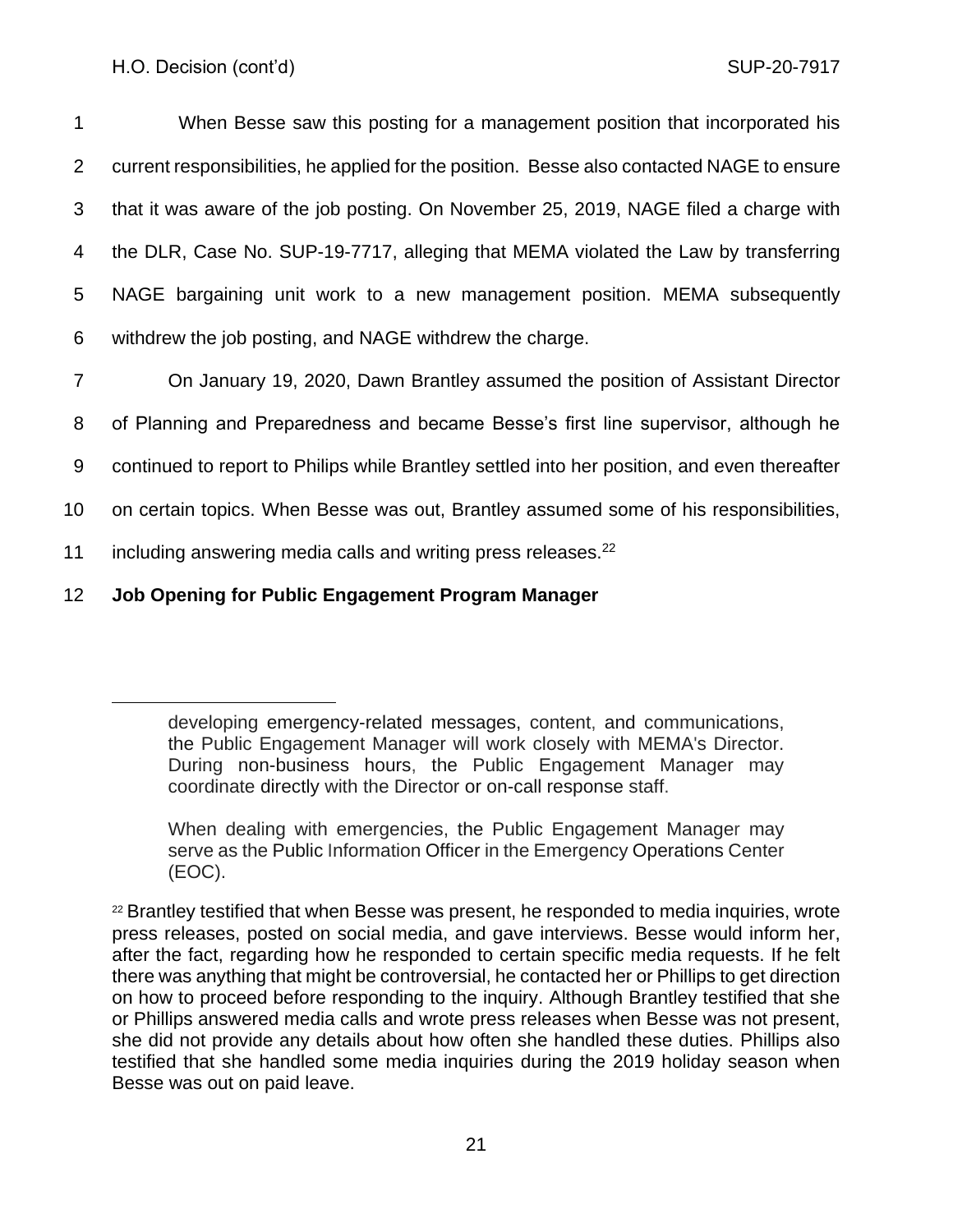| $\mathbf 1$                            | Phillips worked with the Human Resources to develop a new managerial position                                                                                                                                                                                                                                                                                                                                                                                                              |
|----------------------------------------|--------------------------------------------------------------------------------------------------------------------------------------------------------------------------------------------------------------------------------------------------------------------------------------------------------------------------------------------------------------------------------------------------------------------------------------------------------------------------------------------|
| $\overline{2}$                         | that, in part, covered the public information component. On January 29, 2020, MEMA                                                                                                                                                                                                                                                                                                                                                                                                         |
| 3                                      | posted a job vacancy <sup>23</sup> for a Program Manager V position of Public Engagement Program                                                                                                                                                                                                                                                                                                                                                                                           |
| 4                                      | Manager. <sup>24</sup> The announcement listed the Public Engagement Program Manager                                                                                                                                                                                                                                                                                                                                                                                                       |
| 5                                      | responsibilities <sup>25</sup> as follows:                                                                                                                                                                                                                                                                                                                                                                                                                                                 |
| 6<br>$\overline{7}$<br>8<br>9          | A. Directs the activities of the Public Engagement Program Area, which<br>includes planning, coordinating, administering, and evaluating programs,<br>projects, processes, procedures, systems, standards, and services.                                                                                                                                                                                                                                                                   |
| 10<br>11<br>12<br>13<br>14             | B. Directs the coordination of content on various media, including printed<br>material, social media, website updates, cable television station and other<br>outreach and communications tools; oversees the agency's website,<br>including updates and upgrades.                                                                                                                                                                                                                          |
| 15<br>16<br>17<br>18                   | C. Develops a broad understanding of agency's functions and initiatives to<br>prioritize messages and manage departmental behavior. This work should<br>be done in coordination with Divisions and Program Areas.                                                                                                                                                                                                                                                                          |
| 19<br>20<br>21<br>22<br>23<br>24<br>25 | Responsible for the development and implementation of a<br>D.<br>comprehensive crisis communications program that includes ongoing<br>coordination with partner agencies, public communication, and coordination<br>with media partners. This also includes the development of a Joint<br>Information Center with corresponding equipment, plans, procedures, and<br>training to support messaging and communications pertaining to longer-<br>term disaster responses and special events. |
| 26<br>27<br>28<br>29                   | E. In partnership with state agencies and local partners, develop a PIO<br>corps that can support long-term emergency operations and ensure<br>membership receive and maintain training.                                                                                                                                                                                                                                                                                                   |

<sup>23</sup> Besse did not apply for this position.

<sup>&</sup>lt;sup>24</sup> No evidence was introduced that MEMA provided NAGE with notice or the opportunity to bargain over any NAGE unit work that the Public Engagement Program Manager assumed.

 Besse testified that many, but not all, of these duties reflect duties he performs as well, including developing emergency related content and acting as the spokesman during an SEOC. Philips also testified that some of the duties in the Public Engagement Program Manager job description were Besse's duties, although she added that the position had a greater focus on strategic program development and implementation.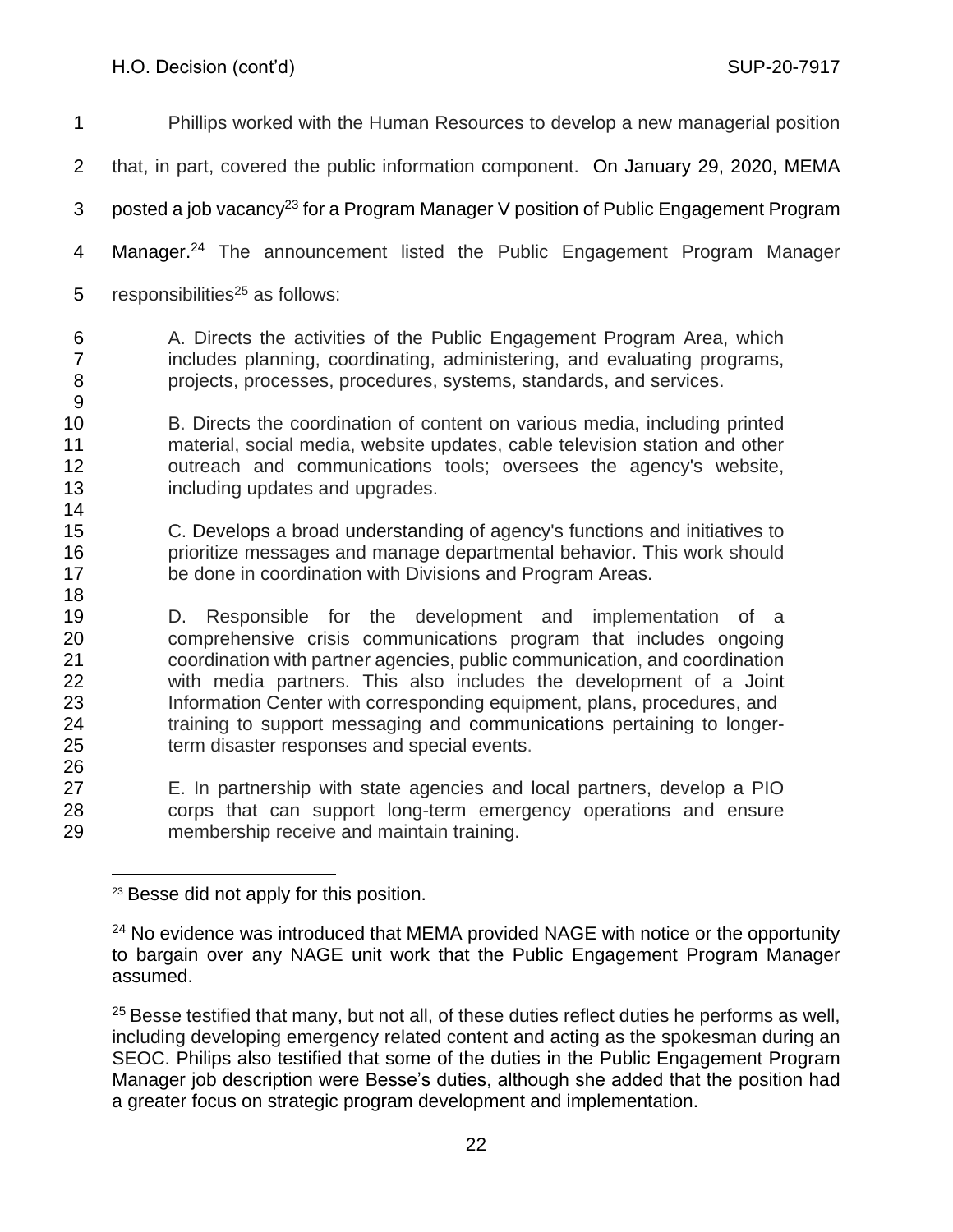F. Provides media relations advice for agency leadership. G. Manages the implementation and development of new public outreach tools for the agency, oversees the modification and improvement of current tools, and collaborates with program areas to identify the needs and solutions for complex communications problems.

 H. Responsible for revamping and reinvigorating MEMA's community engagement programs such as Citizen Corps, Voluntary Organizations Active in Disaster, and Community Emergency Response Teams. This work needs to be done in partnership with other programs areas within MEMA, regional offices, and local stakeholders.

 I. Responsible for the design, development, and implementation of MEMA's community preparedness and resilience programming. This is a new **initiative that will include modernized curriculum for building preparedness**  and resilience at the individual, household, community, and organizational level.

 J. Responsible for the development and ongoing management of MEMA's fellowship/internship program to strengthen MEMA's partnership with local academic institutions.

25 K. Develop training programs for MEMA personnel and local partners on crisis communications, social media, and public speaking and engagement.

 L. This position reports to the Assistant Director for Planning and Preparedness. When coordinating with the media and developing emergency-related messages, content, and communications, the Public Engagement Program Manager will work closely with MEMA's Director. During non-business hours, the Public Engagement Program Manager may coordinate directly with the Director and on-call response staff.

 M. When MEMA is coordinating emergency response and recovery efforts, the Public Engagement Program Manager may serve as the spokesperson in the Emergency Operations Center (EOC), or an alternate location. The Public Engagement Program Manager will work closely with MEMA's Director. During non-business hours, the Public Engagement Program Manager may also coordinate directly with the Director or on-call response staff.

 This position reports to the Assistant Director for Planning and Preparedness and is a member of the agency's management team. The position assists with planning and implementing objectives of the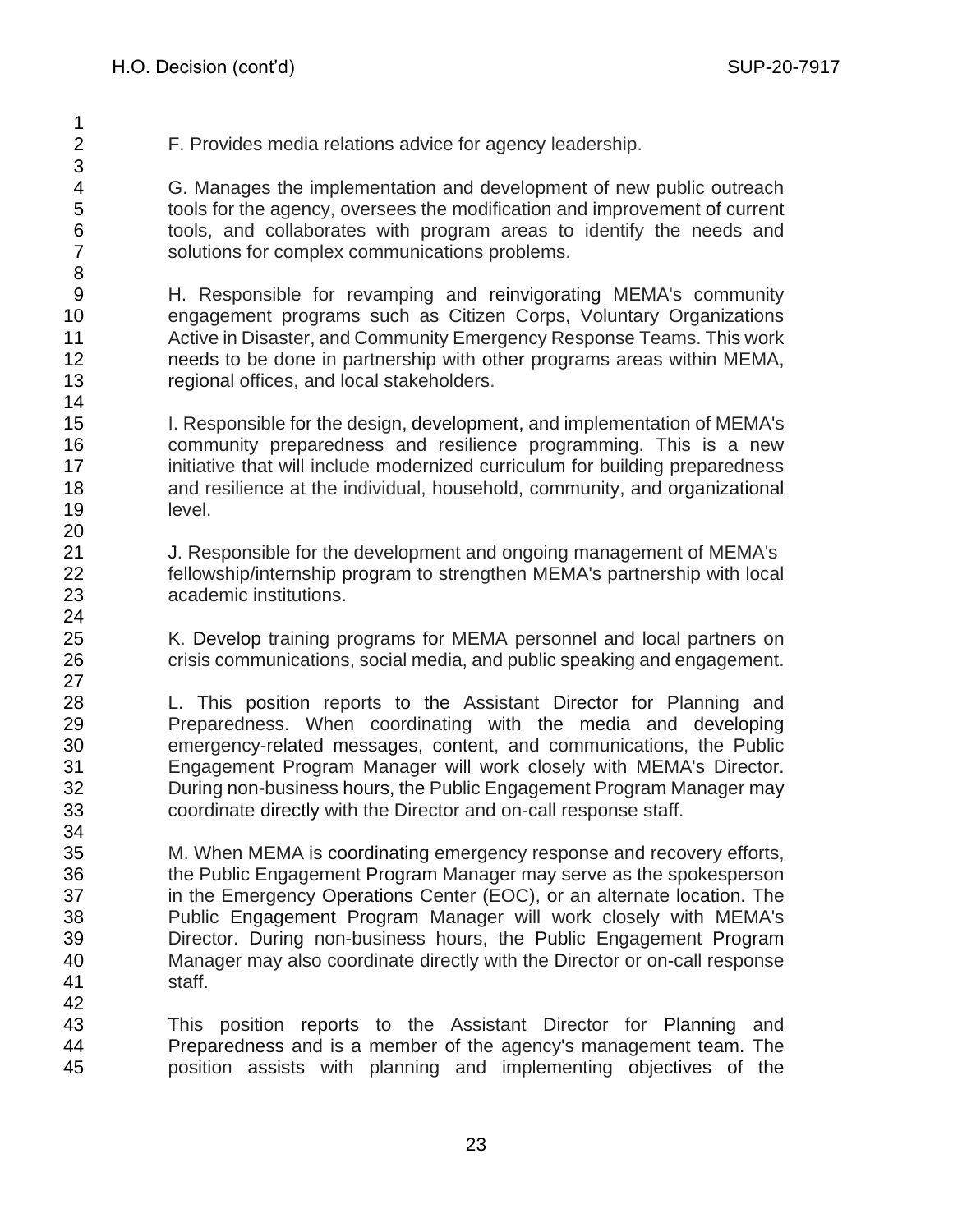organization, working on improving policies and procedures, and problem solving where appropriate. Program managers serve as a conduit between senior leadership and unit supervisors and staff. The Public Engagement Program Manager will receive direction from the Assistant Director for Planning and Preparedness and will sometimes work directly with the Agency's Director on key initiatives and public information.

# **Further Changes at MEMA**

On March 13, 2020, MEMA activated a SEOC to deal with the COVID-19 public

health crisis. MEMA did not handle the public information component. Instead, the

- Governor created a COVID Command Center which was responsible for COVID-related
- public information. When MEMA received COVID-related inquires, the inquiries were
- routed through the COVID Command Center rather than addressed by MEMA. On
- occasion, the Command Center's communications team would contact Besse if it needed
- certain information or help drafting certain responses.
- In May 2020, Besse was informed that he no longer needed to "stand by" to work
- 17 on nights and weekends, although he still worked overtime.

# **The Public Engagement Program Manager's Duties, and Besse's Duties**

- 19 In August 2020, Tom Lyons (Lyons) started his position as Public Engagement
- Program Manager. His main responsibility is to set the direction and manage the office.
- He reports to Brantley, who reports to the Director. Besse began reporting directly to
- Lyons.

<sup>&</sup>lt;sup>26</sup> Phillips testified, in part, that she ended Besse's stand-by status because he was not dealing with as many media inquiries after the COVID Command Center was formed, and due to her analysis of the organization and how MEMA staffed, particularly after hours. NAGE filed another charge, Case No. SUP-20-8314, regarding the change in Besse's stand-by status.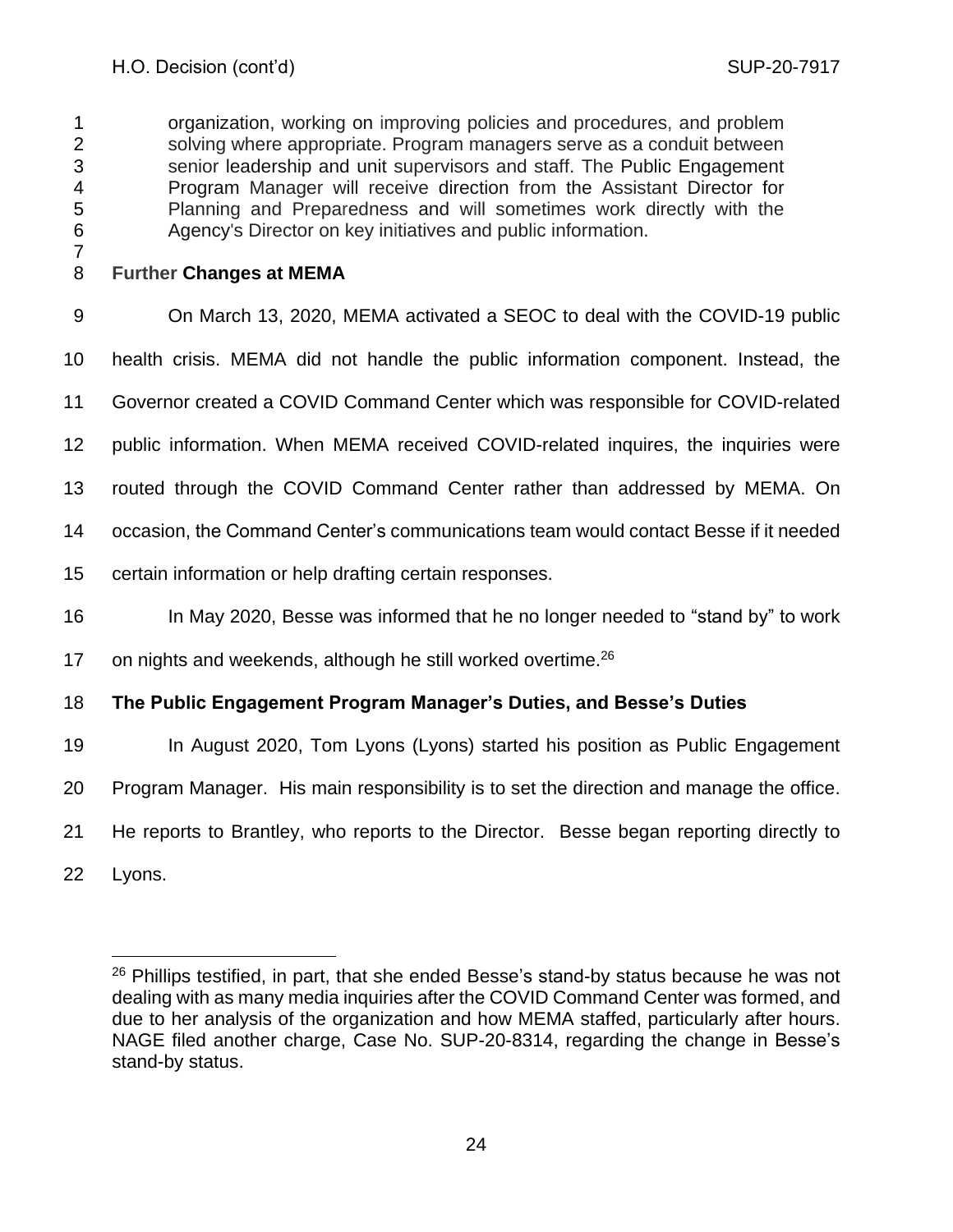| 1               | Lyons began building a public engagement plan and strategy. Additionally, he                          |
|-----------------|-------------------------------------------------------------------------------------------------------|
| 2               | participated on the Commonwealth's COVID-19 Enforcement and Intervention Team to                      |
| 3               | provide messaging about COVID-related safety issues, coordinated and drafted wireless                 |
| 4               | emergency alert messages, and created guides in a number of languages for                             |
| 5               | communities regarding how to use their own public alert systems for COVID messaging.                  |
| 6               | Lyons works with Besse on a daily basis. Besse coordinates media responses                            |
| $\overline{7}$  | during work hours and he writes most of the press releases, which Lyons reviews and                   |
| 8               | edits. Occasionally Lyons also writes press releases. <sup>27</sup> During his regular workday, Besse |
| 9               | is responsible for all social media posts and website maintenance and updates. However,               |
| 10 <sub>1</sub> | Lyons or other management officials now post on social media and the website in the                   |
| 11              | event of severe weather or other developments that arise after hours. <sup>28</sup>                   |
| 12              | Besse and Lyons together develop weekly reports that are submitted to the Mass                        |
| 13              | 211 call center. Besse still has day-to-day contact with Mass 211 to ascertain what types             |
| 14              | of questions it is receiving. If necessary, he consults with Lyons about a proposed                   |

 $27$  Lyons testified that there "may" have been a time that he wrote a press release but Besse's testimony and Phillips' testimony was more definitive that Lyons has drafted press releases.

<sup>&</sup>lt;sup>28</sup> Besse testified that previously he exclusively posted information to the public via MEMA's social media platforms but recently, others began posting after hours. Lyons testified that although Besse is "essentially our webmaster," Lyons has posted on the website and on other social media on behalf of MEMA on nights and weekends. Phillips' testimony confirmed that Lyons shares this work with Besse. She further testified that she was not aware if other management had previously posted on social media. The Chief of Staff's position description notes that the Chief of Staff is responsible for overseeing "public information activities, including media releases, social media postings, MEMA's monthly newsletter, and responding to media requests," but no testimony was provided that the Chief of Staff ever actually responded to a media request, wrote a press release, or posted on social media.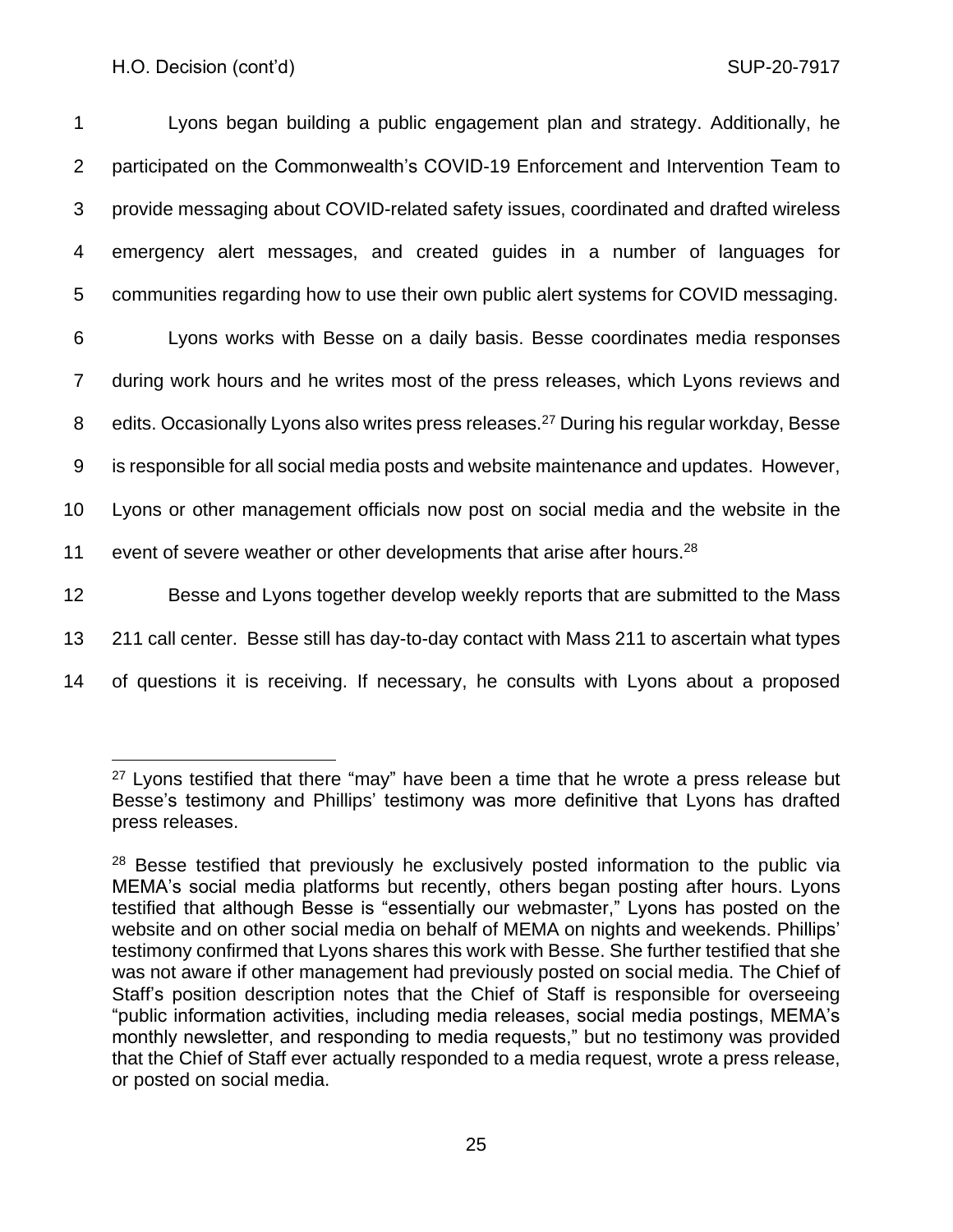1 response.<sup>29</sup> Lyons performs certain other managerial functions with Mass 211, including updating the scope of services. He was part of a leadership team developing a new call center in connection with Mass 211 to handle the numerous calls regarding questions about vaccines and requests for assistance in scheduling the COVD-19 vaccines when they were newly available.

6 Lyons and Besse together conduct trainings for local information officers.

 Lyons and Besse also share the PIO role during SEOCs. Their respective roles were formalized in a new Activation Procedure issued in September 2020. The Activation Procedure standardized the initial rostering of MEMA staff for SEOCs. The Activation Procedure listed two teams, the Blue Team and the Green Team, to staff the initial two operational periods. Phillips is listed as the SEOC Manager for the Blue Team. Lyons is listed as the PIO on the Blue Team, with Sara White providing PIO support. There is no SEOC Manager listed on the Green Team. Besse is listed as the PIO on the Green 14 Team.<sup>30</sup> Since August 2020, there have been a few partial activations that have included

 $29$  Besse testified that in the past, he was the Mass 211 liaison and all related questions or issues came directly to him, but now he is "still involved with supporting some of that, but Tom has taken the lead on that. But I used to do it."

 $30$  Besse testified about his concerns regarding this new two team approach and the fact that he appeared to be on the secondary team. He testified that "[A]ll the primary people in the agency … they are all on that first team, but I'm not. And so not only does it look like I'm now the backup, but previously, this filling of this PIO position in the EOC was entirely bargaining unit work." Besse further testified that "the reason that stood out to me or seemed different was because in the past, the day-to-day PIO, myself or previously Peter, would always be the PIO unless we were unavailable for some reason." Phillips's testimony confirmed that Besse and Lyons now shared PIO responsibilities during SEOCs. She also testified that Besse has always shared the work, however, previously he shared it with Judge and another bargaining unit employee, Sara White. Phillips indicated that the Activation Procedure is currently being negotiated with NAGE.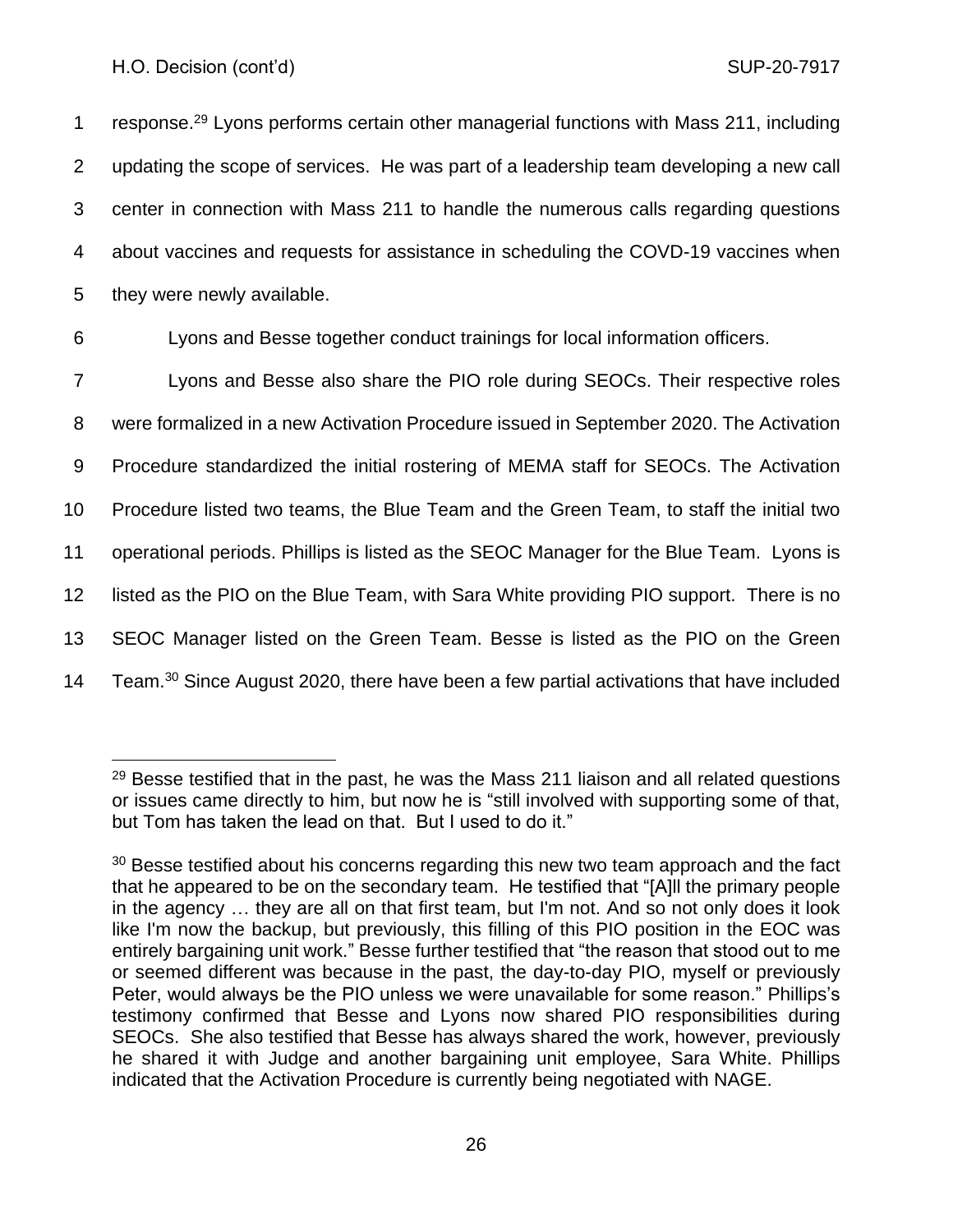a public information component. Besse served as the PIO during the most recent SEOC prior to the hearing, which was activated in response to winter storms in December 2020. During that SEOC, Lyons provided support overnight, and Phillips also performed some 4 media-related work.<sup>31</sup>

 Over time, Lyons began assuming the responsibility for responding to media calls after hours and when Besse was off duty. On April 5, 2021, MEMA issued the Public Information Protocol: Responding to Steady-State Media Requests (Protocol). The Protocol addresses media requests that arise other than during an SEOC, both during and after regular work hours. The Protocol notes that the PIC, Besse, is the primary media point of contact and is responsible for coordinating the response to all media requests during regular business hours. When the PIC is on leave, the Public Engagement Program Manager provides coverage. Moreover, after regular business hours and weekends, media calls go to the Communication Center. If the media inquiry requires an immediate response, the Protocol directs the Communication Center to first contact Lyons. If Lyons is unavailable, the Communication Center contacts Brantley. Besse is 16 not listed as a contact for any after-hours media inquiries.

 Phillips testified that she did a lot of media work that day because of the "co-occurring" emergencies" of the first big storm during COVID. Phillips did not clarify whether the media work she referenced was giving interviews as Directors had in the past, or if she engaged in other types of media-related work previously performed exclusively by bargaining unit employees.

 At hearing, NAGE requested that I take administrative notice of MEMA's position statement in Case No. SUP-20-8314, asserting that MEMA admitted ending Besse's stand-by pay status because Lyons assumed his after-hours work. Although after consideration of this request, I do not believe it is proper to take administrative notice of a statement of position in a separate matter before the DLR, my comments during the hearing reasonably led the parties to believe I would do so. Accordingly, I reviewed the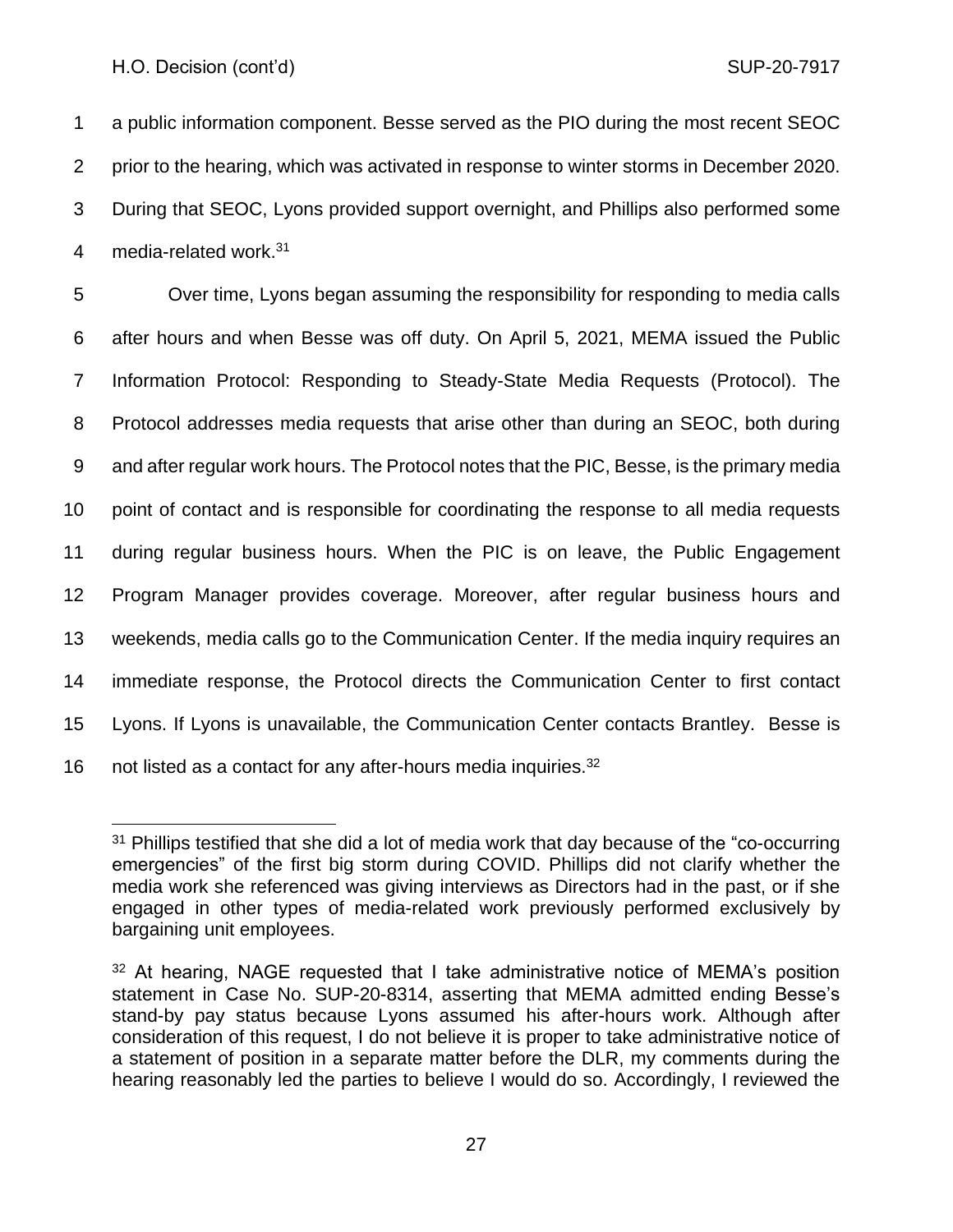1 Besse still coordinates with other PIOs and communication staff from outside

- 2 agencies and organizations, but Lyons has now assumed the lead in various areas,
- 3 including interagency coordination of public information.<sup>33</sup> When the COVID Command

 $33$  Besse testified that many of his previous tasks have "shifted away from me and my job is – sort of it feels like it's been reduced by – by taking those pieces away. There's a piece about, you know, just my feeling of job insecurity. That, you know, previously it was a twoperson role with – with Peter and I working in this unit both in collective bargaining positions. Peter retired and they said, oh, we only need one -- we think we're only going to fill one now and it's going to be you and you're going to do all that work. Now we've added someone back in, but it's at a manager level, and I don't know what would happen in the future if, you know, something happened, but they now have a manager that's doing many of those responsibilities. So it feels -- my job feels more insecure because of that."

statement of position which provides a number of reasons why MEMA changed Besse's stand-by status. As a result of the Governor's State of Emergency in response to the COVID-19 pandemic, employees were directed to work remotely from home but be available on a 24/7 basis. Noting that Besse was the only person in the preparedness unit designated as being on "stand-by," Philips determined that Besse could be compensated for overtime like other employees when needed outside of his regular shift. The position statement provides that "[f]urther, she [Phillips] determined that in light of Lyons' hiring and the screenings done by the duty officers, it was no longer necessary to continue to have Besse on "stand-by." I need not rely on MEMA's statement of position in an unrelated charge to establish that Lyons now coordinates and responds to media inquiries after hours. The facts already in evidence, via testimony and the Protocol, establish that Lyons assumed responsibility for responding to media inquiries after hours. In this regard, Philips testified that Lyons and Brantley were the liaisons for after-hours media inquiries even before that was "clarified" by the Protocol. Besse testified that "[p]reviously, anytime media inquiries happened after hours, they would come to me or … to Peter previously when he was the PIO, and that we would triage the work with leadership on our response, get back to the reporter, figuring out what we're going to do, sometimes doing the interviews, sometimes declining it, whatever it might be, but that was work that -- that I had always done after hours." He further testified that "so previously that [after hours media coordination] was 100 percent me, and now the new policy is 100 percent management and I – I'm out of that kind of workflow or responsibility." Russas concurred, testifying that previously media calls were directed to Besse but in 2021, those same calls were sent to Lyons or Brantley instead. In contrast to this testimony, Lyons testified that he had not spoken on the record or handled a press inquiry other than one interview when Besse was out. I credit the testimony of Besse, Phillips, Russas, and the documentary evidence, which all support the contention that after hours media calls are now directed to management officials rather than Besse.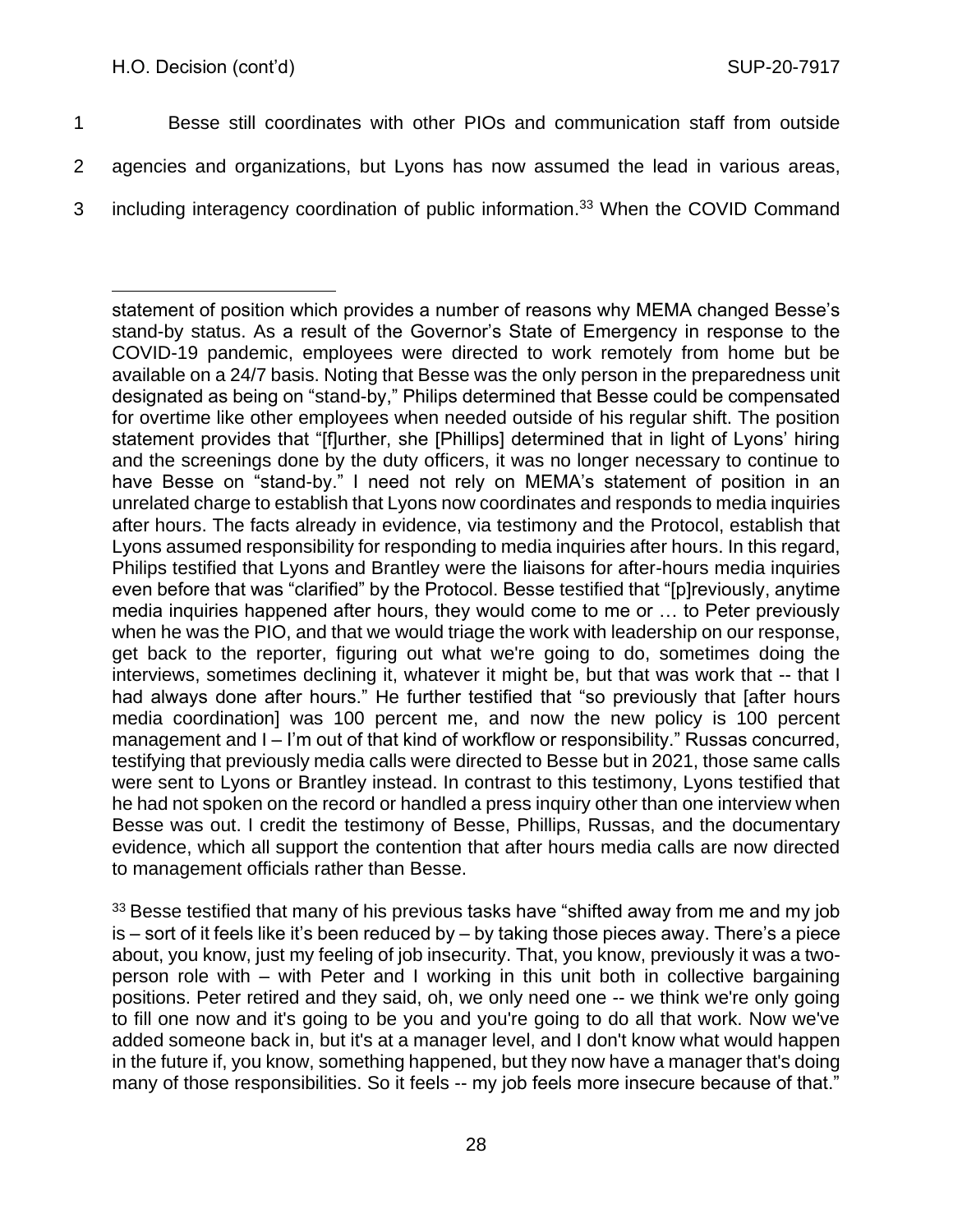1 Center needs certain information or assistance drafting a response, they consult with 2 Lyons.<sup>34</sup> Lyons assumed the lead and coordinated with the Boston Athletic Associations'

3 communication staff to work on a communications plan in advance of the 2021 Boston

4 Marathon. Besse retains involvement in the preparedness campaigns and initiatives, but

5 now Lyons leads the preparedness initiatives and attends leadership meetings discussing

6 the initiatives. $35$ 

7 Because Besse was no longer responsible for responding to after-hour calls and

8 posting on social media after hours, Besse earned less in overtime pay.<sup>36</sup>

# 9 OPINION

10 Section 10(a)(5) of the Law requires a public employer to give the exclusive

11 bargaining representative prior notice and an opportunity to bargain to resolution or

<sup>36</sup> Besse provided uncontroverted testimony that he has less opportunity to earn overtime pay now that Lyons has assumed responsibilities that Besse used to perform on nights and weekends. Although no testimony was offered regarding how much overtime Besse had earned in previous years, Besse testified that he earned around \$15,000 in overtime in the past year, which he asserts is less than he previously earned.

<sup>&</sup>lt;sup>34</sup> Besse testified that previously the COVID Command Center would contact him as the point person if they had a media question, needed information from MEMA, or needed assistance drafting a response, but "[s]ince Mr. Lyons came onboard, he is now the lead on that."

<sup>&</sup>lt;sup>35</sup> Although Lyons testified that he works closely with Besse on these matters, he maintains that Besse is responsible for putting together the plans. Besse agrees that he is still involved in these campaigns, but he testified that Lyons leads the initiatives. Besse testified that previously he would attend meetings with the Director to discuss the messaging for these campaigns, but now Lyons attends the meetings and then later informs Besse of the plan, which they then implement. Phillips concurs with Besse's testimony that previously Besse was the person who led public preparedness initiatives and campaigns like hurricane preparedness week, but Lyons now leads these preparedness efforts. Given Phillip's and Besse's consistent testimony and given that Lyons did not specifically testify about whether he or Besse attends meetings with MEMA leadership regarding preparedness campaigns, I find that the weight of the evidence supports a finding that Lyons has assumed the lead for the preparedness campaigns.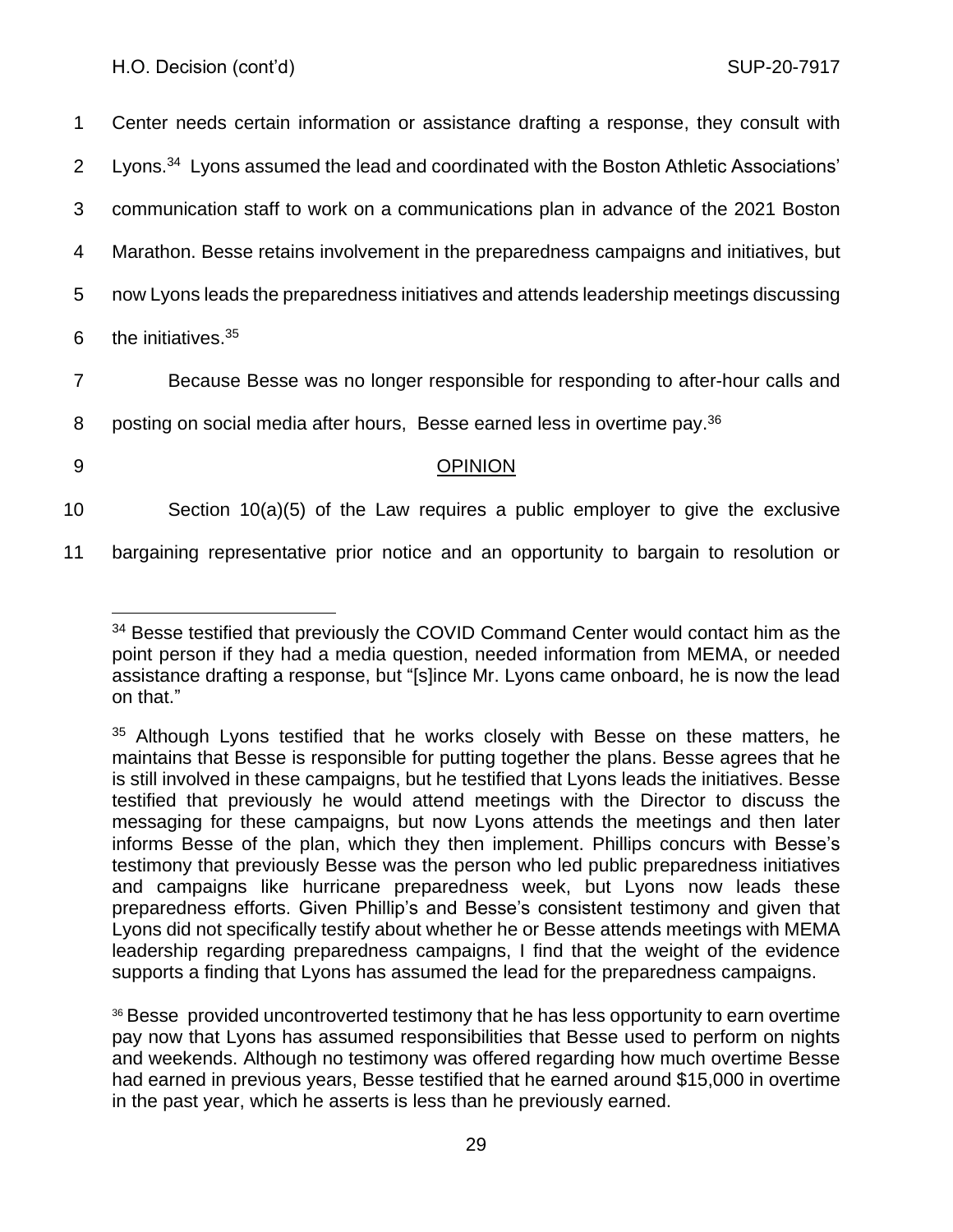impasse before transferring bargaining unit work to non-bargaining unit personnel. Commonwealth of Massachusetts v. Labor Relations Commission, 60 Mass. App. Ct. 831 (2004). To establish that an employer violated Section 10(a)(5) of the Law in this manner, the union must prove the following elements: 1) the employer transferred bargaining unit work to non-unit personnel; 2) the transfer of the work had an adverse impact on either individual bargaining unit members or on the bargaining unit itself; and 3) the employer did not provide the exclusive bargaining representative with prior notice and an opportunity to bargain over the decision to transfer the work. Id.

## **Transfer of Bargaining Unit Work**

 To establish the first element, the union must show that the unit work at issue traditionally has been performed by bargaining unit employees. City of New Bedford, 15 MLC 1732, 1737, MUP-6488 (May 31, 1989). When work is shared by bargaining unit members and non-unit employees, the Commonwealth Employment Relations Board (CERB) has determined that the work will not be recognized as exclusively bargaining unit work. Higher Education Coordinating Council, 23 MLC 90, 92, SUP-4090 (September 17, 1996). In shared work cases, the employer is not obligated to bargain over every incidental variation in job assignments between unit and non-unit employees. Rather, bargaining must occur only if there is a calculated displacement of bargaining unit work. Id. A calculated displacement of bargaining unit work occurs when unit members have traditionally performed an ascertainable percentage of the work and the employer takes an action that results in a significant reduction in that percentage, with a corresponding increase in the percentage of work performed by non-unit personnel. In shared work 23 cases, the CERB looks to the pattern and practice of allocating the disputed work. Id.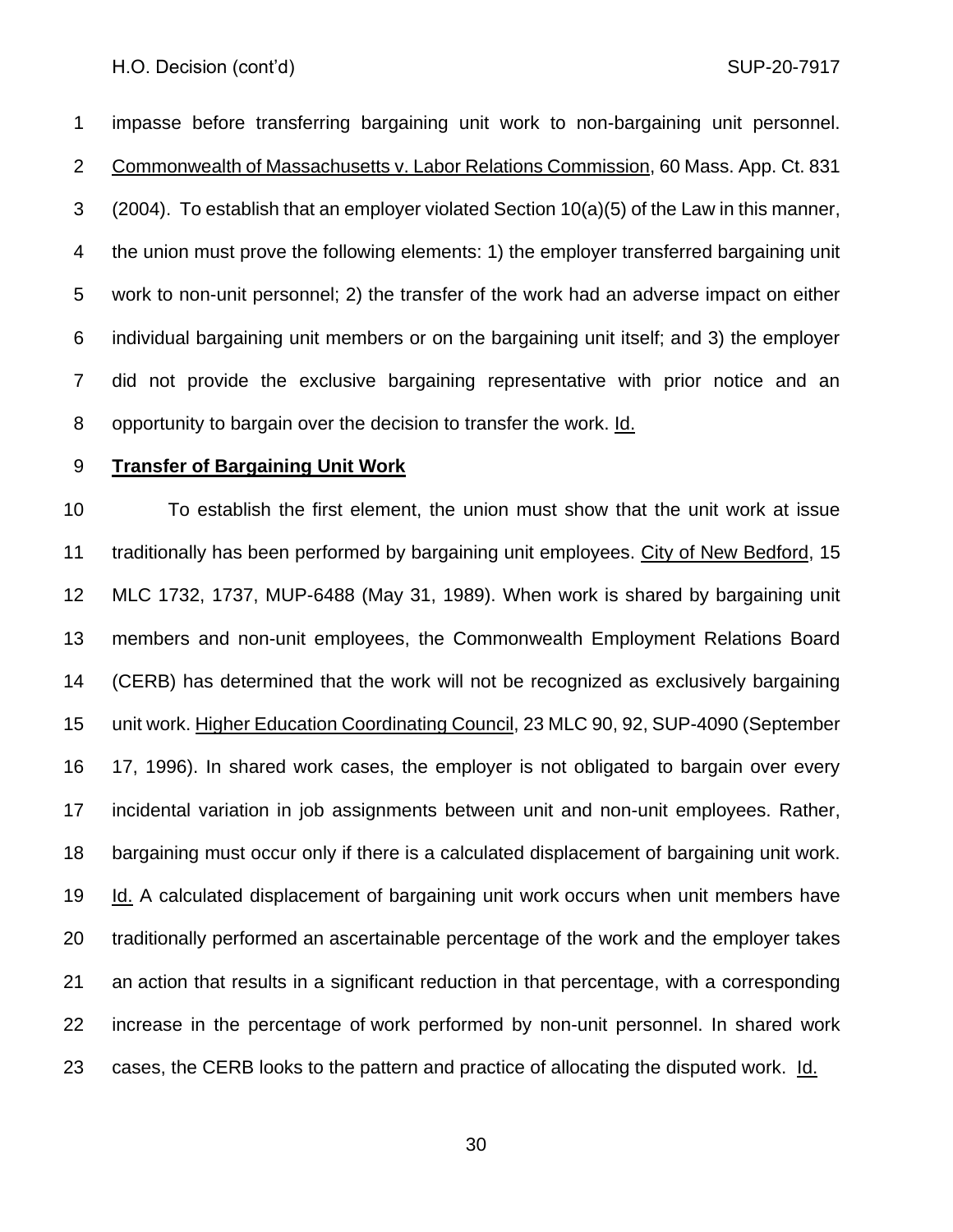The issue in this case is whether MEMA transferred NAGE bargaining unit work to the newly created managerial position of Public Engagement Program Manager, and, to a lesser extent, other managers. NAGE contends that bargaining unit employees, namely Judge and Besse, exclusively performed the following duties: serving as the PIO during SEOCs; writing press releases; updating the website; responding to after-hours media calls; posting on social media after hours; leading preparedness campaigns; acting as the primary contact for outside agencies' PIOs; coordinating public information during large public events; and teaching public information training classes. NAGE asserts that MEMA transferred this bargaining unit work to management officials without fulfilling its bargaining obligations. Conversely, MEMA argues that the public information work as a whole has always been shared work. Directors have conducted media interviews and managers have provided input into media inquiry responses. Managers have also reviewed and revised press releases and other public messaging. MEMA further argues that since 2007, non-bargaining unit duty officers have responded to media inquiries. Contractors, who are not bargaining unit employees, have taught the public information training classes. MEMA further points that the job description for the non-unit Chief of Staff position indicates that the position is responsible for overseeing "public information activities, including media releases, social media postings, MEMA's monthly newsletter, and responding to media requests." MEMA maintains that it was not obligated to bargain because this work has always been shared, and NAGE failed to present sufficient evidence of any calculated displacement.

22 I am unpersuaded by MEMA's arguments. When Phillips first sought to create a management position, in part so that Besse would not be handling the extensive public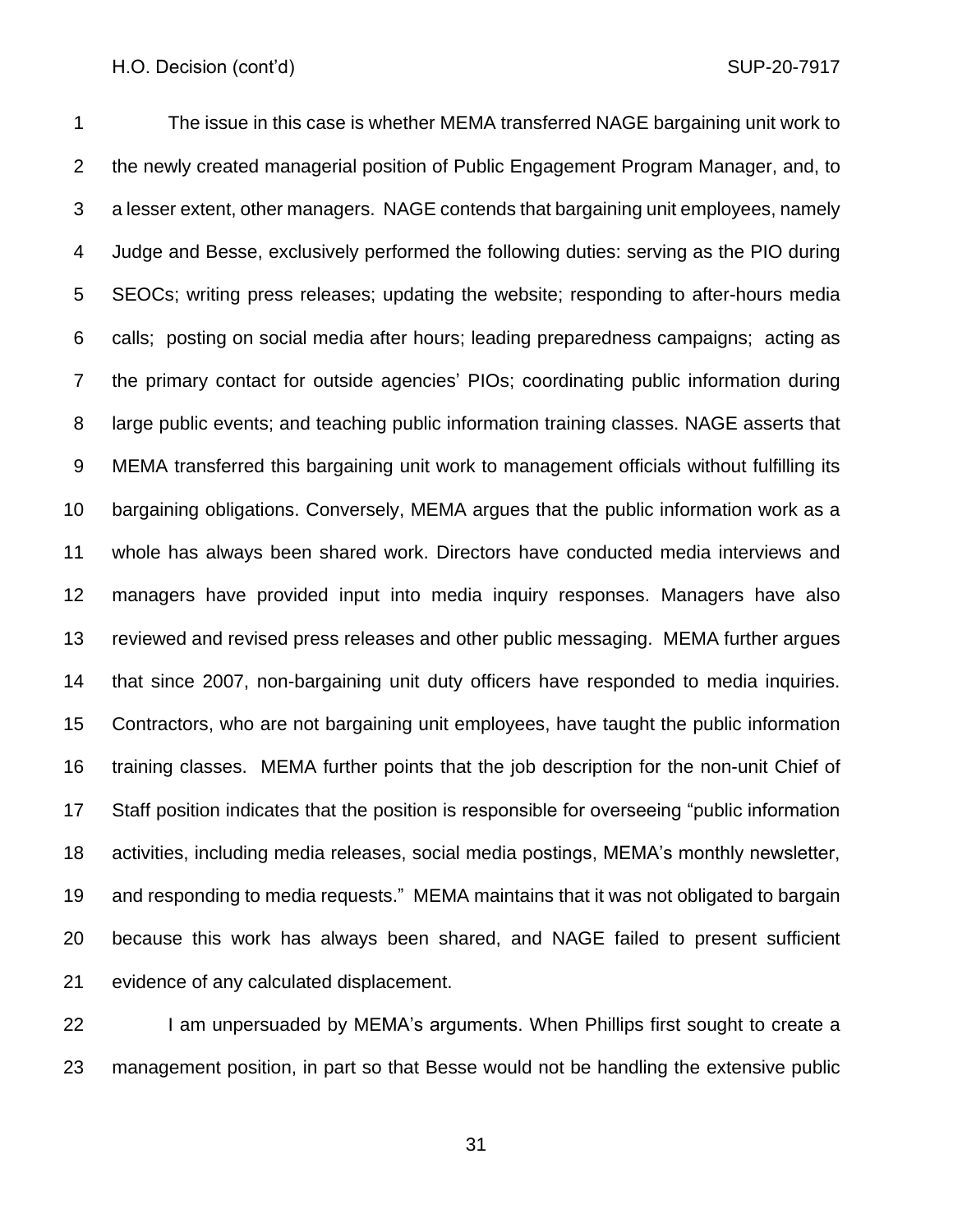information duties alone, many of Besse's duties were included in the job posting for a Public Engagement Manager. In fact, the job description is almost a replica of Besse's job description. Although MEMA withdrew that job posting after NAGE filed a charge alleging an unlawful transfer of bargaining unit duties, MEMA still sought to add a management position to assume some of the public information duties. When MEMA created the Public Engagement Program Manager position, the job description included more managerial responsibilities and did not so clearly absorb Besse's job duties. Nevertheless, as Phillips was aware, the position includes duties that Besse had been performing. Based on the evidence presented at hearing, I find that MEMA transferred all but one of the following NAGE bargaining unit duties to non-bargaining unit employees, in whole or in part:

12 1. Teaching the PIO Class

 The evidence demonstrates that only Judge and Besse taught MEMA's PIO courses prior to Lyons' hire. However, after Judge left his position at MEMA, he returned as a contractor to teach the PIO course. As a contractor, Judge was not a bargaining unit employee. Accordingly, both bargaining unit employees and non-bargaining unit employees have shared this responsibility in the past.

 Although NAGE admits that Judge was a contractor while performing this role for at least three years, it argues that the practice of teaching the course was not accepted by NAGE as being shared work with management. Judge was uniquely able to assist with teaching duties due to his vast experience as the retired PIO. NAGE maintains that having Judge continue to teach the class as a contractor was a temporary solution due to the lack of available union staff equipped to fill the role rather than a permanent change in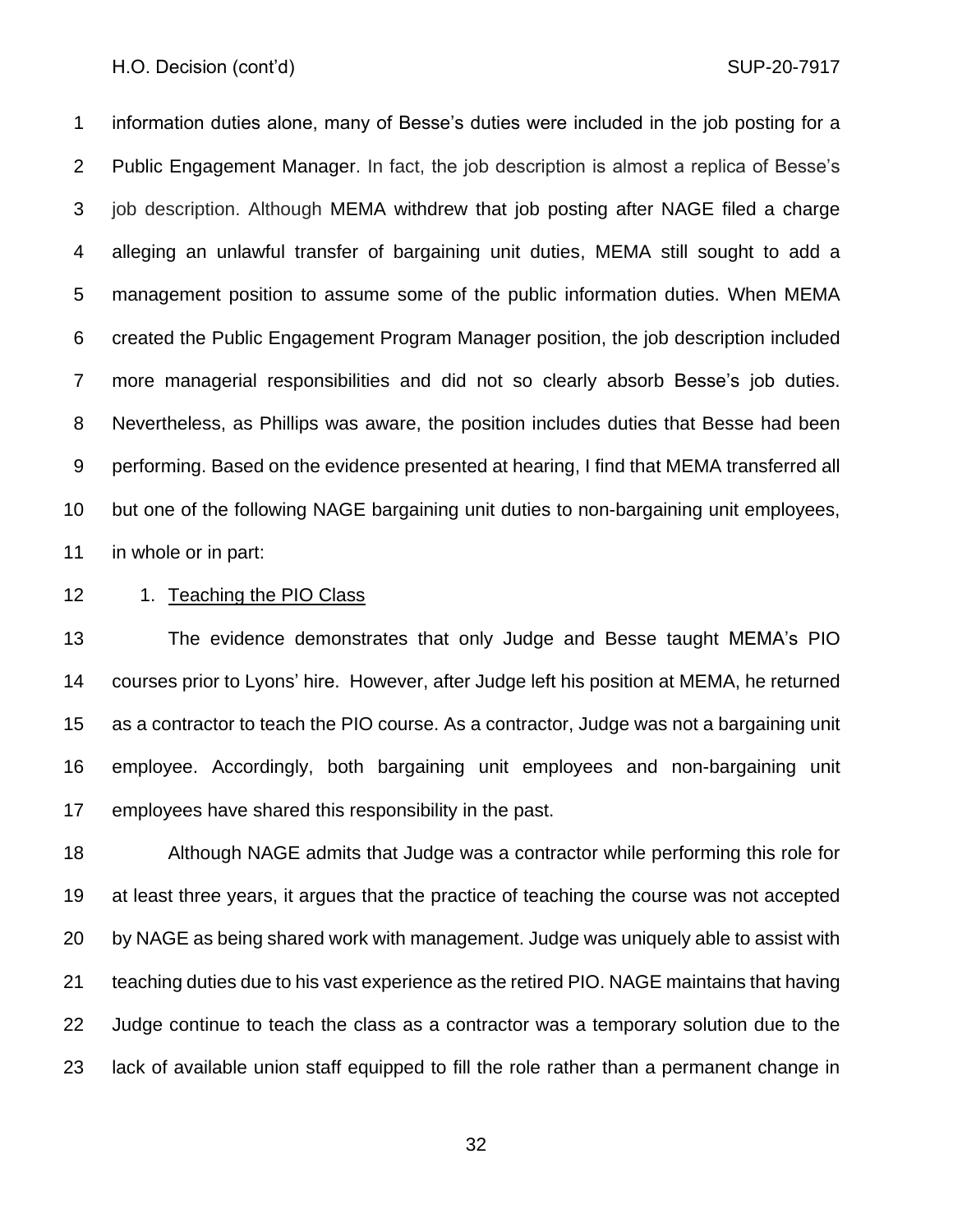the allocation of work responsibilities. I am not persuaded by this argument and I do not find that the case NAGE cited, City of Quincy, Quincy City Hospital*.*, 15 MLC 1239, MUP- 6490 (November 8, 1988), supports its argument. In the cited case, the CERB dismissed the complaint, finding that certain work had been shared by bargaining unit painters and outside contractors, but the union failed to present sufficient evidence to demonstrate there was any alteration in the pattern of assigning that work. The same is true here. For at least three years, a bargaining unit employee and non-bargaining unit employee, a contractor, shared the teaching duties. The only difference now is that Lyons is the non- bargaining unit employees who shares these duties with Besse, rather than a contractor. No evidence was presented about whether Besse equally shared the duties with Judge when he returned as a contractor or whether one performed a larger percentage of the teaching duties. No evidence was presented about whether Besse and Lyons equally share the duties currently or whether one performs a larger percentage of the work. Consequently, there is no evidence of a decrease in the percentage of work that Besse performs. Thus, I find that NAGE has failed to establish a calculated displacement of shared work for the duty of teaching the PIO class.

#### 2. Serving as PIO during SEOCs

 In the past, only bargaining unit employees served as PIOs during SEOCs. Judge and Besse served as the PIOs and were covered as necessary by other bargaining unit employees. Directors sometimes addressed the media and gave interviews during SEOCs, but did not perform the duties of the PIO. This changed when Lyons was hired. Currently, Lyons and Besse share PIO duties during SEOCs. Although Lyons testified that he has only assumed these responsibilities when Besse is out, other testimony and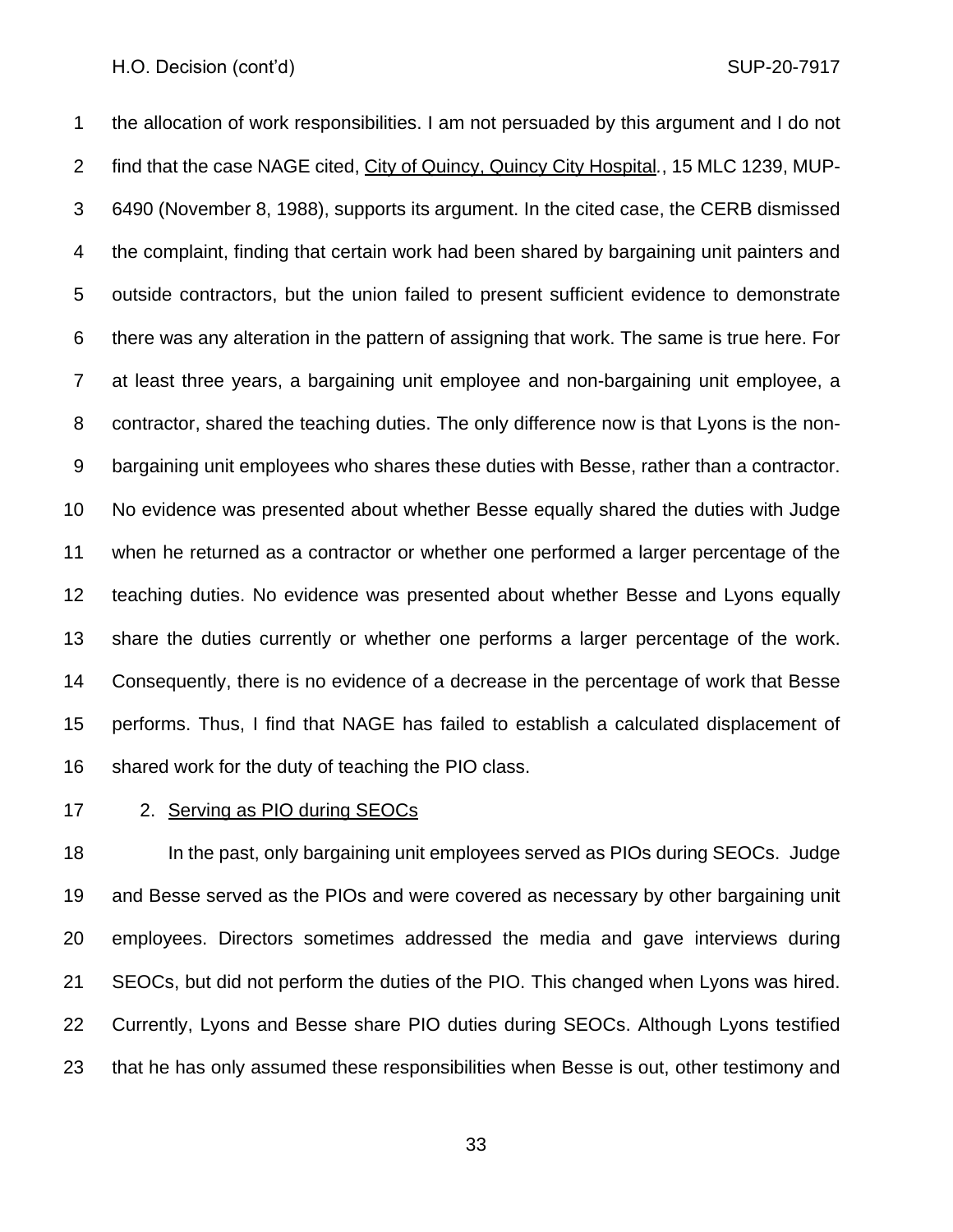documentary evidence demonstrates that this previously exclusive bargaining unit work is now shared work. Moreover, the Activation Procedure clearly demonstrates that this is now a shared duty with Lyons serving as the PIO during SEOCs on the Blue Team and Besse serving as the PIO during SEOCs on the Green Team. Accordingly, I find that NAGE has established by a preponderance of the evidence that MEMA transferred NAGE work to the Public Engagement Program Manager position when Lyons began assuming PIO duties during SEOCs.

## 8 3. Responding to after-hours media calls

 The evidence is clear that Judge and Besse previously responded to all media calls after hours. Accordingly, this was exclusively NAGE work. Both Judge and Besse 11 testified to that and their testimony was supported by Russas,  $37$  Brantley, and Phillips. At some point, Besse was put on stand-by pay so he would be available after hours to respond to the media and perform other related duties. After Lyons and Brantley were hired in 2020, they began responding to media calls after hours. Although Lyons downplayed his involvement with media calls, the other witnesses all agreed that Lyons, and to a somewhat lesser extent Brantley, began assuming these responsibilities in 2020.

<sup>&</sup>lt;sup>37</sup> MEMA, in its brief, argues that since 2007, duty officers, who include managers and other non-bargaining unit staff, responded to media inquiries. However, this is a misreading of the evidence presented at the hearing, which in part may be due to a possible mistake in the transcript. According to the transcript, Russas testified that the PIO or PIC handled media calls and "would probably coordinate with the duty officer on our actions, but we'd [duty officers] be the one that would actually coordinate with the media." However, a full review of Russas' testimony clearly establishes that duty officers do not handle media requests. Russas explained that duty officers provide the information to the PIC or PIO to be distributed to the media, but the PIC or PIO were the ones to deal with the media directly. He specifically testified that no duty officer regularly responds to media inquiries or gives media interviews. Rather, any such media inquiries were sent to Judge and Besse for a response until that changed after MEMA hired Lyons.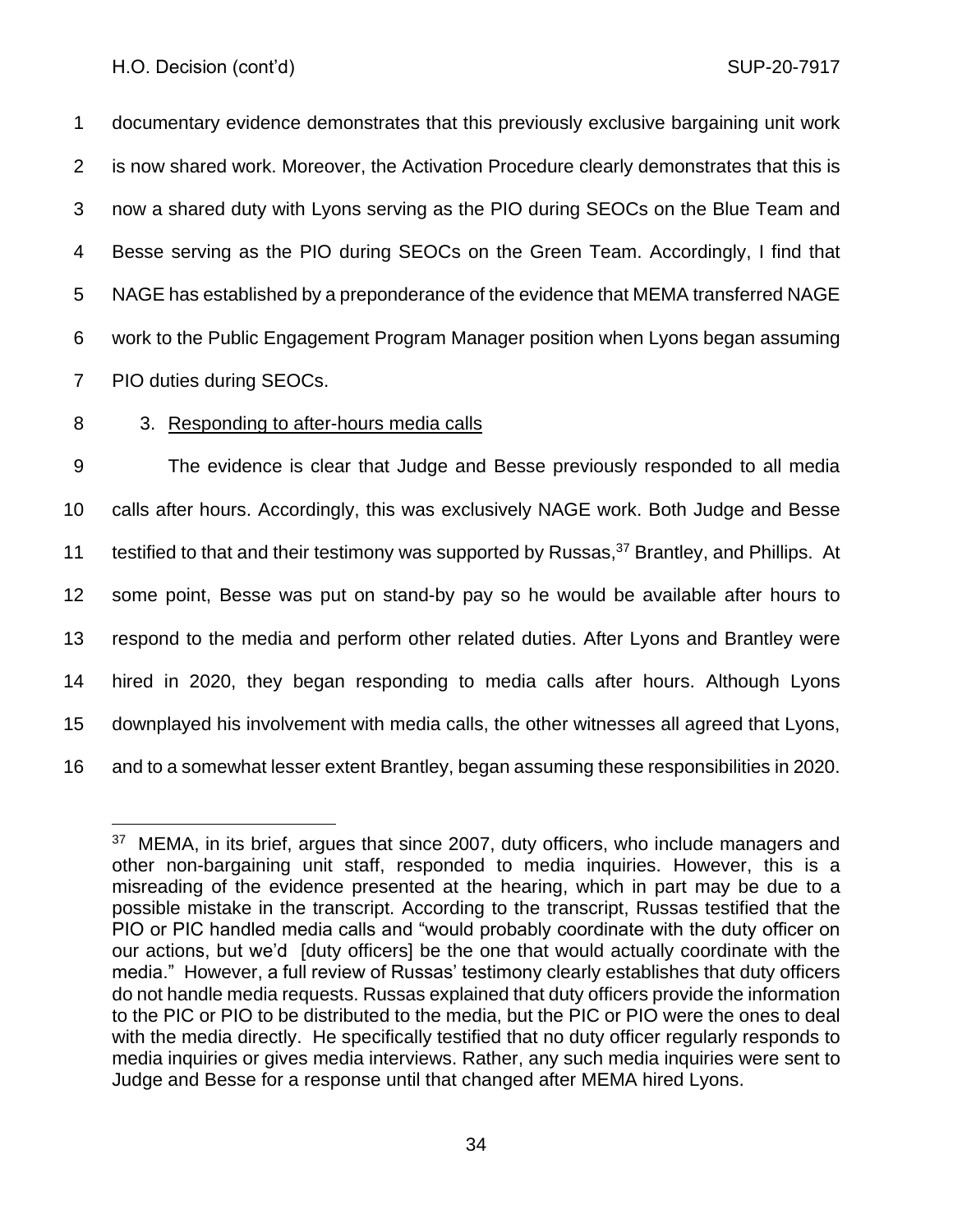Additionally, the April 2021 Protocol clearly indicates that the PIC, Besse, is the primary media point of contact and is responsible for coordinating responses to all media requests during regular business hours, but that after business hours, these calls are transferred to the Communications Center. If the inquiry required an immediate response, the Communications Center sends it to Lyons, and, in his absence, Brantley. Besse is not included in the list of people that the Communications Center should contact to respond to after-hours media inquiries. I find the evidence clearly demonstrates that bargaining unit employees previously responded to media calls after-hours and on weekends until MEMA transferred that duty to non-bargaining unit employees.

#### 4. Writing Press Releases, Website Updates and Social Media Postings After Hours

 The evidence demonstrates that previously Judge and Besse were exclusively responsible for writing press releases, posting on social media, and updating the website. Management officials would sometimes provide information for the bargaining unit employees to post, and sometimes reviewed and edited the bargaining unit employees' press releases and planned postings, but bargaining unit employees were the ones who actually wrote the press releases and posted to social media and the website. Phillips confirmed that when she began her employment at MEMA, Besse was the only one who regularly posted on social media and wrote press releases, as managed by senior leadership. Nevertheless, MEMA argues that these duties were shared work and remain shared work because various managers reviewed and edited Besse's press releases in the past and now Lyons reviews and edits the press releases. I do not agree that just because bargaining unit employees' work was reviewed by managers that work must be considered shared work. In the past, only bargaining unit employees wrote press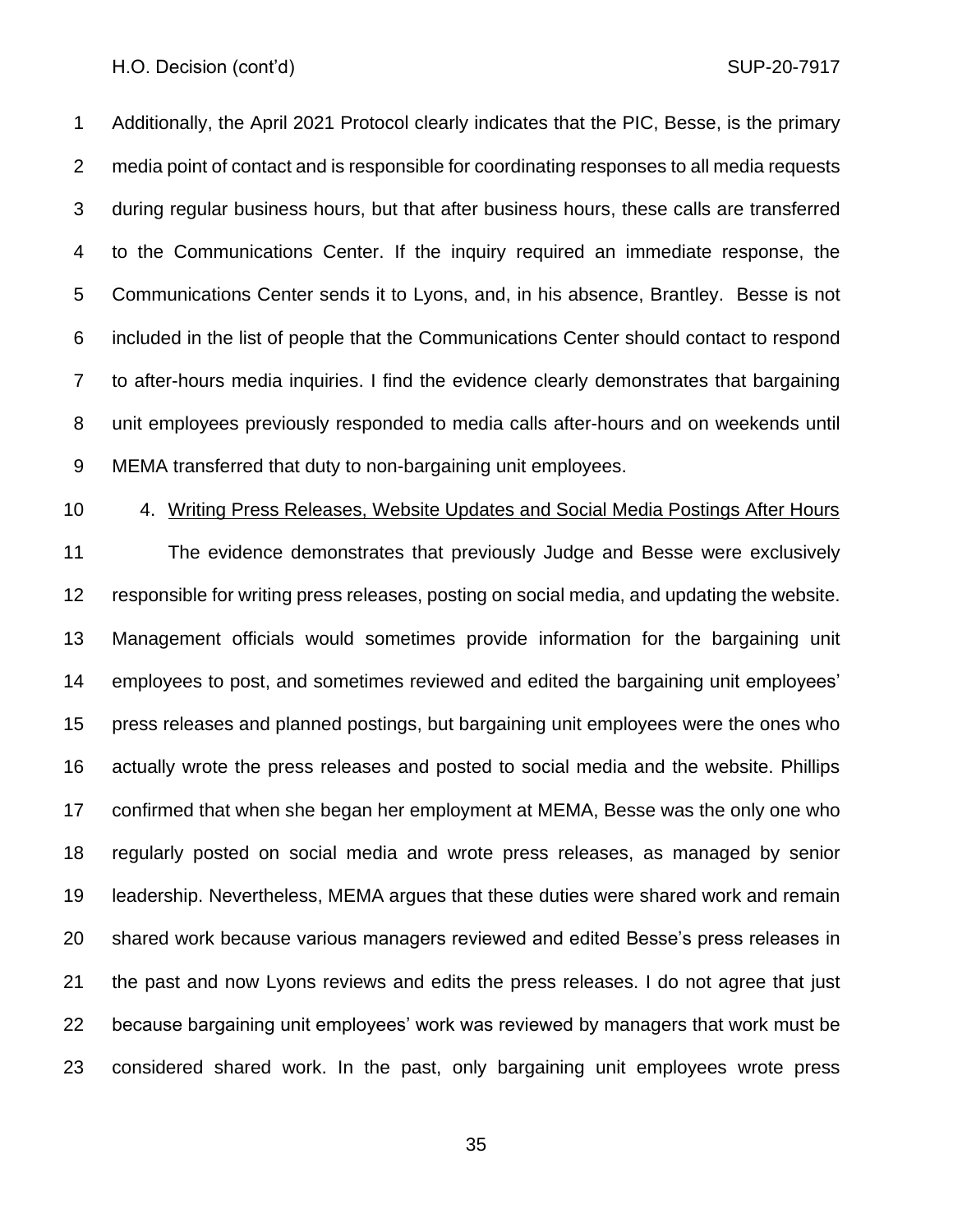releases. That duty had not been shared previously, but now it is shared because Lyons and Brantley also write press releases in addition to Besse. Similarly, although Besse continues to handle the majority of the website updating, Lyons now occasionally also posts to the website. His position description reflects that he oversees MEMA's website including updates and upgrades. Because these duties were previously exclusively performed by bargaining unit employees but are now shared by a bargaining unit employee and a management official, I find that MEMA transferred some of the bargaining unit work of writing press releases and posting to the website to non-bargaining unit employees.

 Previously, bargaining unit employees were exclusively tasked with posting to other social media outlets after hours. Besse now only posts on social media on behalf of MEMA during work hours. Lyons is exclusively tasked with posting on social media after- hours when the need arises. Accordingly, MEMA has also transferred this bargaining unit duty from Besse to a non-unit employee.

15 5. Leading Preparedness Campaigns

 The evidence presented at the hearing demonstrates that Besse had been the lead for public preparedness initiatives and campaigns. He attended meetings with the Director and other management officials regarding how to proceed with certain preparedness campaigns such as hurricane preparedness, and then implemented the plan. Currently, Besse remains involved in preparedness campaigns and initiatives but Lyons attends the meetings with management rather than Besse. Lyons then relays the information he learned to Besse. I find that MEMA transferred bargaining unit work to a non-bargaining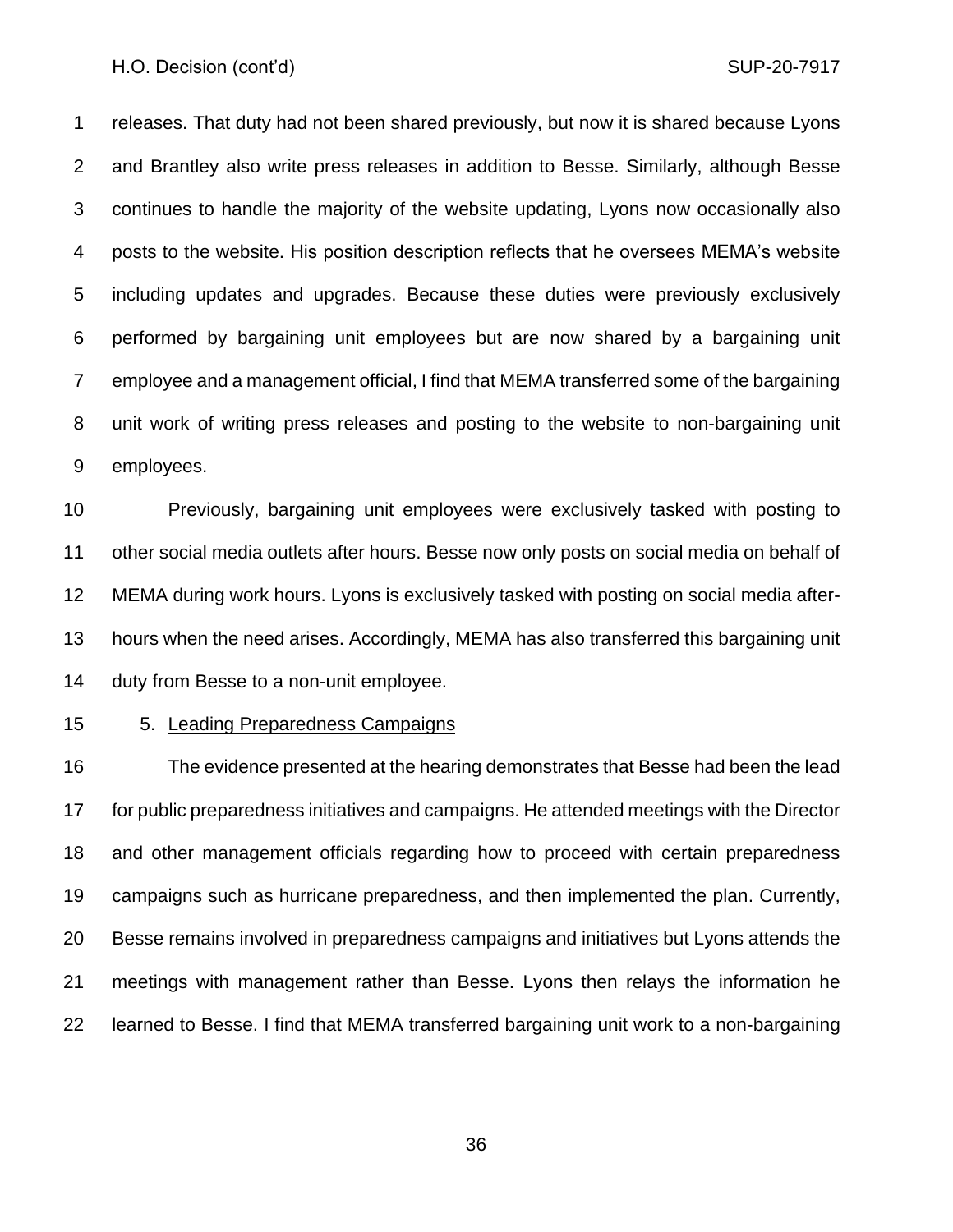- unit employee when it assigned Lyons, rather than Besse, to lead the public preparedness campaigns.
- 

# 6. Primary Contact for Other PIOs and Coordinating Public Information with Other Agencies for Large Scale Events

 Judge and Besse were the main point of contact for PIOs in other agencies and private sector organizations. When the COVID Command Center needed information from MEMA or needed assistance drafting a response to a media inquiry, it contacted Besse. Similarly, when Mass 211 had a question or an issue regarding MEMA-related public information, it contacted Besse. Now the COVID Command Center and Mass 211 contact Lyons rather than Besse. Judge and Besse previously coordinated with outside entities to prepare for and respond to large scale events. For instance, Besse worked with the Boston Athletic Association on the communications plan for the Boston Marathon. Lyons has assumed the lead for the communications plan for the 2021 Boston Marathon. I find that NAGE has established that MEMA transferred these duties, which were previously performed by bargaining unit employees, to a non-unit employee.

## **Adverse Impact**

 Having found that MEMA transferred the above duties, with the exception of teaching the PIO class, I next consider whether the transfer of these duties adversely impacted any NAGE member or the bargaining unit as a whole. MEMA argues that NAGE failed to demonstrate that there has been any adverse impact as a result of any transfer of duties. MEMA asserts that Besse did not lose any work. He continues in his role as PIC and performs the same job functions as he had in the past. Lyons has only handled a very few after hours calls that previously would have been directed to Besse. MEMA further argues that Lyons is performing work, including developing branding and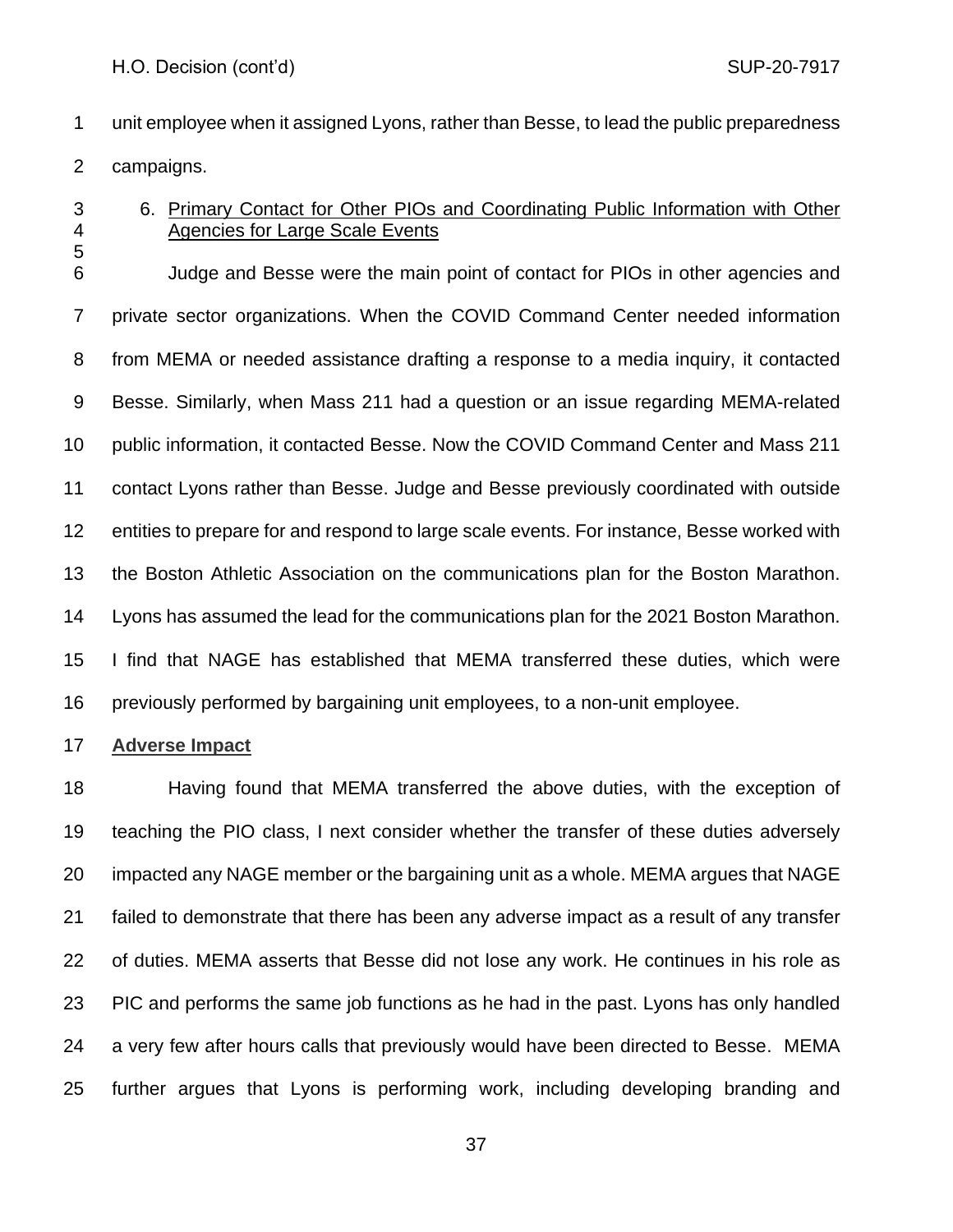strategies, that was not previously done and would otherwise go undone. MEMA cites Chief Justice for the Administration and Management of the Trial Court v. Commonwealth Employment Relations Board, 79 Mass. App. Ct. 374, 387 (2011) for the proposition that there is no adverse impact where bargaining unit members did not lose work or where work would otherwise have gone undone. Additionally, MEMA denies that Besse has suffered any decrease in overtime. Conversely, NAGE argues that Besse has suffered an adverse impact. He has less work and less job security since Lyons assumed some of the NAGE bargaining unit work that Besse previously performed. Besse has also lost the opportunity to earn stand-by pay and overtime at the same level as before due to the loss of some of his after-hour duties.

11 I find that although Besse continues to perform many of the same duties that he did in the past, he has suffered adverse impacts because he has lost some of his previous responsibilities to Lyons, and to a lesser extent Phillips and Brantley. Besse no longer responds to media inquiries or posts to social media after hours. Besse now shares PIO duties during SEOCs with Lyons. Lyons has replaced Besse as the lead for certain preparedness campaigns, and interactions with outside agencies. In Chief Justice for the Administration and Management of the Trial Court v. Commonwealth Employment Relations Board, 79 Mass. App. Ct. 374, bargaining unit work was assigned to non- bargaining unit personnel that otherwise would have gone undone due to the shortage of necessary bargaining unit employees. In contrast, here there is no reason to assume that any of the work which Besse and Judge had handled for years would otherwise have gone undone if not performed by Lyons, Brantley, or Phillips. Besse handled these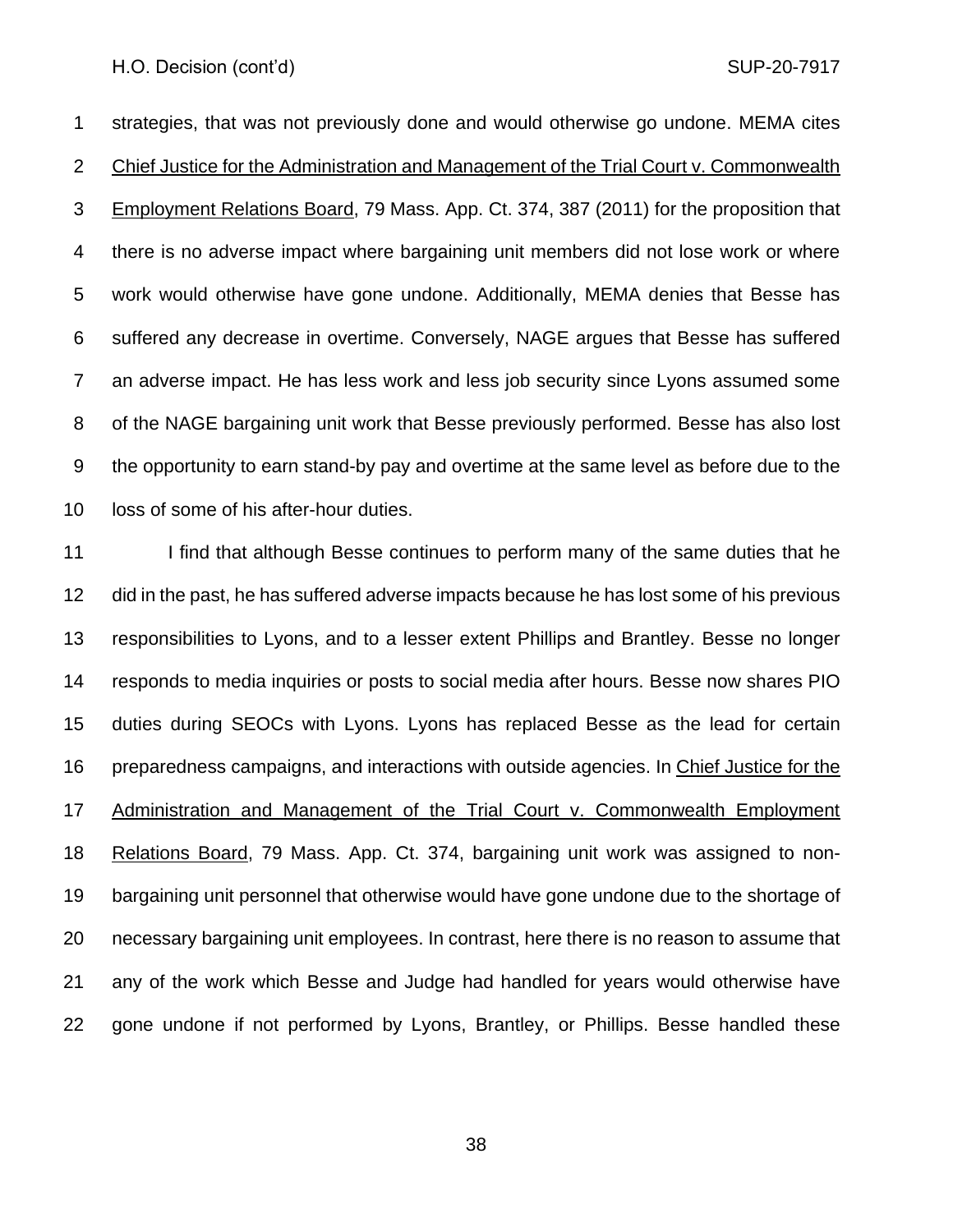responsibilities previously and no evidence was introduced that provided any explanation about why he could not have continued to do so.

 The parties dispute whether Besse earned less overtime after the transfer of some of his duties. Besse testified that he earned about \$15,000 in overtime in the past year. He did not specify how much he had earned in overtime previously but explained that he has earned less overtime since Lyons was hired. No witness or documentary evidence contradicted Besse's testimony. In its brief, MEMA argues that Besse earned more than \$15,000 in overtime in 2020, and in fact earned more in 2020 than in previous years. However, this contention is not supported by any evidence introduced at the hearing. It is reasonable to conclude that Besse would see a reduction in overtime pay due to the clear 11 evidence that many of his after-hour responsibilities were transferred to management.<sup>38</sup> Given Besse's uncontroverted testimony, I find that the evidence presented at hearing supports a finding that Besse lost overtime pay opportunities, and therefore he suffered an adverse impact due to MEMA's transfer of some of his duties to non-unit personnel. The transfer of bargaining work also adversely impacted Besse in other ways and

 impacted the bargaining unit as a whole. Besse expressed understandable concerns about his job security given that a manager has assumed many of his responsibilities. At one point, two bargaining unit employees, Besse and Judge, handled the public information duties together. After Judge's retirement, Besse handled these duties on his

<sup>&</sup>lt;sup>38</sup> NAGE also asserts that Besse lost the opportunity to earn stand-by pay starting in May 2020. Although there was some testimony about this loss of stand-by pay, that matter is at issue in another charge. Moreover, Phillips provided a few reasons about why she eliminated Besse's stand-by pay, including reasons unrelated to the transfer of any work to non-unit personnel. Accordingly, I do not find that Besse's loss of stand-by pay was an adverse impact resulting from MEMA's unlawful transfer of bargaining unit work.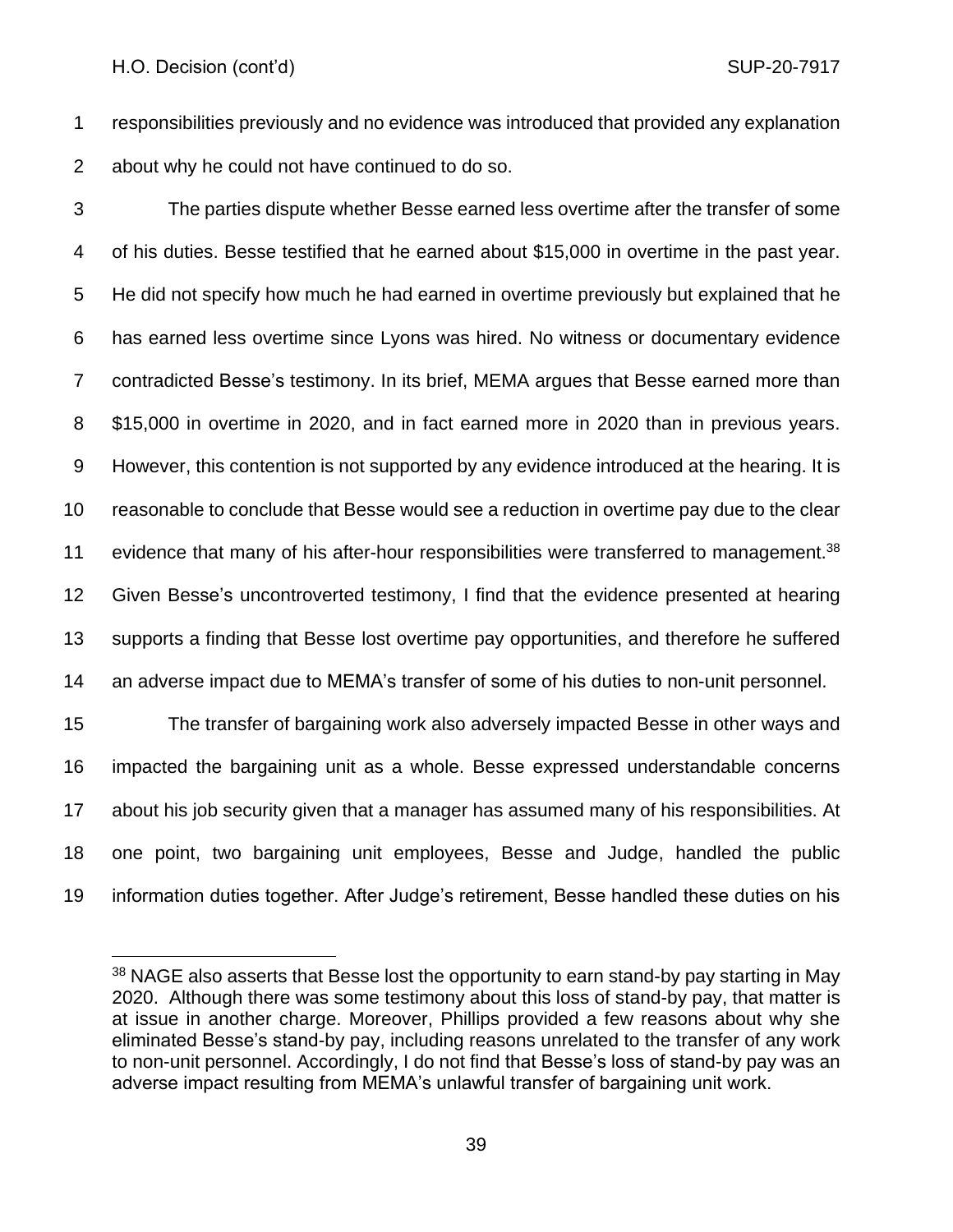own, with some coverage by other bargaining unit employees. When Phillips determined that the public information component was too large a portfolio for one individual, instead of hiring another bargaining unit employee, she created a managerial position to, in part, assume some of Besse's duties. Even where a transfer of bargaining unit work does not result in any immediate reduction in bargaining unit positions, it could result in an eventual elimination of the bargaining unit through gradual erosion of bargaining unit duties. Commonwealth of Massachusetts, 24 MLC 116, 119, SUP-4050 (June 10, 1998)). Similarly, the CERB has held that losing the opportunity to perform unit work in the future is a sufficient detriment to the unit to trigger a bargaining obligation. Town of Saugus, 29 MLC 208, 210, MUP-2621 (May 14, 2003). For these reasons, I find that MEMA's transfer of certain bargaining unit duties adversely impacted both Besse and the bargaining unit as a whole.

## **MEMA Defends its Failure to Bargain over the Transfer of Bargaining Unit Work**

14 It is uncontroverted that MEMA did not provide NAGE with prior notice and an opportunity to bargain over the decision to transfer of any of the bargaining unit work described above. MEMA maintains that it was not obligated to provide NAGE with notice and the opportunity to bargain to agreement or impasse for a number of reasons which I analyze below.

# 19 1. Public Engagement Program Manager Performs Duties that Bargaining Unit Employees Do Not.

 MEMA argues that the Public Engagement Program Manager performs certain duties that Besse never perform. I agree. Lyons clearly has certain managerial and strategic responsibilities that have never been assigned to NAGE bargaining unit employees. But that is not relevant to the question of whether there was a transfer of bargaining unit work.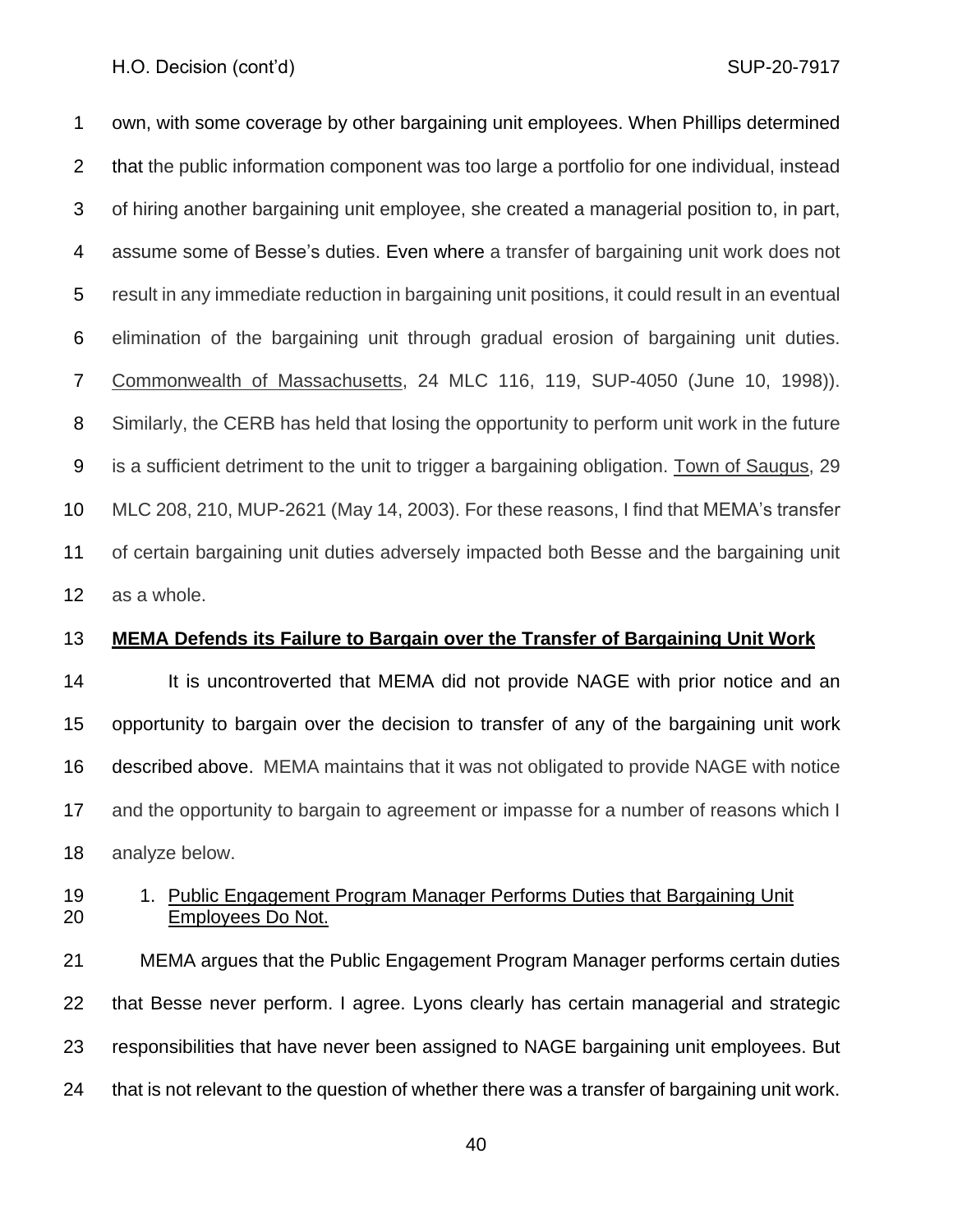The question is not whether Lyons performs duties that Besse does not; the question is has Lyons, a non-bargaining unit employee, assumed some of Besse's bargaining unit duties. That answer, as noted above, is yes. See Commonwealth of Massachusetts, 26 MLC 228, SUP-4288 (June 12, 2000) (the Commonwealth created a managerial position, PTLs, which had more decision-making authority than the bargaining unit employees, but because the Commonwealth transferred at least some of bargaining unit employees' duties to the PTLs, "a transfer of that unit work has taken place, regardless of what additional duties the PTLs may be performing. Therefore, the Commonwealth was obligated to bargain with the Union to resolution or impasse before transferring the Buyer's duties to the PTLs").

2. MEMA's Management Rights

 MEMA next argues that it has management rights regarding standards of service to be provided and the personnel by which its operations are to be conducted. In this regard, MEMA has the right to direct and transfer personnel, and it has the authority to take actions necessary to carry out its mission in emergencies. Article 2, § 2.1 of the parties' CBA provides:

 The Employer shall have the right to exercise complete control and discretion over its organization and technology including but not limited to the determination of the standards of services to be provided and standards of productivity and performance of its employees; establish and/or revise personnel evaluation programs; the determination of the methods, means and personnel by which its operations are to be conducted; the determination of the content of job classifications; the appointment, promotion, assignment, direction and transfer of personnel; the suspension, demotion, discharge or any other appropriate action against its employees; the relief from duty of its employees because of lack of work or for other legitimate reasons; the establishment of reasonable work rules; and the taking of all necessary actions to carry out its mission in emergencies.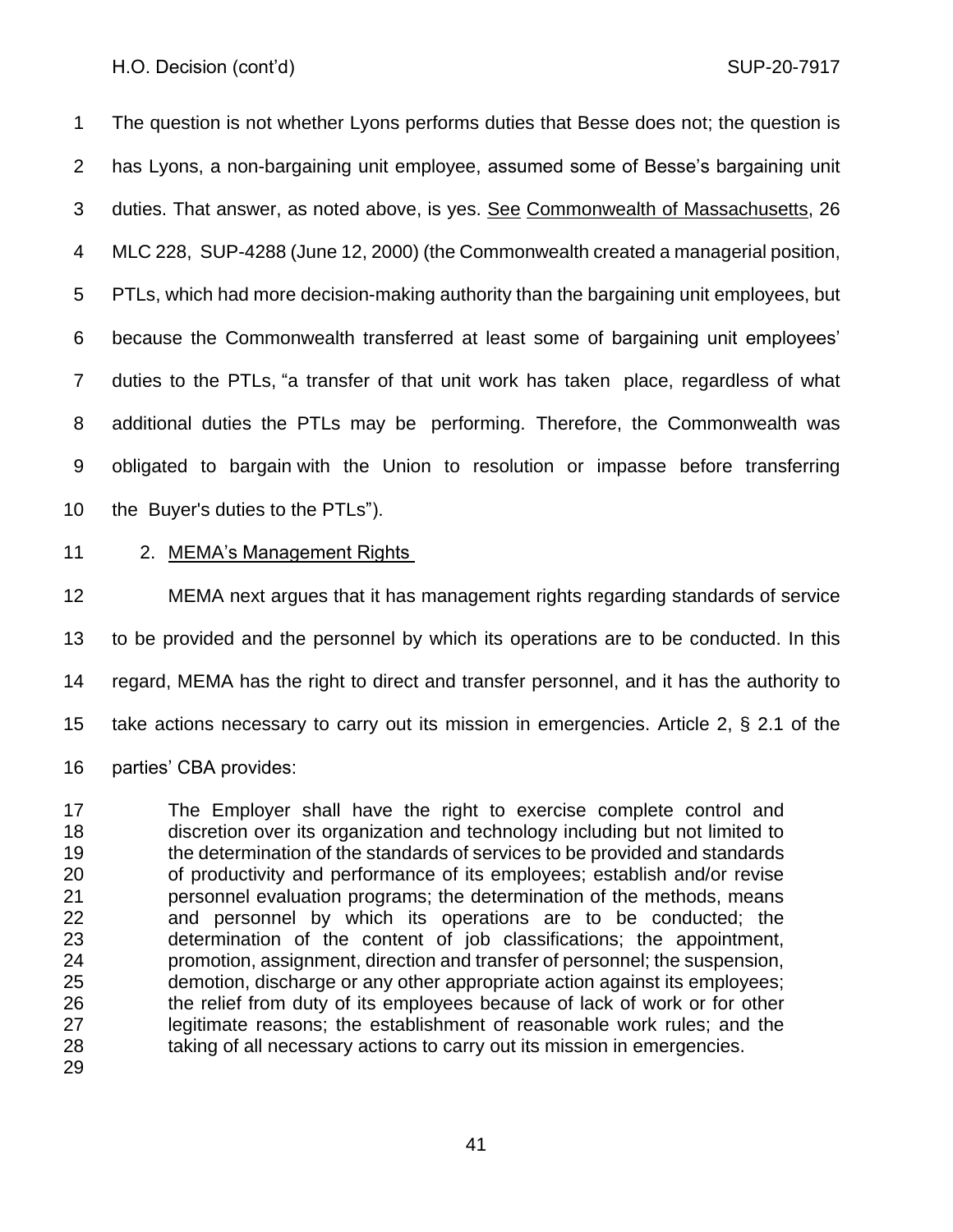MEMA argues that because the Director is responsible for determining: 1) whether a situation demands activating the SEOC, 2) whether there will be a public information component, and 3) who will staff the SEOC and what their roles will be, NAGE cannot insist that only a bargaining unit member can serve as the public information officer during an emergency. I am not persuaded by this argument. First, the evidence demonstrates that MEMA did not just transfer the PIO duties during an emergency to non-unit personnel but transferred a host of bargaining unit duties to non-unit personnel. But to address the specific claim here, the Director remains free to determine whether a SEOC should be activated and if there will be a public information component. Although the Director is also free to determine which staff will perform certain roles, if the Director decides that a non- bargaining unit employee should serve as PIO during the SEOC, a role that has been exclusively bargaining unit work, then MEMA must fulfill its bargaining obligation before transferring these duties. MEMA did not do so. I see nothing in the CBA language that would permit MEMA to ignore the bargaining requirements set forth in the Law.

15 3. MEMA's Nondelegable Statutory Authority under the Civil Defense Act.

 Similarly, MEMA argues that under the Civil Defense Act, MEMA's Director has the nondelegable managerial authority to "appoint such experts, clerks and other assistants as the work of the Massachusetts Emergency Management Agency may require and may remove them." MEMA cites to Department of State Police v. 20 Massachusetts Organization of State Engineers & Scientists 456 Mass. 450, 455 (2010), in which the Supreme Judicial Court determined that the import of the language in M.G.L. Ch. 22C, § 9, which authorizes the colonel to appoint, transfer and remove experts, clerks and other assistants as he may deem necessary for the operation of the department, "is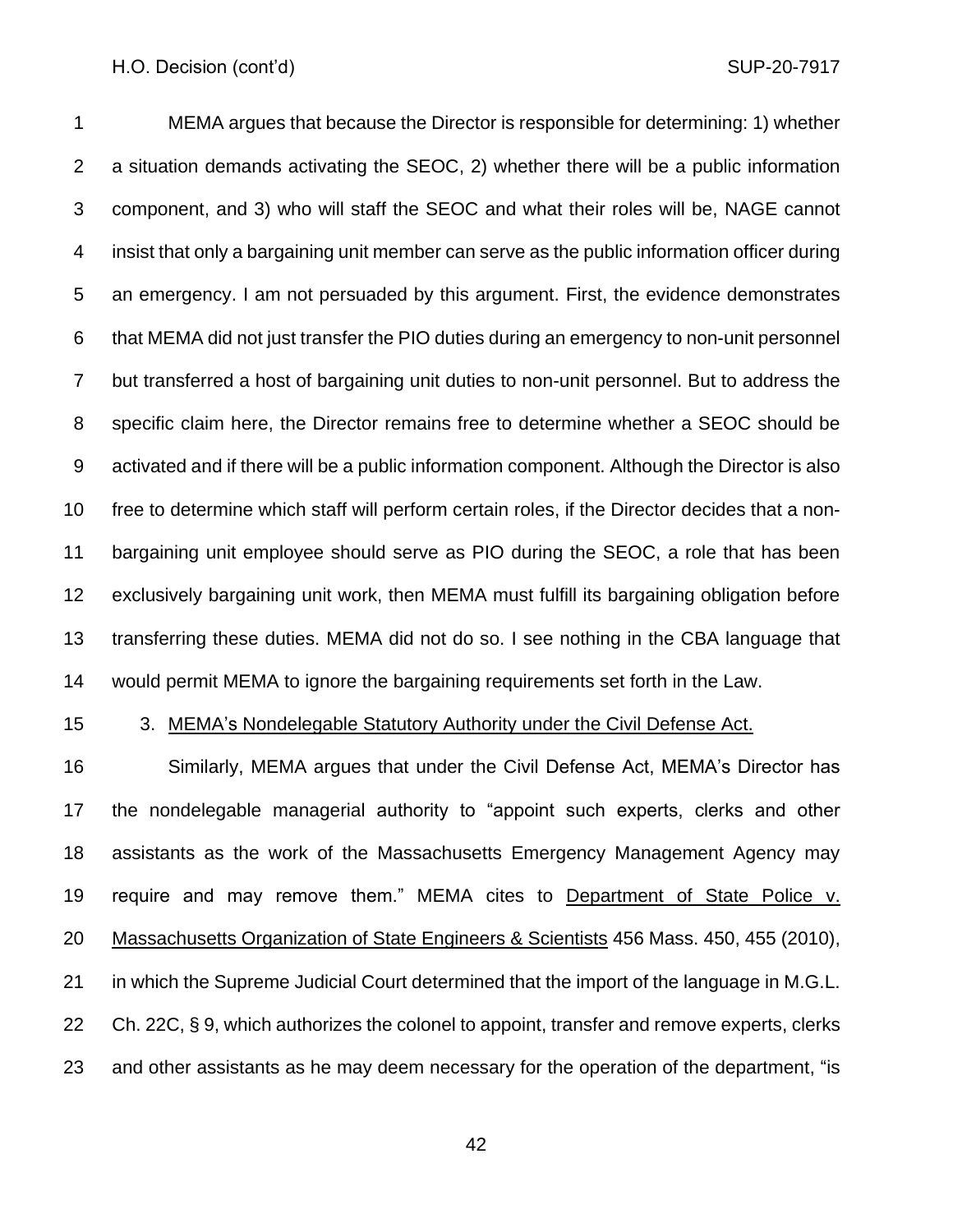plainly to confer on the colonel exclusive managerial authority over the appointment, transfer, and removal of any person employed in one of the specified positions, authority that cannot be delegated to an arbitrator under a collective bargaining agreement." MEMA suggests that under the Civil Defense Act, MEMA's Director has similar authority to that of the State Police Colonel to appoint and direct employees. Accordingly, MEMA asserts that Phillips, as the Director, has the exclusive managerial authority to appoint and direct employees, and seemingly suggests that therefore, MEMA was not required to bargain when it transferred the bargaining unit duties to non-bargaining unit personnel. I am unpersuaded by this argument. The Civil Defense Act provides that the Director may appoint experts, clerks, and other assistants as MEMA may require and may remove them, but the issue here is not about the appointment or removal of any expert, clerk, or other assistant. The issue here is whether MEMA was obligated to bargain before transferring bargaining unit duties to non-bargaining unit employees. The Civil Defense Act specifically excludes these employees from the Civil Service law, MGL c. 31, but I find nothing in the Civil Defense Act that suggests that the Law does not apply to MEMA's employees.

 After considering all of MEMA's arguments, I do not find that MEMA has justified its failure to bargain with NAGE when it transferred certain bargaining unit duties to non-bargaining unit personnel.

## CONCLUSION

 For the reasons explained above, I find that MEMA did not unlawfully transfer bargaining unit duties to non-bargaining unit employees when Lyons began to teach the PIO course, because those duties had been performed by a non-bargaining unit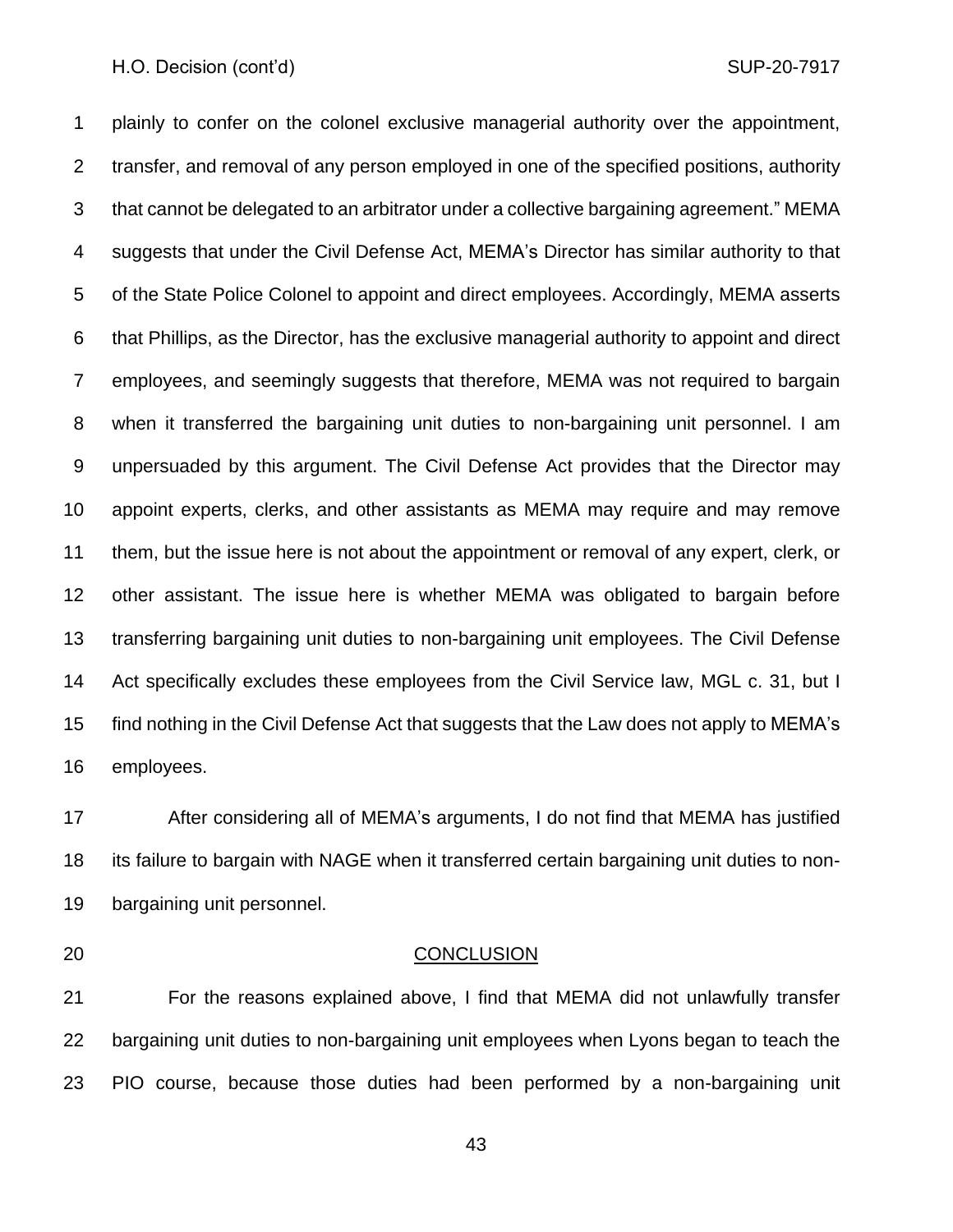employee for years, and NAGE was unable to demonstrate a calculated displacement of bargaining unit work. However, I find that MEMA did violate the Law when it transferred the following duties to non-unit personnel without giving NAGE prior notice and an opportunity to bargain to resolution or impasse: serving as PIO during SEOCs, responding to after-hours media calls, writing press releases, updating MEMA's website, posting on social media after hours, leading preparedness campaigns, serving as the primary contact for other PIOs, and coordinating public information with outside organizations for large scale events.

#### REMEDY

 The goal of fashioning appropriate remedies is to place a charging party in the position that it would have been but for the unfair labor practice. Commonwealth of Massachusetts, 36 MLC 65, 69, SUP-05-5191 (October 23, 2009). MEMA argues that NAGE failed to establish that Besse is entitled to any additional compensation because: 14 1) any potential overtime is speculative as it is based on mission need, and 2) NAGE has a separate charge pending concerning Besse's stand-by pay, so that any impact related to that claim is beyond the scope of this charge. NAGE requests the traditional remedy in transfer of unit work cases, a return to the status quo ante order while the parties negotiate the decision and the impacts of the proposed transfer of unit work, along with a Notice posting. Additionally, NAGE requests that the DLR order that NAGE's bargaining unit members be made whole for any loss of earning suffered because of the MEMA's unlawful transfer, including stand-by pay that would have been paid to Besse if the on- call work had not been done by Lyons, at the rate specified by G.L. c. 231, Section 61, compounded quarterly, up to the date MEMA complies with this order.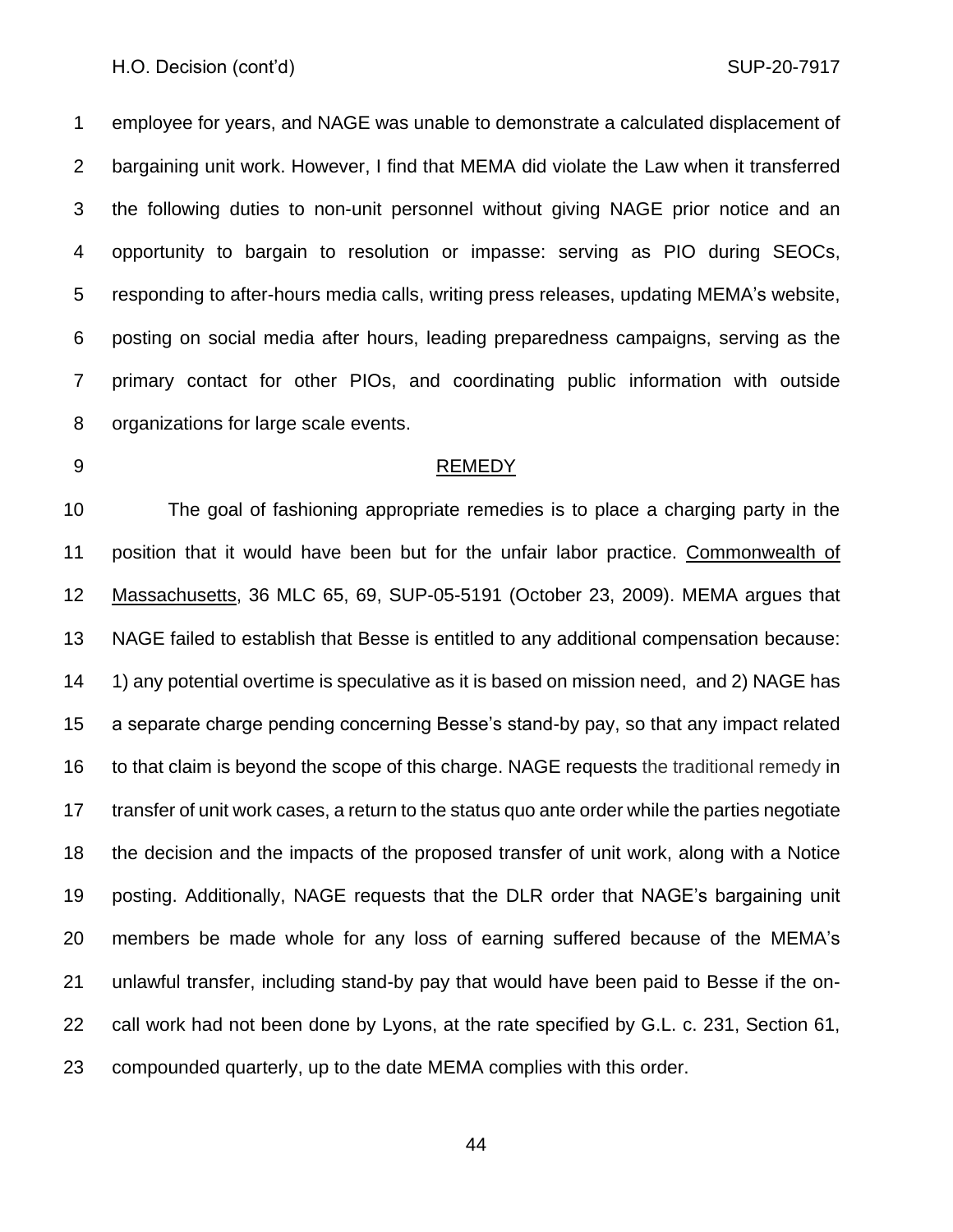As noted above, there were a number of reasons provided to explain why MEMA removed Besse from stand-by status other than the transfer of some of Besse's duties to non-unit personnel. Accordingly, I do not order restoration of Besse's stand-by status here. Besse's standby pay is the subject of another pending complaint, and the matter can be remedied in that proceeding should it result in a finding that MEMA violated the Law.

 Although the parties did not provide specifics about the loss of Besse's overtime, I do not conclude that Besse's financial harm is too speculative to be included in my order. The record contains sufficient information to find that Besse suffered financial harm as a result of the transfer of bargaining unit work which he previously performed after-hours and for which he was paid overtime. Contrast Town of Marion, 30 MLC 11, 15, MUP-02- 3329 (August 20, 2003) (declining to issue a make whole order where the record is devoid of any evidence showing that unit members would have performed duties on an overtime basis if not transferred.) Any uncertainty about the specifics of the suffered economic harm can be resolved either by the parties themselves or, if necessary, by a compliance proceeding. See City of Gardner 10 MLC 1218, MUP-4917 (September 14, 1983). ORDER WHEREFORE, based upon the foregoing, IT IS HEREBY ORDERED that MEMA shall: 1. Cease and desist from: a. Transferring public information and preparedness duties performed by bargaining unit employees to non-bargaining unit employees without giving NAGE prior notice and an opportunity to bargain to resolution or impasse. b. in any like or related manner, interfering with, restraining, or coercing employees of their rights guaranteed under the Law. 2. Take the following affirmative action which will effectuate the policies of the Law: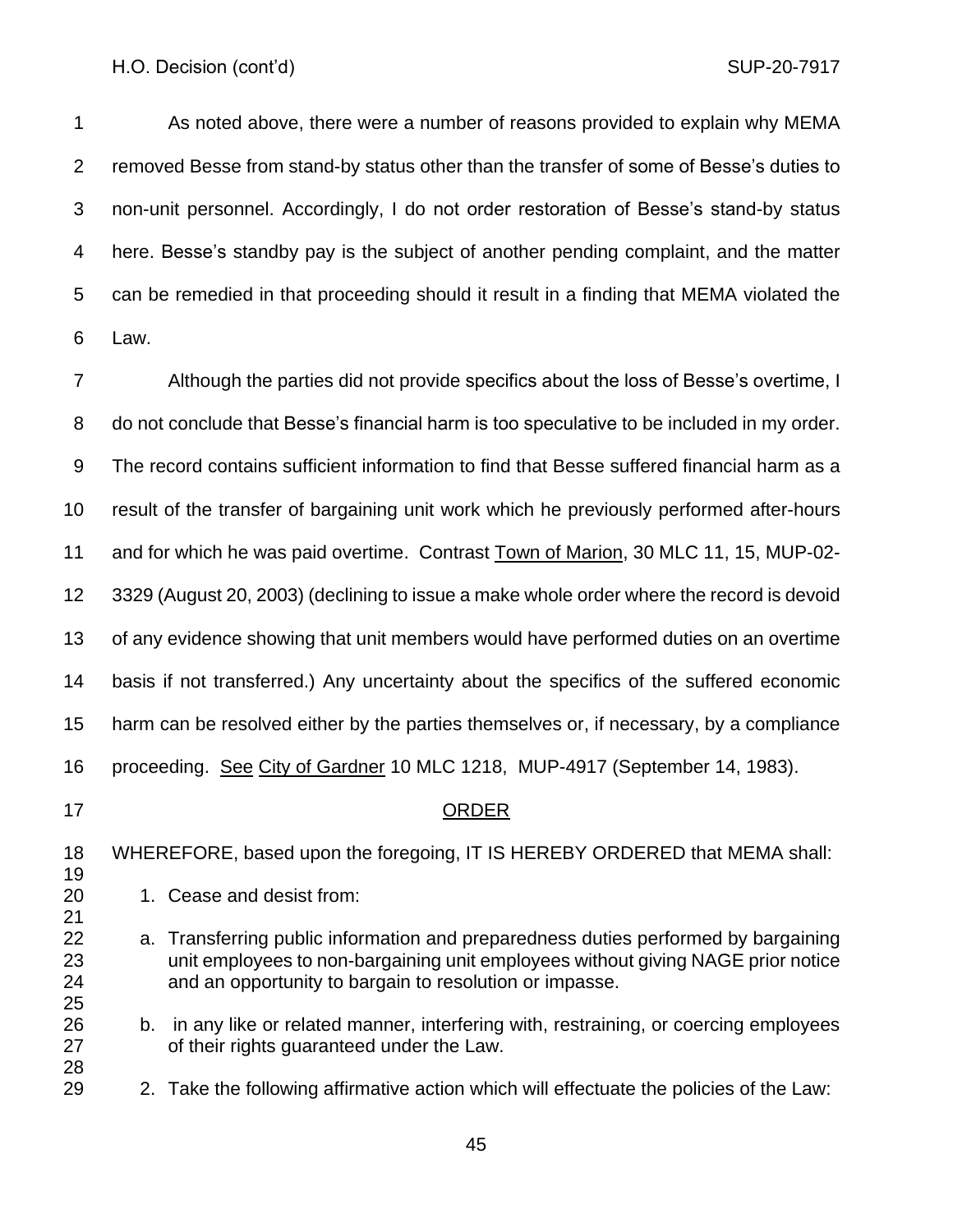- a. Restore to the bargaining unit the following duties: serving as PIO during SEOCs, responding to after-hours media calls, writing press releases, updating MEMA's website, posting on social media after hours, leading preparedness campaigns, serving as the primary contact for other PIOs, and coordinating public information with outside organizations for large scale events.
- b. Upon demand, bargain in good faith with the Union to resolution or impasse about the decision and the impacts of the decision to transfer the duties referenced in paragraph 2(a) to non-bargaining unit employees.
- c. Make whole Christopher Besse for overtime pay lost as a direct result of MEMA's decision to transfer his after-hours duties to Tom Lyons, plus interest at the rate specified by G.L. c. 231, Section 6B, compounded quarterly, up to the date MEMA complies with this order.
- d. Post immediately in all conspicuous places where members of NAGE's bargaining unit usually congregate, or where notices are usually posted, including electronically if MEMA customarily communicates with these members via intranet or email, and display for a period of thirty (30) days thereafter, signed copies of the attached Notice to Employees.
- e. Notify the DLR in writing of steps taken to comply with this Order within ten (10) days from receipt.
- SO ORDERED.

COMMONWEALTH OF MASSACHUSETTS DEPARTMENT OF LABOR RELATIONS

Dail Scrokoff

GAIL SOROKOFF, ESQ. HEARING OFFICER

# APPEAL RIGHTS

The parties are advised of their right, pursuant to M.G.L. Chapter 150E, Section 11 and 456 CMR 13.19, to request a review of this decision by the Commonwealth Employment Relations Board by filing a Request for Review with the Executive Secretary of the Department of Labor Relations within ten days after receiving notice of this decision. If a Request for Review is not filed within ten days, this decision shall become final and binding on the parties.